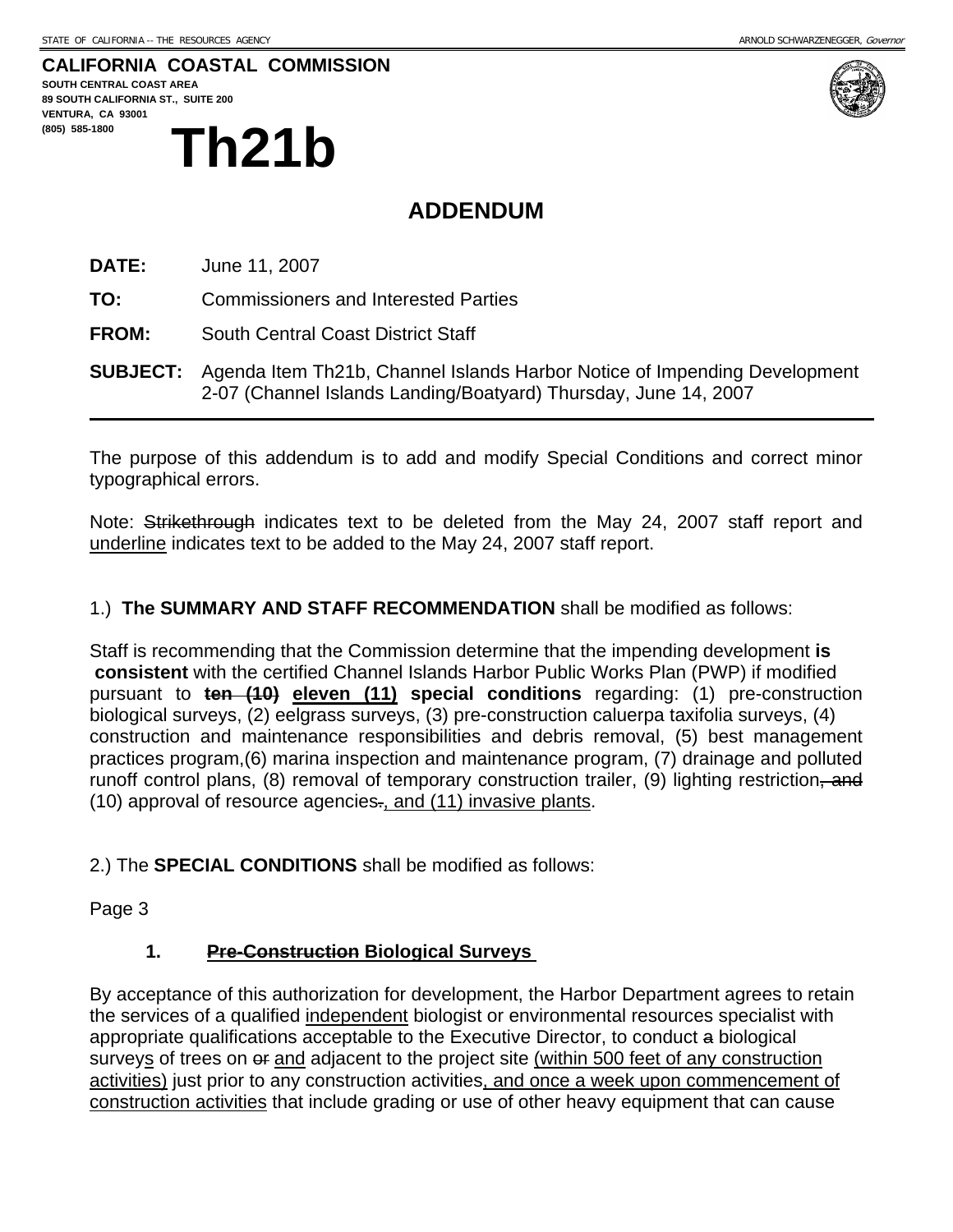#### *NOID 2-07 (Channel Islands Landing/Boatyard) Addendum Page 2*

excessive noise, odors, or vibrations **and** that will be carried out between February 1 and August 15th, inclusive. The Ventura Harbor Department shall direct the environmental resource specialist to: (1) conduct a surveys in order to determine the presence of blackcrowned night herons, great blue herons, snowy egrets, or other sensitive species in or near the project site, one day prior to commencement of grading or use of any heavy equipment that can cause excessive noise, odors, or vibrations and once a week after such construction begins and (2) immediately report the findings of the survey to the Ventura Harbor Department and the Executive Director.

In the event that the environmental specialist reports any black-crowned night herons, great blue herons, snowy egrets, or other sensitive species exhibiting reproductive or nesting behavior on and adjacent to the project site (within 500 feet of any construction activities), the following restrictions shall apply:

- A. Ventura Harbor District Department shall not commence cease work, and shall immediately notify the Executive Director.
- B. Project activities may commence only upon written approval of the Executive Director and only in areas more than 300 feet from any identified nesting site.
- C. Construction activities that are within 300 feet from any identified nesting site shall not commence until the environmental specialist has determined that black-crowned night herons, great blue herons, or snowy egrets near the project site have ceased to exhibit reproductive or nesting behavior and would not be impacted by any project activities.
- D. The Ventura Harbor Department shall have the environmental resource specialist conduct surveys to determine the presence of black-crowned night herons, great blue herons, snowy egrets, or other sensitive species in or adjacent to the project site, at least once weekly, during the construction.
- E. Construction noise reduction measures such as sound shields made from plywood or sound-board or molded sound shields shall be used and measures shall be taken to minimize loud noise generation to the maximum feasible extent during construction. Permanent lighting shall be shielded and directed downward. Bright upward shining lights shall not be used during construction and construction employees shall not bring pets (e.g. dogs and cats) to the construction site.

#### **11. Invasive Plants**

By acceptance of this Notice of Impending Development, the applicants agree that vegetated landscaped areas shall only consist of native plants or non-native drought tolerant plants, and no plant species listed as problematic and/or invasive by the California Native Plant Society (http://www.CNPS.org/), the California Invasive Plant Council (formerly the California Exotic Pest Plant Council) (http://www.cal-ipc.org/), or as may be identified by the State of California shall be employed in any landscaping or planter areas, or allowed to naturalize or persist on the site. No plant species listed as a 'noxious weed' by the State of California or the U.S. Federal Government shall be utilized within the property.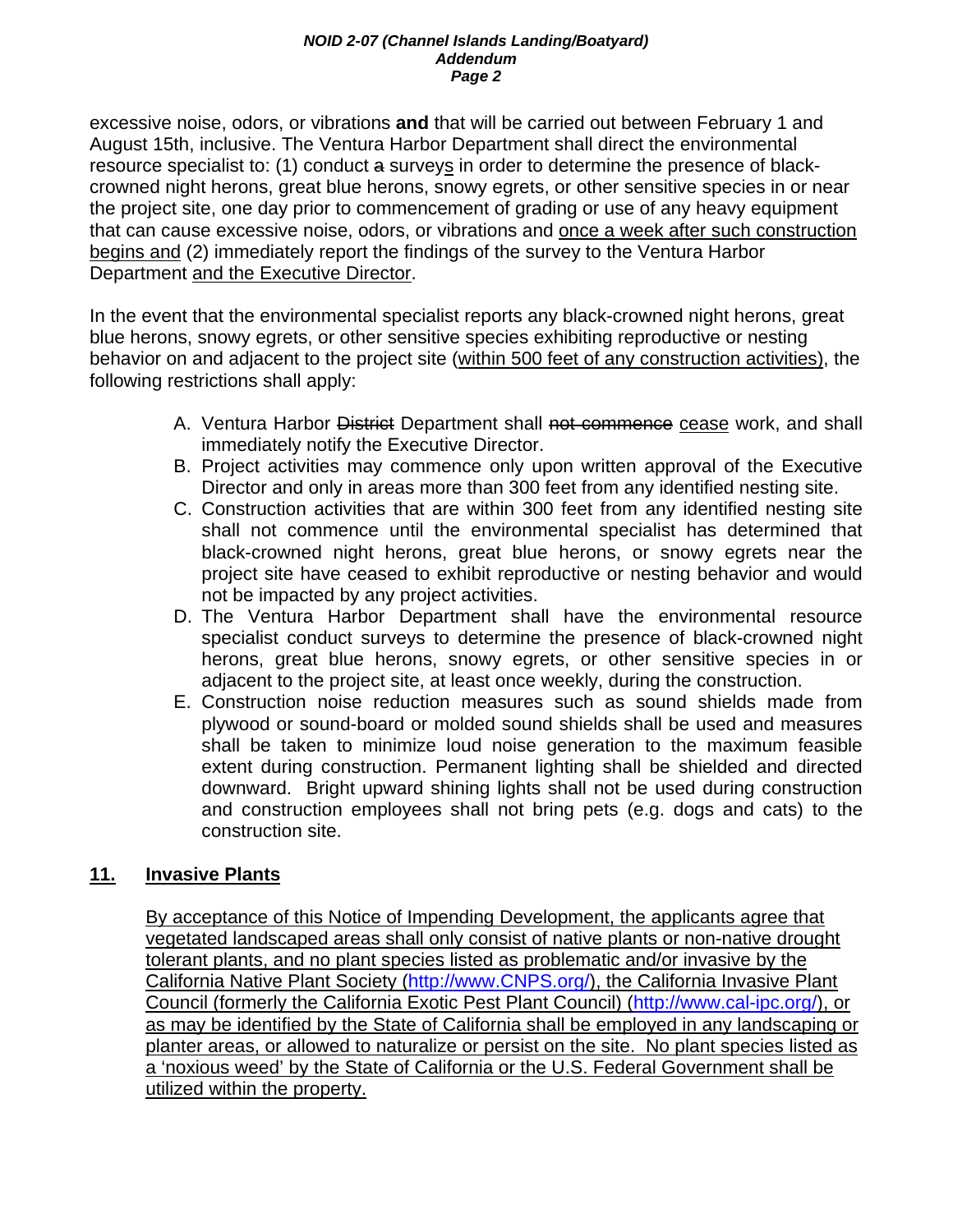#### *NOID 2-07 (Channel Islands Landing/Boatyard) Addendum Page 3*

3.) In order to correct an inadvertent typographical error, the text in the staff report is modified as follows:

#### **G. CALIFORNIA ENVIRONMENTAL QUALITY ACT**

Page 26, 2<sup>nd</sup> paragraph:

…As discussed above, the proposed development approved by this NOID, as conditioned, is consistent with the policies of both [?] the certified PWP.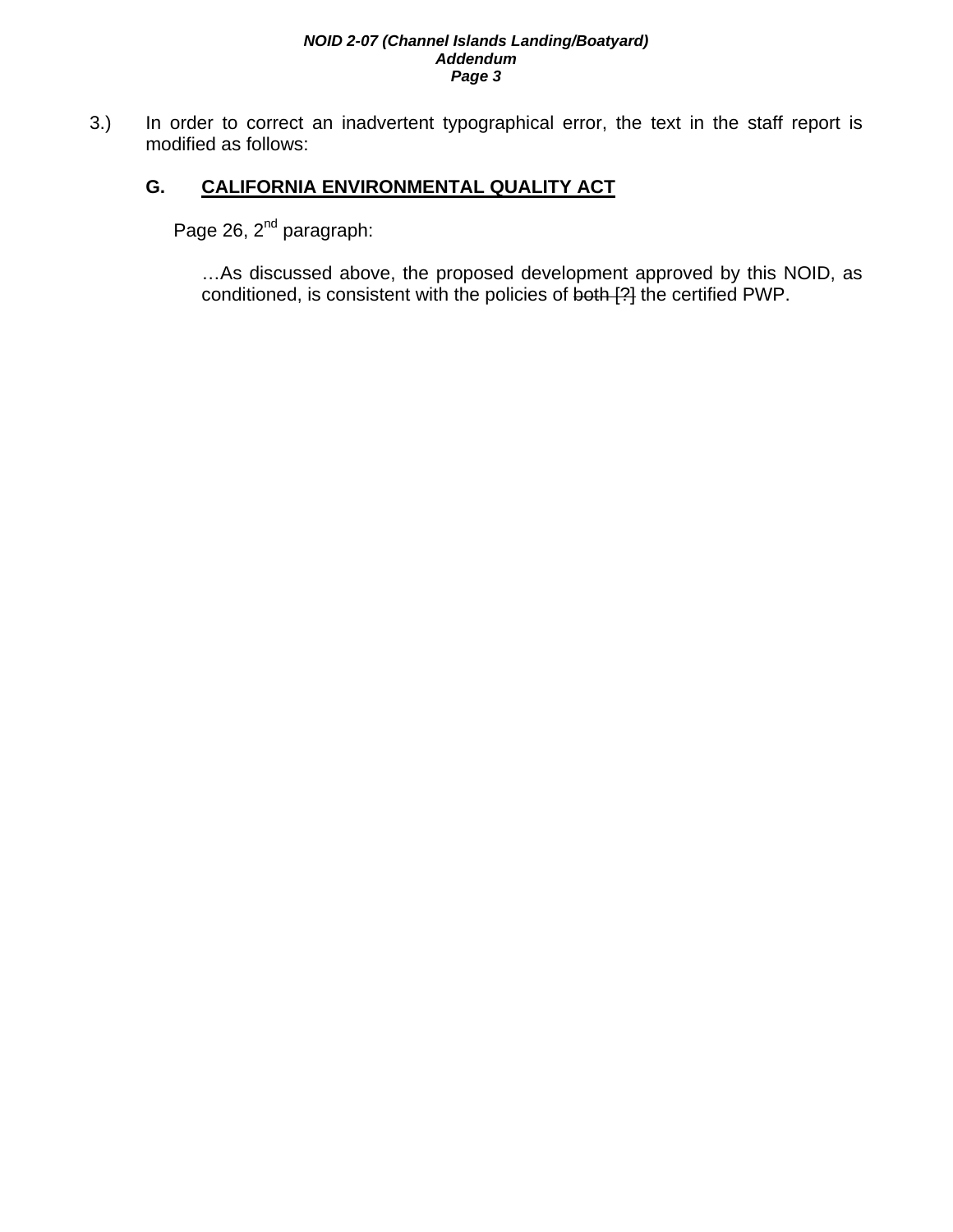**CALIFORNIA COASTAL COMMISSION SOUTH CENTRAL COAST AREA**

**89 SOUTH CALIFORNIA ST., SUITE 200 VENTURA, CA 93001 (805) 585-1800** 

# **Th 21b**

- **DATE:** May 24, 2007
- **TO:** Commissioners and Interested Persons
- **FROM:** Jack Ainsworth, Deputy Director Gary Timm, South Central Coast District Manager Barbara Carey, Supervisor, Planning and Regulation Amber Tysor, Coastal Program Analyst
- **SUBJECT: Notice of Impending Development (NOID) 2-07,** for Channel Islands Landing/Boatyard for Public Hearing and Commission Action at the June 14, 2007, Commission Meeting in Santa Rosa.

#### **SUMMARY AND STAFF RECOMMENDATION**

The impending development consists of the reconstruction of a previously demolished recreational boating marina and replacement of 91 slips with 91 new slips within the existing lease line. The project consists of a new dock system, including new piers, four ramps, gangways and abutments; removal of a travel lift, replacement of an existing marine railroad line with an updated marine railroad line, updating marina utility services and fire suppression systems, and a 1,026 sq. ft. handicapped accessible restroom and shower facility with a storage area, laundry room, and electrical room.

The required items necessary to provide a complete Notice of Impending Development (NOID) were received in the South Central Coast Office on April 30, 2007 and the notice was deemed filed on May 4, 2007.

Staff is recommending that the Commission determine that the impending development **is consistent** with the certified Channel Islands Harbor Public Works Plan (PWP) if modified pursuant to **ten (10) special conditions** regarding: (1) pre-construction biological surveys, (2) eelgrass surveys, (3) pre-construction caluerpa taxifolia surveys, (4) construction and maintenance responsibilities and debris removal, (5) best management practices program, (6) marina inspection and maintenance program, (7) drainage and polluted runoff control plans, (8) removal of temporary construction trailer, (9) lighting restriction, and (10) approval of resource agencies. As conditioned, the project is consistent with all resource protection policies and provisions of the Public Works Plan. See associated Motion and Resolution beginning on **Page 2**. The standard of review for the proposed NOID is conformity with the policies of the certified PWP.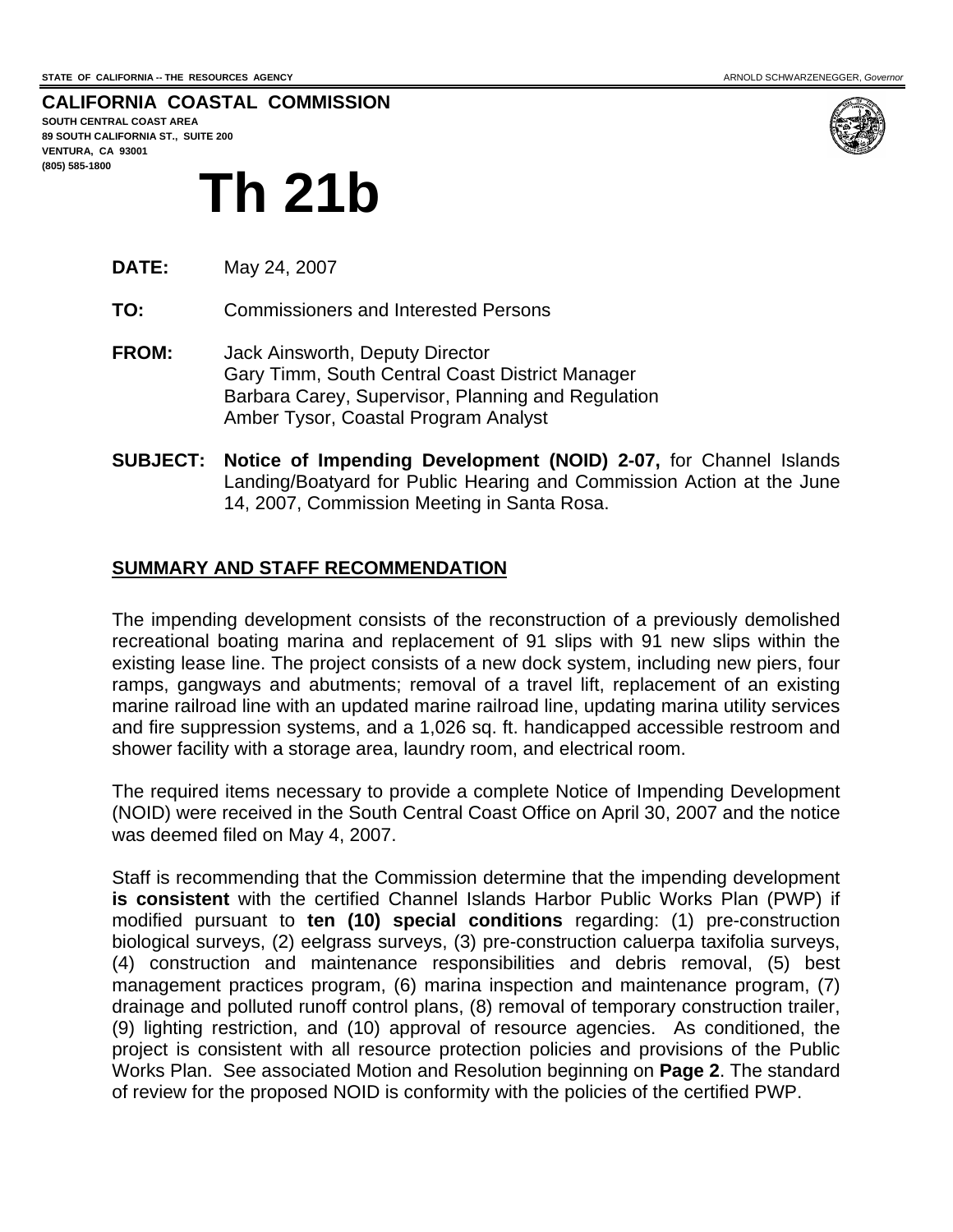## **I. PROCEDURAL ISSUES**

Sections 30605 and 30606 of the Coastal Act and Title 14, Sections 13357(a)(5), 13359, and 13353-54 of the California Code of Regulations govern the Coastal Commission's review of subsequent development where there is a certified PWP. Section 13354 requires the Executive Director or his designee to review the Notice of Impending Development (or development announcement) within five working days of receipt and determine whether it provides sufficient information to determine if the proposed development is consistent with the certified PWP. The notice is deemed filed when all necessary supporting information has been received.

Pursuant to Section 13359 of Title 14 of the California Code of Regulations, within thirty working days of the project proponent's filing of the Notice of Impending Development, the Executive Director shall report to the Commission the pendency of the development and make a recommendation regarding the consistency of the proposed development with the certified PWP. After public hearing, by a majority of its members present, the Commission shall determine whether the development is consistent with the certified PWP and whether conditions are required to bring the development into conformance with the PWP. No construction shall commence until after the Commission votes to render the proposed development consistent with the certified PWP.

## **II. STAFF RECOMMENDATION:**

**MOTION:** *I move that the Commission determine that the development described in* **Ventura County Harbor Department** *Notice of Impending Development 2-07 (Channel Islands Landing/Boatyard), as conditioned, is consistent with the certified Channel Islands Harbor Public Works Plan.* 

#### **STAFF RECOMMENDATION:**

Staff recommends a **YES** vote. Passage of this motion will result in a determination that the development described in the Notice of Impending Development 2-07, as conditioned, is consistent with the certified Channel Islands Harbor Public Works Plan, and adoption of the following resolution and findings. The motion passes only by affirmative vote of a majority of the Commissioners present.

#### **RESOLUTION TO DETERMINE DEVELOPMENT IS CONSISTENT WITH PWP:**

The Commission hereby determines that the development described in the Notice of Impending Development 2-07, as conditioned, is consistent with the certified Channel Islands Harbor Public Works Plan for the reasons discussed in the findings herein.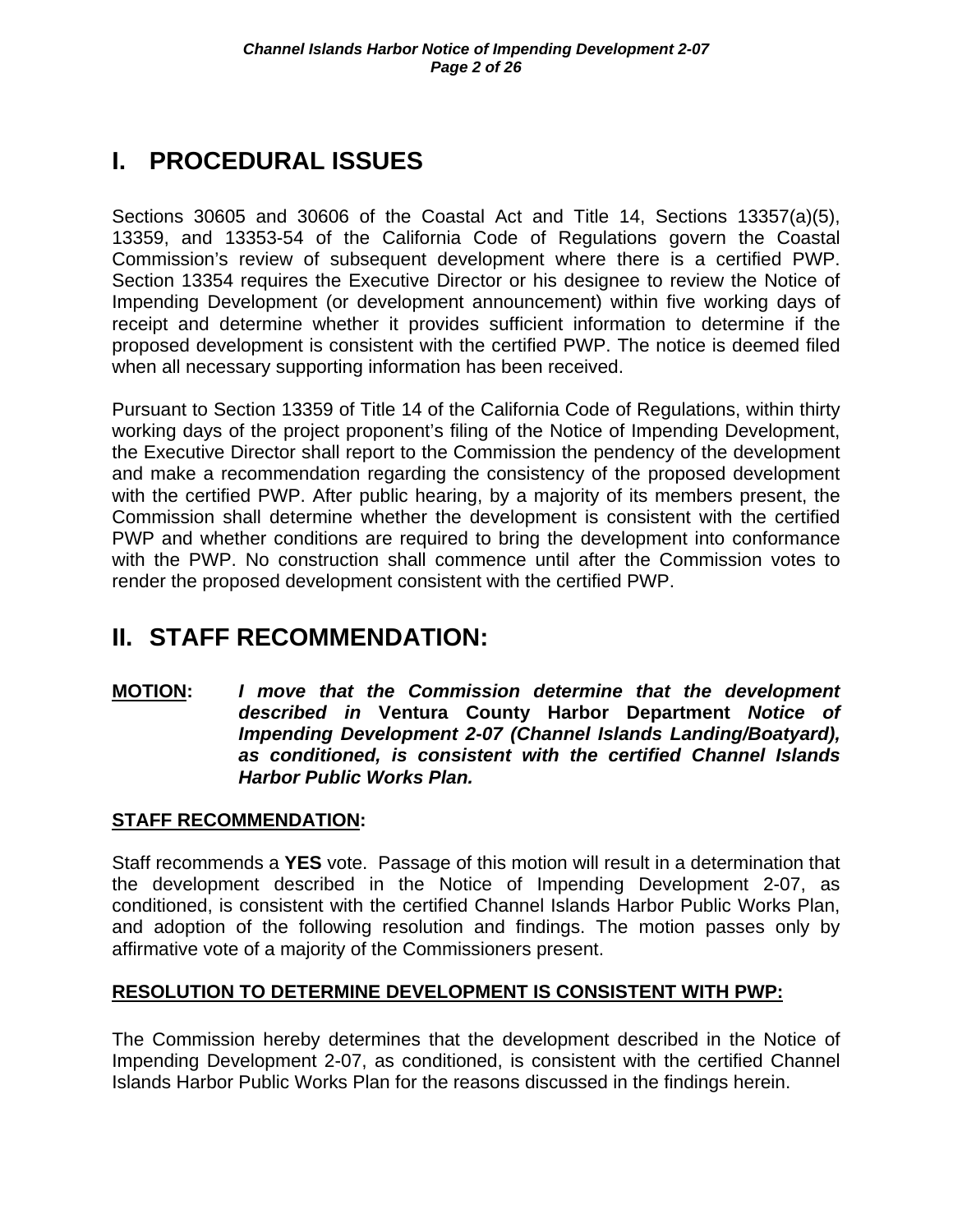## **III. SPECIAL CONDITIONS:**

#### **1. Pre-Construction Biological Surveys**

By acceptance of this authorization for development, the Harbor Department agrees to retain the services of a qualified biologist or environmental resources specialist with appropriate qualifications acceptable to the Executive Director, to conduct a biological survey of trees on and adjacent to the project site (any trees that are 300 feet or less from the development location) just prior to any construction activities that include pile driving or use of other heavy equipment that can cause excessive noise, odors, or vibrations **and** that will be carried out between February 1 and August 15th, inclusive. The Ventura Harbor Department shall direct the environmental resource specialist to: (1) conduct a survey in order to determine the presence of black-crowned night herons, great blue herons, snowy egrets, or other sensitive species on or adjacent to the project site, one day prior to commencement of pile driving or use of any heavy equipment that can cause excessive noise, odors, or vibrations and (2) immediately report the findings of the survey to the Ventura Harbor District.

In the event that the environmental specialist reports any black-crowned night herons, great blue herons, snowy egrets, or other sensitive species exhibiting reproductive or nesting behavior on or adjacent to the project site, the following restrictions shall apply:

- A. Ventura Harbor District shall not commence work, and shall immediately notify the Executive Director.
- B. Project activities may commence only upon written approval of the Executive Director and only in areas more than 300 feet from any identified nesting site.
- C. Construction activities that are within 300 feet from any identified nesting site shall not commence until the environmental specialist has determined that black-crowned night herons, great blue herons, or snowy egrets near the project site have ceased to exhibit reproductive or nesting behavior and would not be impacted by any project activities.
- D. The Ventura Harbor Department shall have the environmental resource specialist conduct surveys to determine the presence of black-crowned night herons, great blue herons, snowy egrets, or other sensitive species in or adjacent to the project site, at least once weekly, during the construction.
- E. Construction noise reduction measures such as sound shields made from plywood or sound-board or molded sound shields shall be used and measures shall be taken to minimize loud noise generation to the maximum feasible extent during construction. Bubble curtains shall be employed beneath the surface during pile driving. Permanent lighting shall be shielded and directed downward. Bright upward shining lights shall not be used during construction and construction employees shall not bring pets (e.g. dogs and cats) to the construction site.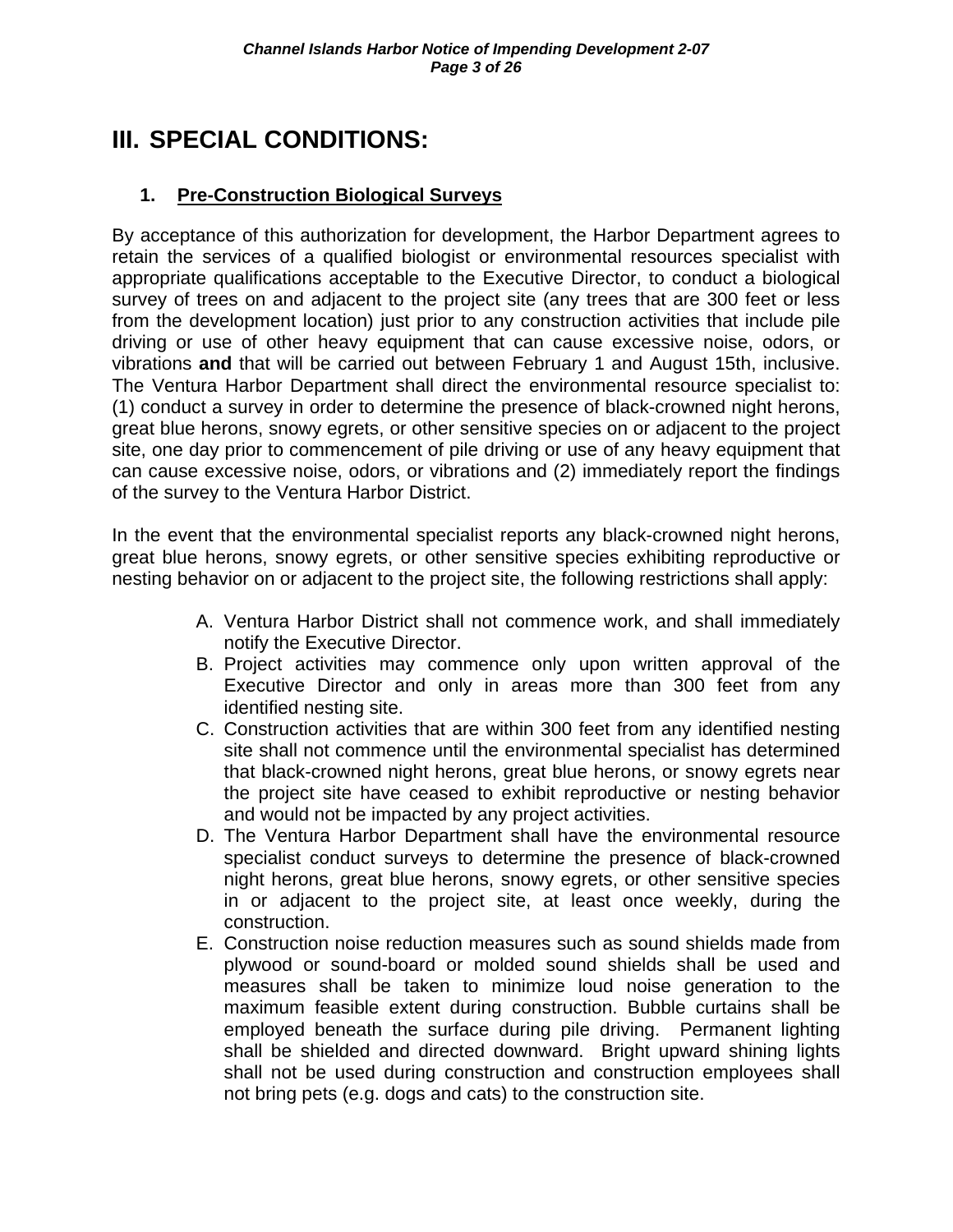The applicant shall submit documentation prepared by the biologist or environmental specialist which indicates the results of the pre-construction survey, and the weekly surveys (if required), including if any black-crowned night herons, great blue herons, or snowy egrets, or other sensitive species were observed and associated behaviors or activities. Location of any nests observed shall be mapped.

#### **2. Eelgrass Survey(s)**

- A. **Preconstruction Eelgrass Survey.** A valid pre-construction eelgrass survey shall be completed during the period of active growth of eelgrass (typically March through October). The pre-construction survey shall be completed prior to the beginning of construction and shall be valid until the next period of active growth. The survey shall be prepared in full compliance with the "Southern California Eelgrass Mitigation Policy" Revision 8 (except as modified by this condition) adopted by the National Marine Fisheries Service and shall be prepared in consultation with the California Department of Fish and Game. The Harbor Department shall submit the new eelgrass survey for the review and approval of the Executive Director within five (5) working days of completion of the new eelgrass survey and in any event no later than fifteen (15) working days prior to commencement of construction. If the eelgrass survey identifies any eelgrass within the project area which would be impacted by the proposed project, the Harbor Department shall immediately notify the Executive Director.
- B. **Post Construction Eelgrass Survey**.If any eelgrass is identified in the project area by the survey required in subsection A of this condition above, within one month after the conclusion of construction, the applicant shall survey the project site to determine if any eelgrass was adversely impacted. The survey shall be prepared in full compliance with the "Southern California Eelgrass Mitigation Policy" Revision 8 (except as modified by this special condition) adopted by the National Marine Fisheries Service and shall be prepared in consultation with the California Department of Fish and Game. The application shall submit the post-construction eelgrass survey for the review and approval of the Executive Director within thirty days after completion of the survey. If any eelgrass has been impacted, the applicant shall replace the impacted eelgrass at a minimum 1.2:1 ratio on-site, or at another location, in accordance with the Southern California Eelgrass Mitigation Policy. All impacts to eelgrass habitat shall be mitigated at a minimum ratio of 1.2;1 (mitigation: impact). The exception to the required 1.2:1 mitigation ratio found within SCEMP shall not apply. Implementation of mitigation shall require a new Notice of Impending Development unless the Executive Director determines that no new Notice of Impending Development is required.

### **3. Pre-construction** *Caulerpa Taxifolia* **Survey**

A. Not earlier than 90 days nor later than 30 days prior to commencement or recommencement of any development authorized under this NOID, the Harbor Department shall undertake a survey of the project area and a buffer area at least 10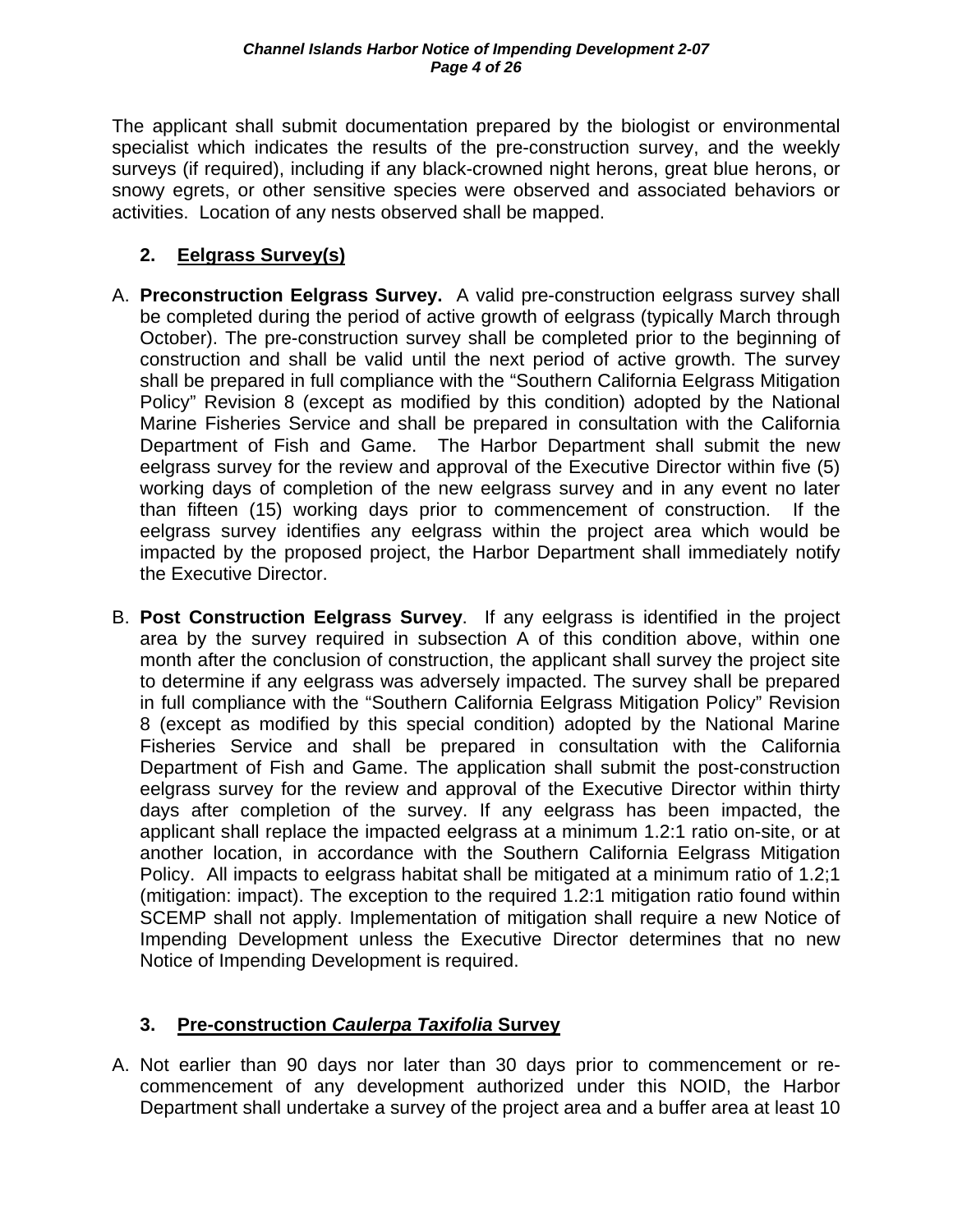meters beyond the project area to determine the presence of the invasive alga *Caulerpa taxifolia* or other non-native invasive aquatic species. The survey shall include a visual examination of the substrate.

- B. The survey protocol shall be prepared in consultation with the Regional Water Quality Control Board, the California Department of Fish and Game, and the National Marine Fisheries Service.
- C. Within five (5) business days of completion of the survey, the applicant shall submit the survey:
	- 1. for the review and approval of the Executive Director; and
	- 2. to the Surveillance Subcommittee of the Southern California Caulerpa Action Team (SCCAT).
- D. If *Caulerpa taxifolia* or other non-native invasive aquatic species is found within the project site or buffer areas, the applicant shall not proceed with the project until 1) the applicant provides evidence to the Executive Director that all *C. taxifolia* discovered within the project site and/or buffer area has been eliminated in a manner that complies with all applicable governmental approval requirements, including but not limited to those of the California Coastal Act, or 2) the applicant has revised the project to avoid any contact with *C. taxifolia*. No revisions to the project shall occur unless the Executive Director is immediately notified.

#### **4. Construction and Maintenance Responsibilities and Debris Removal**

The Ventura County Harbor Department shall comply with the submitted "Channel Islands Landing/Channel Islands Boatyard Marina Replacement, County of Ventura Harbor Department Conditions of Approval," and shall also comply with the following construction-related requirements:

- A. No construction materials, equipment, debris, or waste will be placed or stored where it may be subject to wave, wind, or rain erosion and dispersion.
- B. Any and all construction material shall be removed from the site within 24 hours of completion of construction and disposed of at an appropriate location.
- C. Machinery or construction materials not essential for project improvements are prohibited at all times in the subtidal or intertidal zones.
- D. Sand from the beach, cobbles, or shoreline rocks shall not be used for construction material.
- E. If turbid conditions are generated during construction, a silt curtain shall be utilized to control turbidity.
- F. Floating booms shall be used to contain debris discharged into coastal waters and any debris discharged shall be removed as soon as possible but no later than the end of each day.
- G. Divers shall recover non-buoyant debris discharged into coastal waters as soon as possible after loss.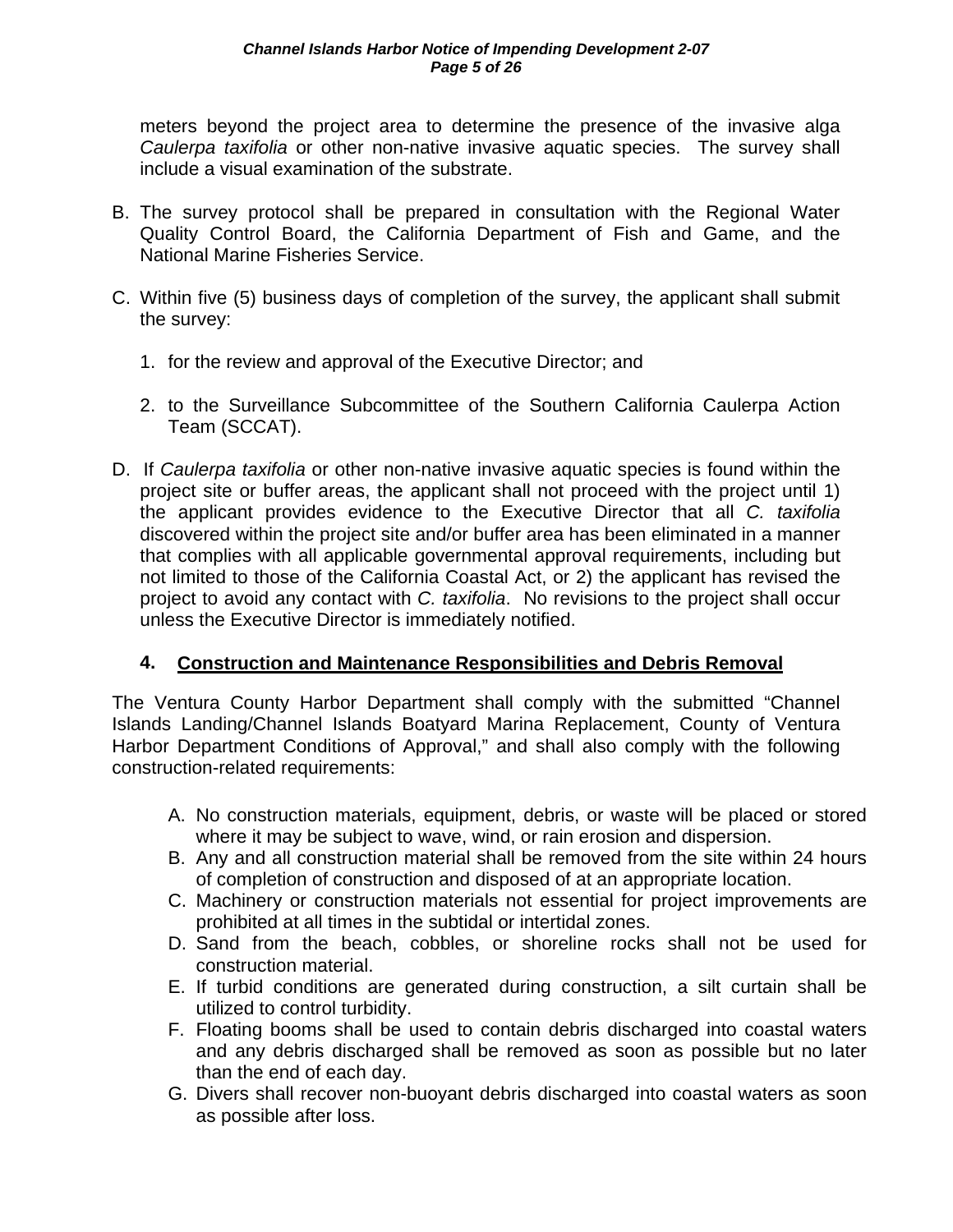- H. The applicant shall dispose of all demolition and construction debris resulting from the proposed project at an appropriate location outside the coastal zone. If the disposal site is located within the coastal zone, a separate Notice of Impending Development or coastal development permit shall be required before disposal can take place.
- I. Reasonable and prudent measures shall be taken to prevent any discharge of fuel or oily waste from heavy machinery or construction equipment into coastal waters. The applicants and applicants' contractors shall have adequate equipment available to contain any such spill immediately.
- J. All stock piles and construction materials shall be covered, enclosed on all sides, shall be located as far away as possible from drain inlets and any waterway, and shall not be stored in contact with the soil.
- K. All debris and trash shall be disposed of in the proper trash and recycling receptacles at the end of each construction day.
- L. The permitee shall use the least damaging method for the construction of pilings and any other activity that will disturb benthic sediments. The applicants shall limit, to the greatest extent practicable, the suspension of benthic sediments into the water column.

If any conditions in the "Channel Islands Landing/Channel Islands Boatyard Marina Replacement, County of Ventura Harbor Department Conditions of Approval" (Exhibit 1) are inconsistent with the conditions contained herein, the conditions contained herein shall take precedence.

#### **5. Best Management Practices Program**

The Ventura County Harbor Department shall comply with the submitted "Channel Islands Landing/Channel Islands Boatyard Marina Replacement, County of Ventura Harbor Department Conditions of Approval." Additionally, by acceptance of this authorization for development, the Ventura County Harbor Department agrees to take the steps necessary to ensure that the long-term water-borne berthing of boats at the approved marina will be managed in a manner that protects water quality pursuant to the implementation of the following BMPs:

- A. Boat Maintenance and Cleaning Best Management Practices
	- Boat maintenance shall be performed above the waterline in such a way that no debris falls into the water.
	- In-water top-side and bottom-side boat cleaning shall be by hand and shall minimize the discharge of soaps, paints, and debris. Where feasible, remove the boats from the water and perform cleaning at a location where debris can be captured and disposed of properly.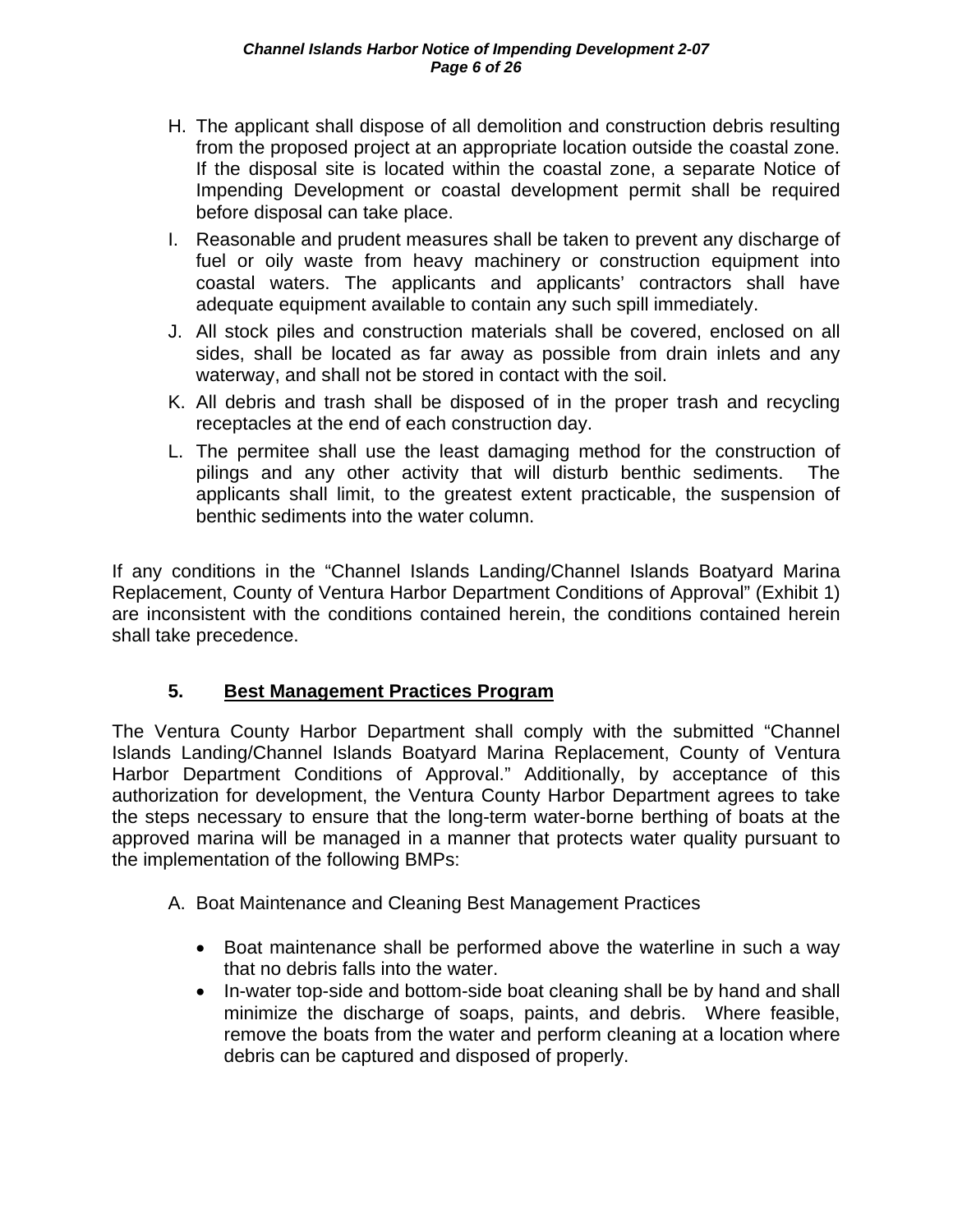- Detergents and cleaning products used for washing boats shall be phosphate-free and biodegradable, and amounts used shall be kept to a minimum.
- Detergents containing ammonia, sodium hypochlorite, chlorinated solvents, petroleum distillates or lye shall not be used.
- In-the-water hull scraping or any process that occurs underwater to remove paint from the boat hull shall be prohibited and shall not occur.
- Boat repair and maintenance shall only occur in clearly marked designated work areas for that purpose.
- All boaters shall regularly inspect and maintain engines, seals, gaskets, lines and hoses in order to prevent oil and fuel spills. Boaters shall also use preventive engine maintenance, oil absorbents, bilge pump-out services, or steam cleaning services as much as possible to clean oily bilge areas.
- B. Solid and Liquid Waste Best Management Practices
	- All trash, recyclables, and hazardous wastes or potential water contaminants, including old gasoline or gasoline with water, absorbent materials, oily rags, lead acid batteries, anti-freeze, waste diesel, kerosene, and mineral spirits shall be disposed of in a proper manner and shall not at any time be disposed of in the water or a gutter.
- C. Sewage Pumpout System Best Management Practices
	- Vessels shall dispose of any sewage at designated pumpout facilities provided by the Harbor Department.
- D. Petroleum Control Management Measures:
	- Boaters shall practice preventive engine maintenance and shall use oil absorbents in the bilge and under the engine to prevent oil and fuel discharges. Oil absorbent materials shall be examined at least once a year and replaced as necessary. Used oil absorbents are hazardous waste in California. Used oil absorbents must therefore be disposed in accordance with hazardous waste disposal regulations. The boaters shall regularly inspect and maintain engines, seals, gaskets, lines and hoses in order to prevent oil and fuel spills. The use of soaps that can be discharged by bilge pumps is prohibited.
	- If the bilge needs more extensive cleaning (e.g. due to spill of engine fuels, lubricants, or other liquid materials), the boaters shall use a bilge pump-out facility or steam cleaning services that recover and property dispose or recycle all contaminated liquids.
	- Bilge cleaners which contain detergents or emulsifiers shall not be used for bilge cleaning since they may be discharged to surface waters by the bilge pumps.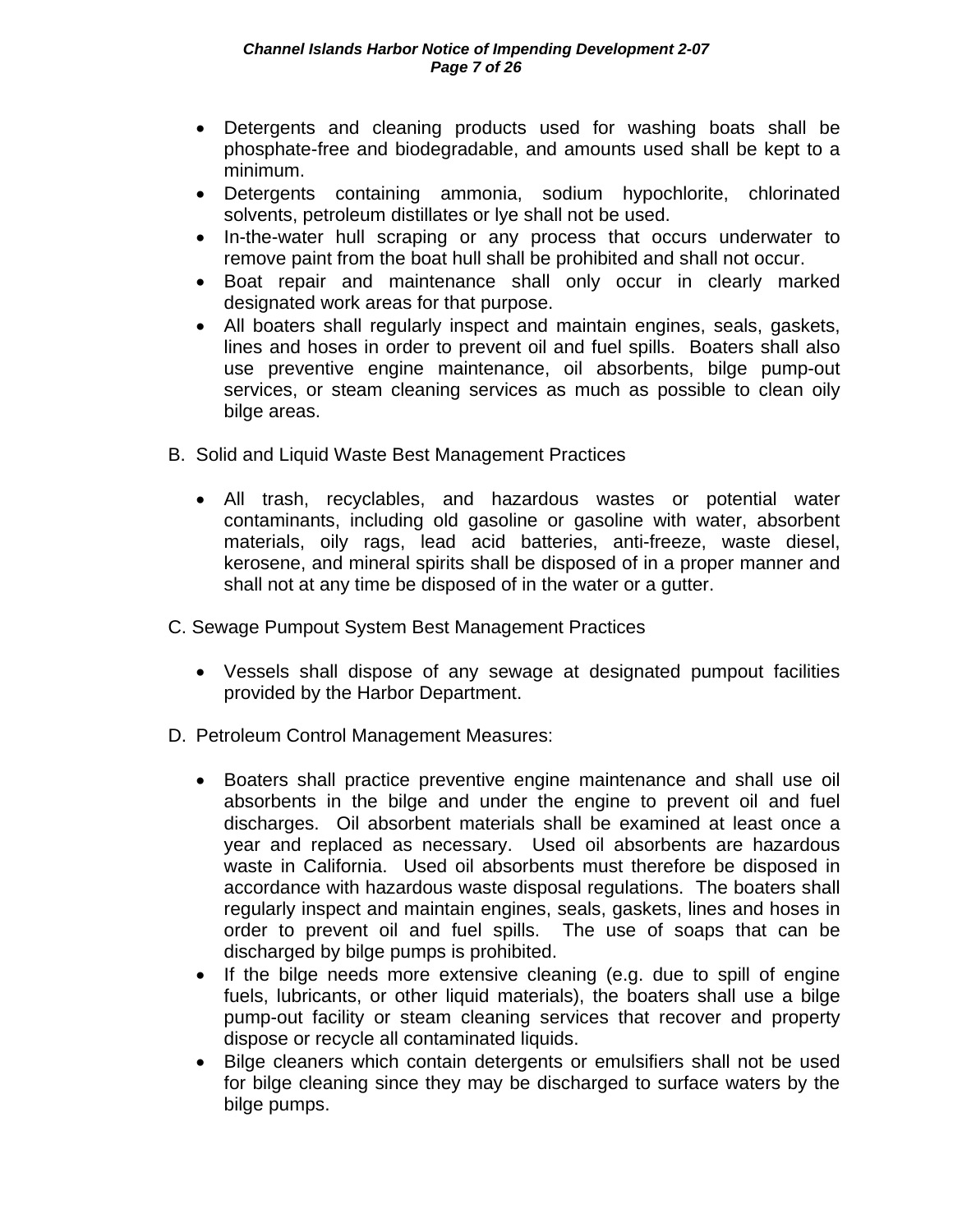#### E. Public Education Measures

The Ventura County Harbor Department shall distribute a pamphlet with the best management practices included in this condition to all users of the boat docks and end ties. Informative signage and/or depicting best management practices for maintenance of boats and boating facilities consistent with those specific herein shall be posted conspicuously.

If any conditions in the "Channel Islands Landing/Channel Islands Boatyard Marina Replacement, County of Ventura Harbor Department Conditions of Approval" (Exhibit 1) are inconsistent with the conditions contained herein, the conditions contained herein shall take precedence.

#### **6. Marina Inspection and Maintenance Program**

The Ventura County Harbor Department shall exercise due diligence in periodically inspecting the marina facility that is subject to this Notice of Impending Development. The Harbor Department shall immediately require the lessee to undertake any repairs necessary to maintain the structural integrity of the docks, pilings and utility connections, and to ensure that pieces of debris do not enter the marine environment. On a revolving five year basis, following the date that the first dock is installed, the Harbor Department shall conduct an inspection of the marina to ensure the integrity of the docks, pilings and utility connections, and to ensure that all corrective actions have or will be immediately undertaken to maintain the integrity of the facility. The inspections shall be undertaken by boat, during periods of extreme low tides. All periodic reports shall be submitted to the Executive Director for review and approval. If the Harbor Department or the Executive Director concludes that the inspections confirm that the material used in the marina is impacting marine resources, the use of such materials shall be stopped. The Executive Director shall determine if any necessary repairs require a new Notice of Impending Development.

#### **7. Drainage and Polluted Runoff Control Plans**

A. PRIOR TO DEVELOPMENT, the applicant shall submit, for the review and approval of the Executive Director, final drainage and runoff control plans, including supporting calculations. The plan shall be prepared by a licensed engineer and shall incorporate structural and non-structural Best Management Practices (BMPs) designed to control the volume, velocity and pollutant load of stormwater leaving the developed site. In addition to the specifications above, the plan shall be in substantial conformance with the following requirements:

(a) Selected BMPs (or suites of BMPs) shall be designed to treat, infiltrate or filter the amount of stormwater runoff produced by all storms up to and including the 85<sup>th</sup> percentile, 24-hour runoff event for volume-based BMPs, and/or the 85th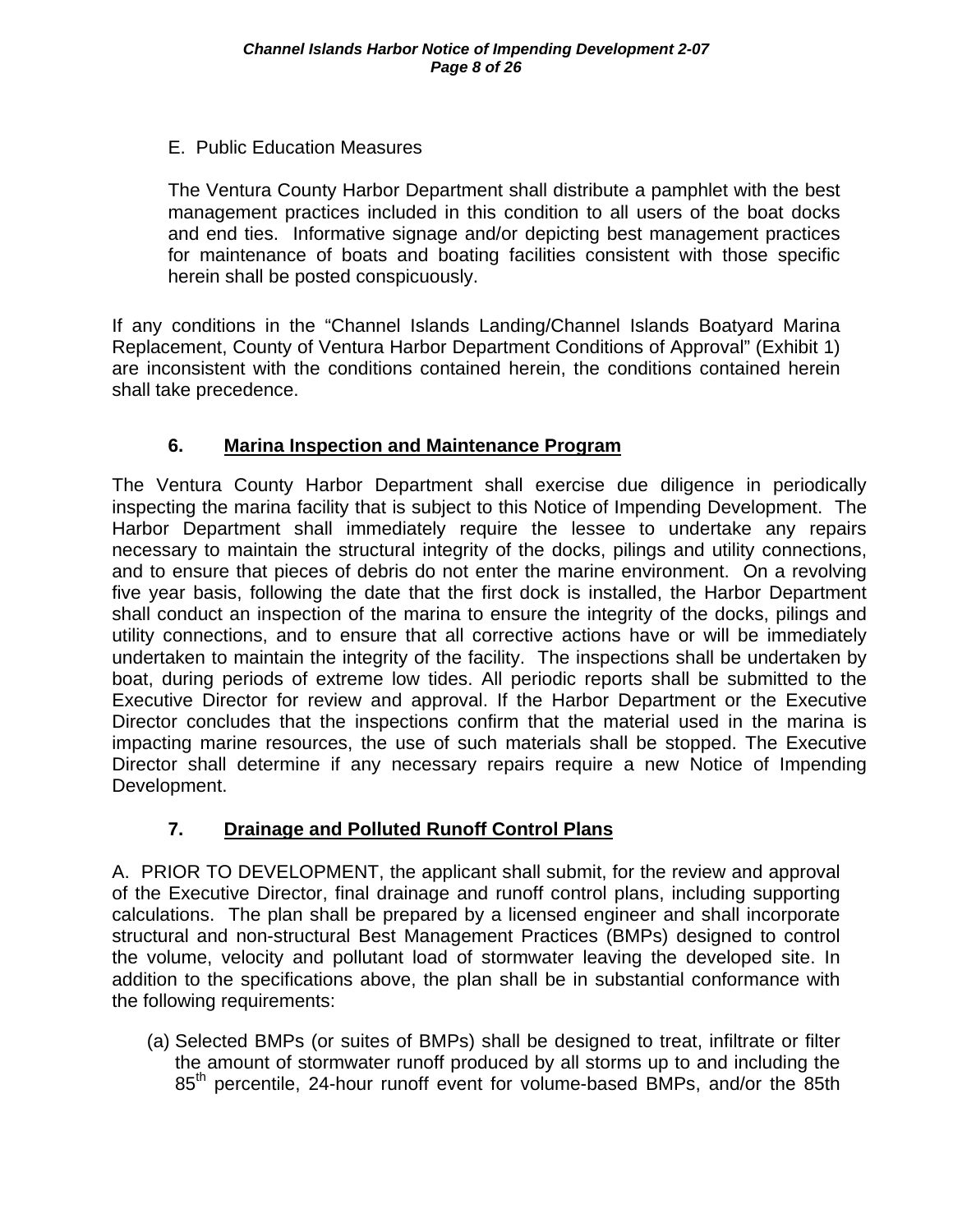percentile, 1-hour runoff event, with an appropriate safety factor (i.e., 2 or greater), for flow-based BMPs.

- (b) Runoff shall be conveyed off site in a non-erosive manner.
- (c) Energy dissipating measures shall be installed at the terminus of outflow drains.
- (d) The plan shall include provisions for maintaining the drainage system, including structural BMPs, in a functional condition throughout the life of the approved development. Such maintenance shall include the following: (1) BMPs shall be inspected, cleaned and repaired when necessary prior to the onset of the storm season, no later than September  $30<sup>th</sup>$  each year and (2) should any of the project's surface or subsurface drainage/filtration structures or other BMPs fail or result in increased erosion, the applicant/landowner or successor-in-interest shall be responsible for any necessary repairs to the drainage/filtration system or BMPs and restoration of the eroded area. Should repairs or restoration become necessary, prior to the commencement of such repair or restoration work, the applicant shall submit a repair and restoration plan to the Executive Director to determine if a new Notice of Impending Development is required to authorize such work.

B. The permittee shall undertake development in accordance with the approved final plans. Any proposed changes to the approved final plans shall be reported to the Executive Director. No changes to the approved final plans shall occur without a new Notice of Impending Development unless the Executive Director determines that no new Notice of Impending Development is legally required.

#### **8. Removal of Temporary Construction Trailer**

The applicant shall remove the temporary construction trailer and all construction related debris from the staging site within sixty (60) days of completion of all development authorized under Ventura County Harbor Department NOID 2-07 as well as any and all development approved under NOIDs 2-06 and 1-07.

#### **9. Lighting Restriction**

 The only outdoor night lighting allowed on the proposed restroom structure is limited to the following:

- 1. The minimum necessary to light walkways used for entry and exit to the structures, including parking areas on the site. This lighting shall be limited to fixtures that do not exceed two feet in height, are directed downward and generate the same or fewer lumens than those generated by a 60 watt incandescent bulb, unless a greater number of lumens is authorized by the Executive Director.
- 2. Security lighting shall be controlled by motion detectors and is limited to same or less lumens than those generated by a 60 watt incandescent bulb.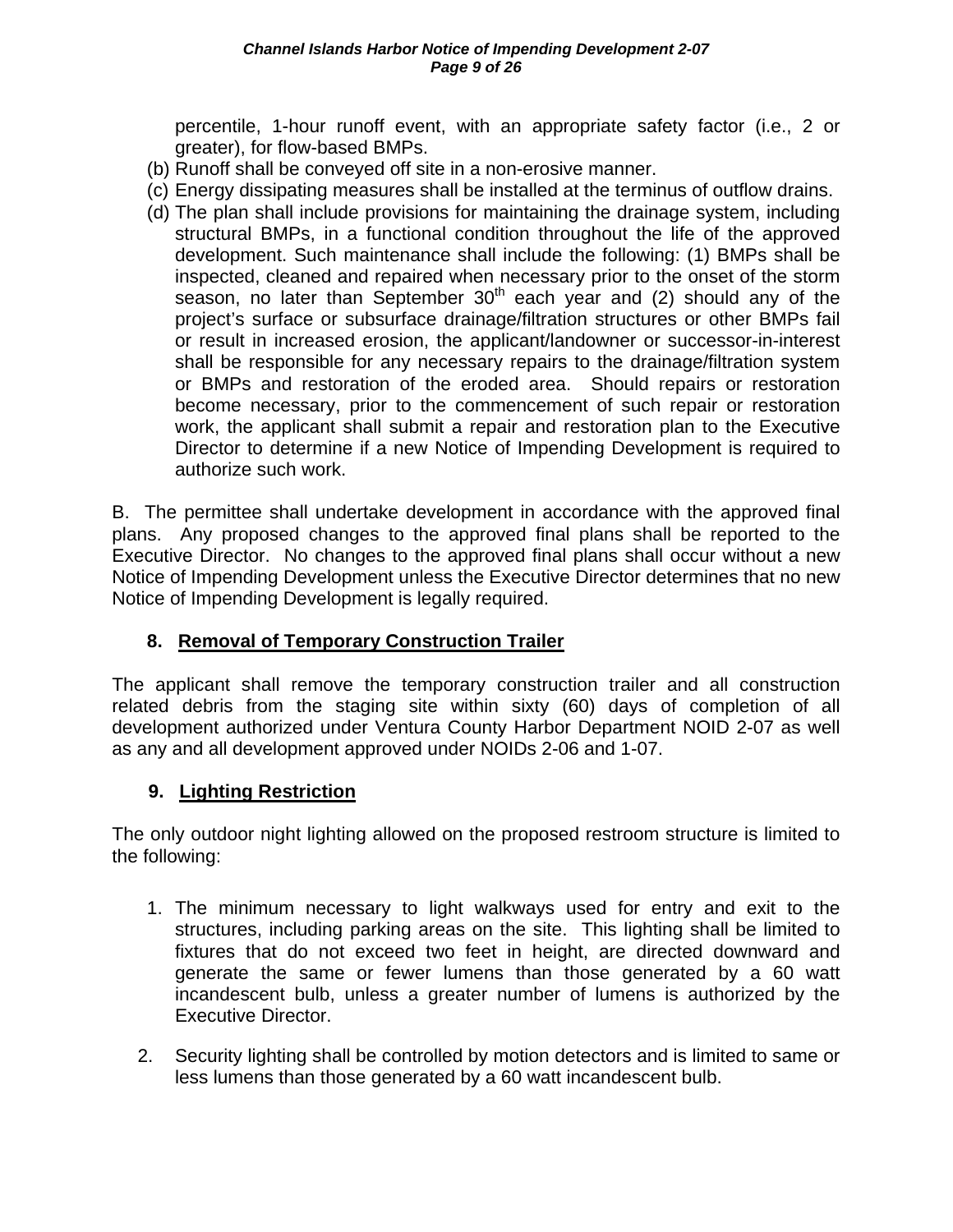- 3. The minimum necessary to light the entry area to the parking area and walkway with the same or less lumens than those generated by a 60 watt incandescent bulb.
- B. No lighting around the perimeter of the site and no lighting for aesthetic purposes is allowed.

#### **10. Resource Agencies**

The Ventura County Harbor Department shall comply with all requirements, including required mitigation measures, from the California Department of Fish and Game, Regional Water Quality Control Board, U.S. Army Corps of Engineers, and the U.S. Fish and Wildlife Service with respect to preservation and protection of water quality and the marine environment including bird nesting and foraging activity. Any change in the approved project that may be required by the above-stated agencies shall be submitted to the Executive Director in order to determine if the proposed change shall require a new Notice of Impending Development pursuant to the requirements of the Coastal Act and the California Code of Regulations.

## **IV. FINDINGS FOR APPROVAL OF THE NOTICE OF IMPENDING DEVELOPMENT, AS CONDITIONED**

The following findings support the Commission's approval of the Notice of Impending Development, as conditioned. The Commission hereby finds and declares as follows:

### **A. PROJECT DESCRIPTION AND BACKGROUND**

The Ventura County Harbor Department proposes to reconstruct a recreational boating marina, Channel Islands Landing/ Boatyard in Channel Islands Harbor, located at 3615 and 3821 S. Victoria Avenue, Oxnard, Ventura County (Exhibits 2-5). The parcel is located on the east side of the harbor, about one-half mile south of the Channel Islands Boulevard bridge. The previously existing docks were demolished on an emergency basis. The aging docks were damaged by strong winds and storm surges, preventing access to the docks and creating hazardous conditions for the public. The applicant proposes to construct a completely new dock system with new piers, four boat ramps, gangways and abutments. The dock system will meet accessibility requirements under the Americans with Disabilities Act and related State requirements.

The project will replace the previously existing 91 boat slips with 91 new slips within the existing lease line. The slip mix will be substantially the same as the previous slip size mix (Exhibit 8). No change to the existing revetment is proposed. An existing marine railroad line, used to relocate boats, will be replaced with an updated marine railroad line. The existing landside portion of the marine rail line will be left in place. Marine utility services and fire suppression systems will be updated. A handicapped accessible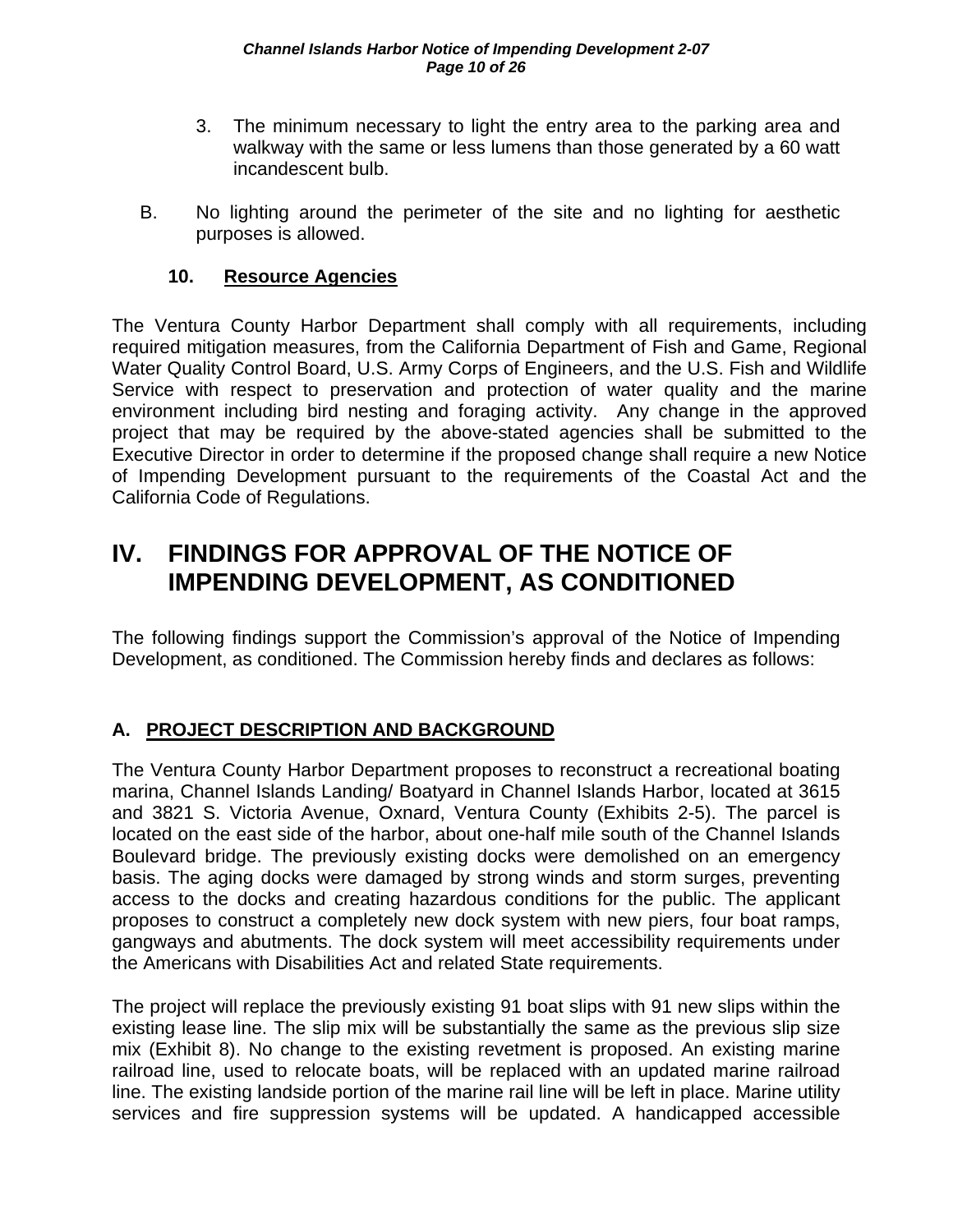restroom and shower facility with a storage area, laundry room, and electrical room will also be constructed on a small portion of the adjacent parking lot. The restroom structure will be a total of 1,026 sq. ft., 38 ft. by 27 ft. and will be 16 ft. 2 in. in height (Exhibit 5). An existing fence between the existing yacht club building and the proposed restroom facility will be moved eastward about 20 ft. to allow for the restriping of the parking lots for boater parking. Approximately 58 new spaces will be provided for boater parking.

A construction staging area will be located at the southern end of the property within an open area on the Channel Islands Landing parcel (Exhibit 2). The new concrete docks will be pre-manufactured offsite, lifted by crane into the water, towed to their destination, and assembled. A temporary construction office will be located within this area. All construction areas will be fenced and secured. Storm water control measures are proposed in conformance with the general National Pollutant Discharge Elimination System permit. No dredging is proposed as part of this project.

#### **Background**

On September 19, 1986, the Channel Islands Public Works Plan (PWP) was effectively certified by the Commission. The purpose of the PWP, as certified, is to provide "a detailed and specific planning document to guide future Harbor development." Jurisdiction within the Channel Islands Harbor is shared by both the County of Ventura and the City of Oxnard. Oxnard's City limits extend to all Harbor land areas. Based on a previous agreement between the two governmental authorities and the Commission's certification of the Public Works Plan, the County assumed planning and regulatory authority within the Harbor. Under the certified PWP, the County is responsible for approval of all development within the Harbor permitted by the plan. Under the PWP the County must submit a Notice of Impending Development (NOID) describing any proposed development that is listed in the plan, for review and approval by the Commission. For a project contained in the certified PWP, the Commission's review of a Notice of Impending Development is limited to determining whether the development is and can be made consistent with the PWP, or imposing reasonable terms and conditions to ensure that the development conforms to the PWP and the Coastal Act.

Requirements for the level of information contained in a Public Works Plan are contained in Section 13353 of Title 14 of the California Code of Regulations, which states that a PWP "shall contain sufficient information regarding the kind, size, intensity and location of development activity intended to be undertaken pursuant to the plan." Such information includes: 1) the specific type of activity or activities proposed to be undertaken; 2) the maximum and minimum intensity of activity or activities proposed to be undertaken; 3) maximum size of facilities proposed to be constructed pursuant to the plan; and 4) the proposed location or alternative locations considered for any development activity or activities to be undertaken pursuant to the proposed plan. The Coastal Act envisions that a Public Works Plan functions more as a Specific Plan or a master development permit in order for specific projects or activities described in the PWP to be approved quickly through the Notice of Impending Development Process at later dates with minimal review. Activities, projects, or facilities not specifically proposed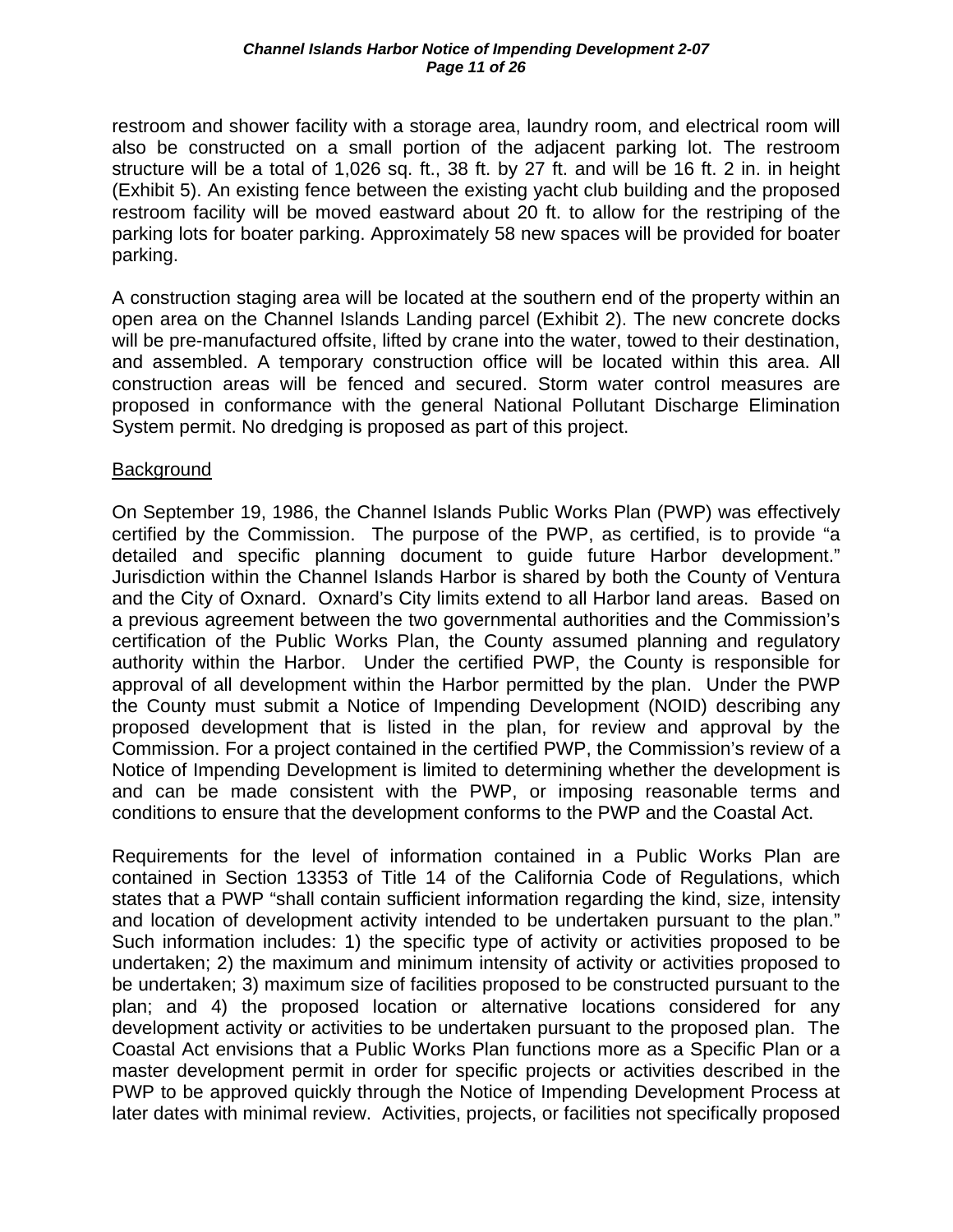in a Public Works Plan in the level of detail described above may require an amendment to the certified PWP that must be approved by the Coastal Commission prior to approval and issuance of a Notice of Impending Development for said activity, project, or facility.

The standard of review for the Notice of Impending Development is the certified 1986 PWP. The PWP contains policies and provisions that identify areas for harbor development while protecting coastal resources including the marine environment, scenic and visual resources, and public access and recreation.

#### **B. MARINE RESOURCES**

The certified Channel Islands Harbor PWP incorporates by reference Sections 30240, 30230, 30231, and 30233 of the Coastal Act. Section 30240 provides for the protection of Environmentally Sensitive Habitat Areas. Sections 30230 and 30231 of the Coastal Act mandate that marine resources and coastal water quality shall be maintained and where feasible restored. Section 30233 of the Coastal Act permits fill of coastal waters for boating facilities.

Section 30240 of the Coastal Act States:

*(a) Environmentally sensitive habitat areas shall be protected against any significant disruption of habitat values, and only uses dependent on those resources shall be allowed within those areas.* 

 *(b) Development in areas adjacent to environmentally sensitive habitat areas and parks and recreation areas shall be sited and designed to prevent impacts which would significantly degrade those areas, and shall be compatible with the continuance of those habitat and recreation areas.*

Section 30230 of the Coastal Act states:

*Marine resources shall be maintained, enhanced, and where feasible, restored. Special protection shall be given to areas and species of special biological or economic significance. Uses of the marine environment shall be carried out in a manner that will sustain the biological productivity of coastal waters and that will maintain healthy populations of all species of marine organisms adequate for long-term commercial, recreational, scientific, and educational purposes.*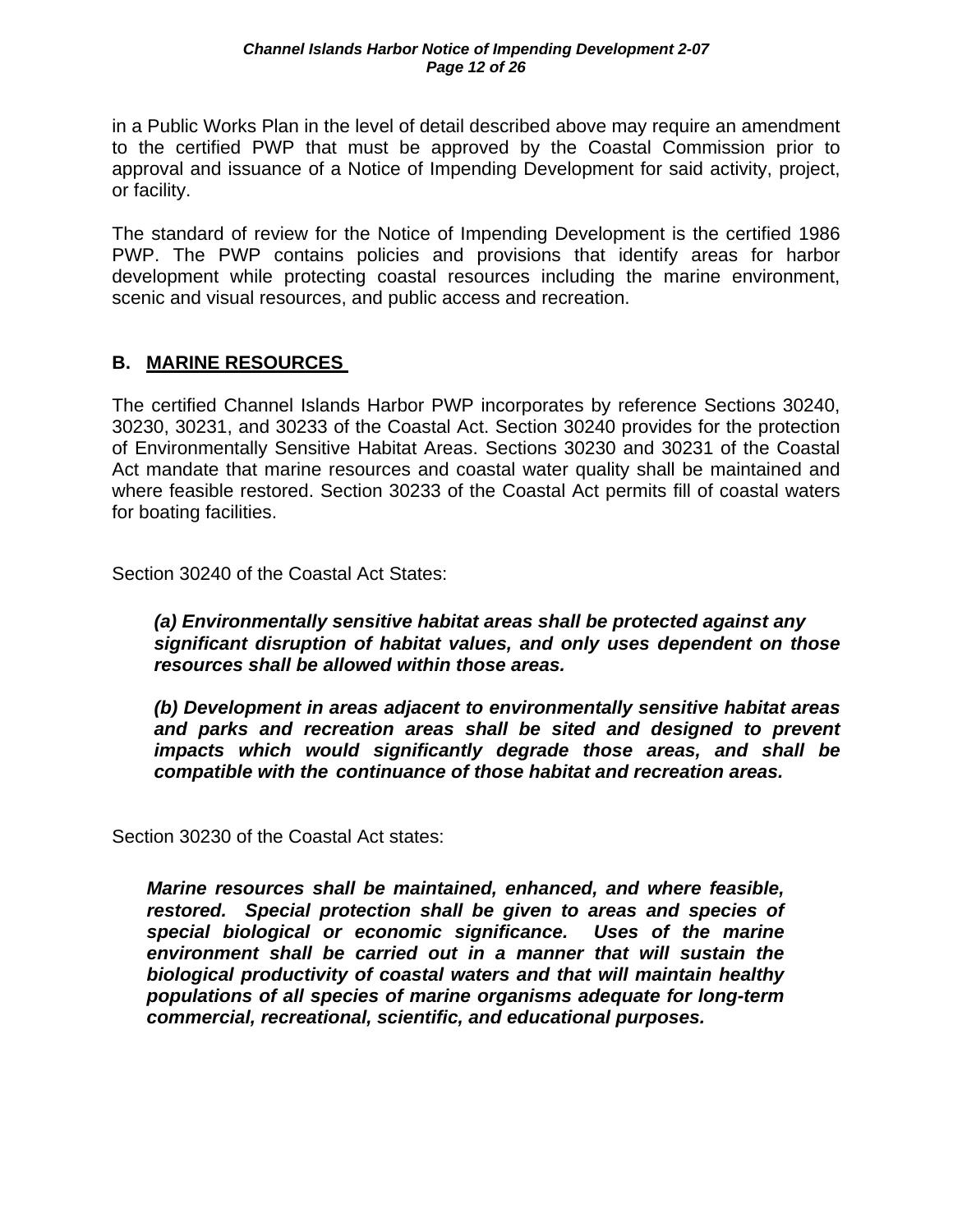Section 30231 of the Coastal Act states:

*The biological productivity and the quality of coastal waters, streams, wetlands, estuaries, and lakes appropriate to maintain optimum populations of marine organisms and for the protection of human health shall be maintained and, where feasible, restored through, among other means, minimizing adverse effects of waste water discharges and entrainment, controlling runoff, preventing depletion of ground water supplies and substantial interference with surface water flow, encouraging waste water reclamation, maintaining natural vegetation buffer areas that protect riparian habitats, and minimizing alteration of natural streams.* 

Section 30233 states (in part):

- *(a) The diking, filling, or dredging of open coastal waters, wetlands, estuaries, and lakes shall be permitted in accordance with other applicable provisions of this division, where there is no feasible less environmentally damaging alternative, and where feasible mitigation measures have been provided to minimize adverse environmental effects, and shall be limited to the following:*
- *(4) In open coastal waters, other than wetlands, including streams, estuaries, and lakes, new or expanded boating facilities and the placement of structural pilings for public recreational piers that provide public access and recreational opportunities.*

In addition, existing Policy 2 under Biological Resources in the Public Works Plan states:

#### *Use of the marine environment shall be permitted to the extent that it does not adversely impact the biological productivity of Harbor and coastal waters.*

The Channel Islands Harbor Public Works Plan contains policies to protect marine and biological resources and environmentally sensitive habitat areas in and around Harbor waters. The proposed Channel Islands Landing/Boatyard project is located on the eastern side of the Harbor and includes construction of 91 new boat slips, restroom facilities, and related marina infrastructure. This development has the potential to adversely impact marine and biological resources during the construction phase of the project.

#### 1. Nesting Birds

Section 4.5 (Biological) of the PWP states: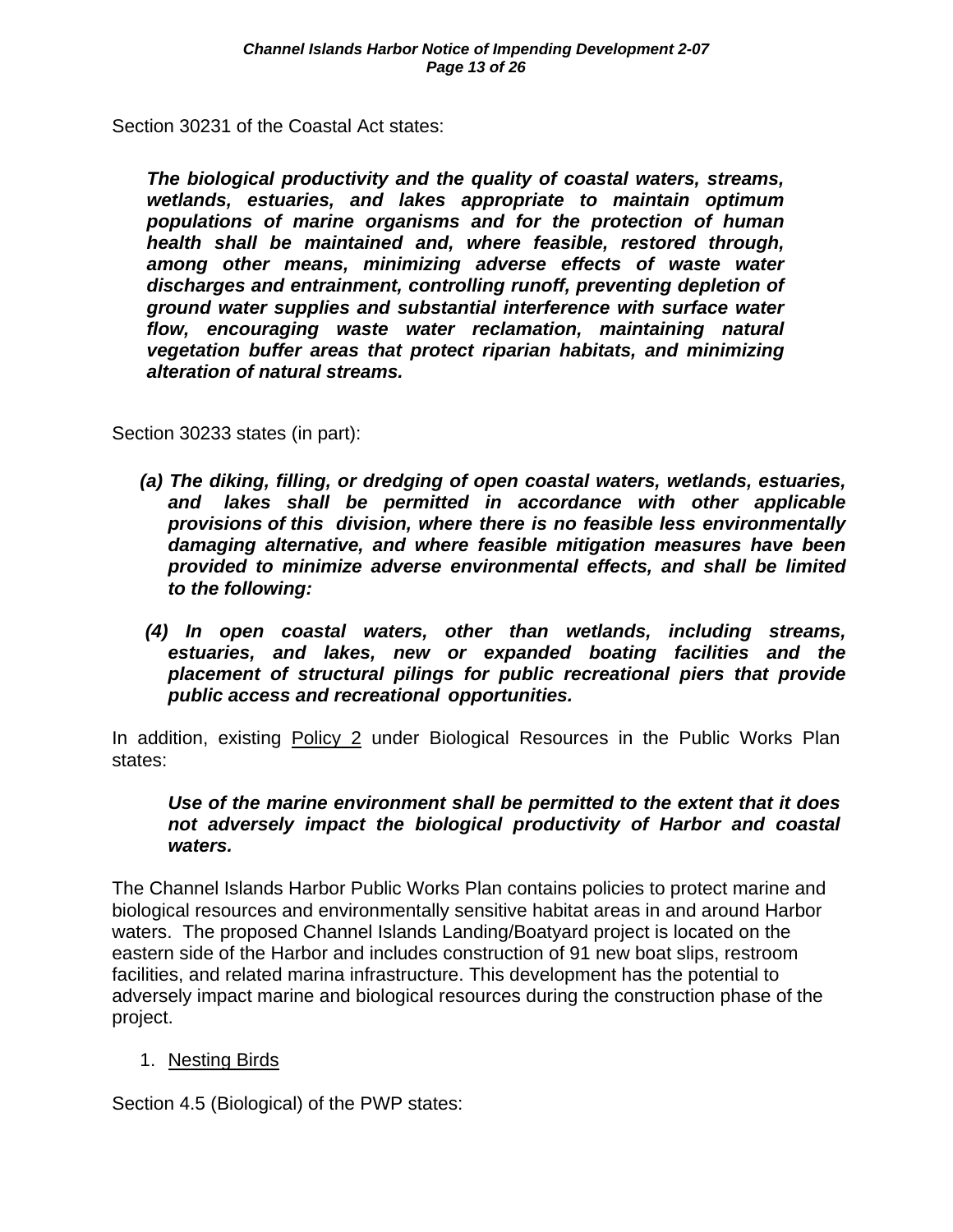#### *Within Channel Islands Harbor terrestrial biological resources are limited in distribution and significance. The area is completely developed with commercial, recreational and residential structures; terrestrial vegetation consists entirely of introduced landscaping species.*

However, several bird species, such as great blue herons, black-crowned night herons, and snowy egrets utilize the trees in the Harbor for roosting and nesting. Although none of these species is listed as threatened or endangered, their presence is considered important because some species of herons and egrets are considered Sensitive Species and play an integral role in the ecosystem as top wetland predators.

The proposed project is located on the east side of Channel Islands Harbor. The existing dry-storage boat yard on the project site includes only a few scattered trees, most of which are along the far eastern boundary of the property, adjacent to Victoria Avenue. There are only approximately three trees near the water-side of the parcel where the replacement docks will be constructed. There are no trees located on or near the project or construction staging area that are known to provide nesting areas for either the great blue heron or black-crowned night herons. No trees are proposed to be removed as part of this project. The Harbor biologist, Dr. Jeffery Froke, regularly conducts surveys of trees within Channel Islands Harbor to identify the location of great blue heron and black-crowned night heron nests. Dr. Froke has never documented nesting trees on the Harbor's east side along Victoria Avenue, where the project site is located. However, great blue herons and black-crowned night herons use various locations throughout the Channel Islands Harbor as nesting sites and these sites have been documented monthly from 2003 to the present by Dr. Froke. The most recent report from Dr. Froke, dated April 22, 2007, states that, as of March 5, 2007, the only nesting sites for the great blue heron were located on the peninsula in the center of the harbor and there were no nesting sites documented for the black-crowned night heron (Exhibit 6).

The proposed project is located 800 ft. away from the closest known nesting trees. However, if great blue or black-crowned night herons were to begin nesting near the project site, there is the potential that activities associated with the construction of the new docks, such as excessive noise above the level of acoustic noise normally existing at the marina, could adversely impact nesting herons, egrets, or other sensitive species. Therefore, to ensure that nesting herons are not adversely affected by construction activities, the Commission is requiring **Special Condition One (1)** which requires a preconstruction survey by a qualified independent biologist approved by the Executive Director to determine whether herons are nesting near the project site, if construction will occur during nesting season (between February 1 and August 15). Should nesting activity within the project site be observed in the pre-construction survey, then several restrictions will apply to the construction, including that construction may not commence in the areas within 300 feet of any identified nest(s), that construction over 300 feet from any nest(s) will employ noise reduction measures [such as sound shields and silt and turbidity reduction measures, e.g. silt curtains, as recommended in a report by the harbor biologist, Dr. Froke (Exhibit 7)], and trees on the site and immediately adjacent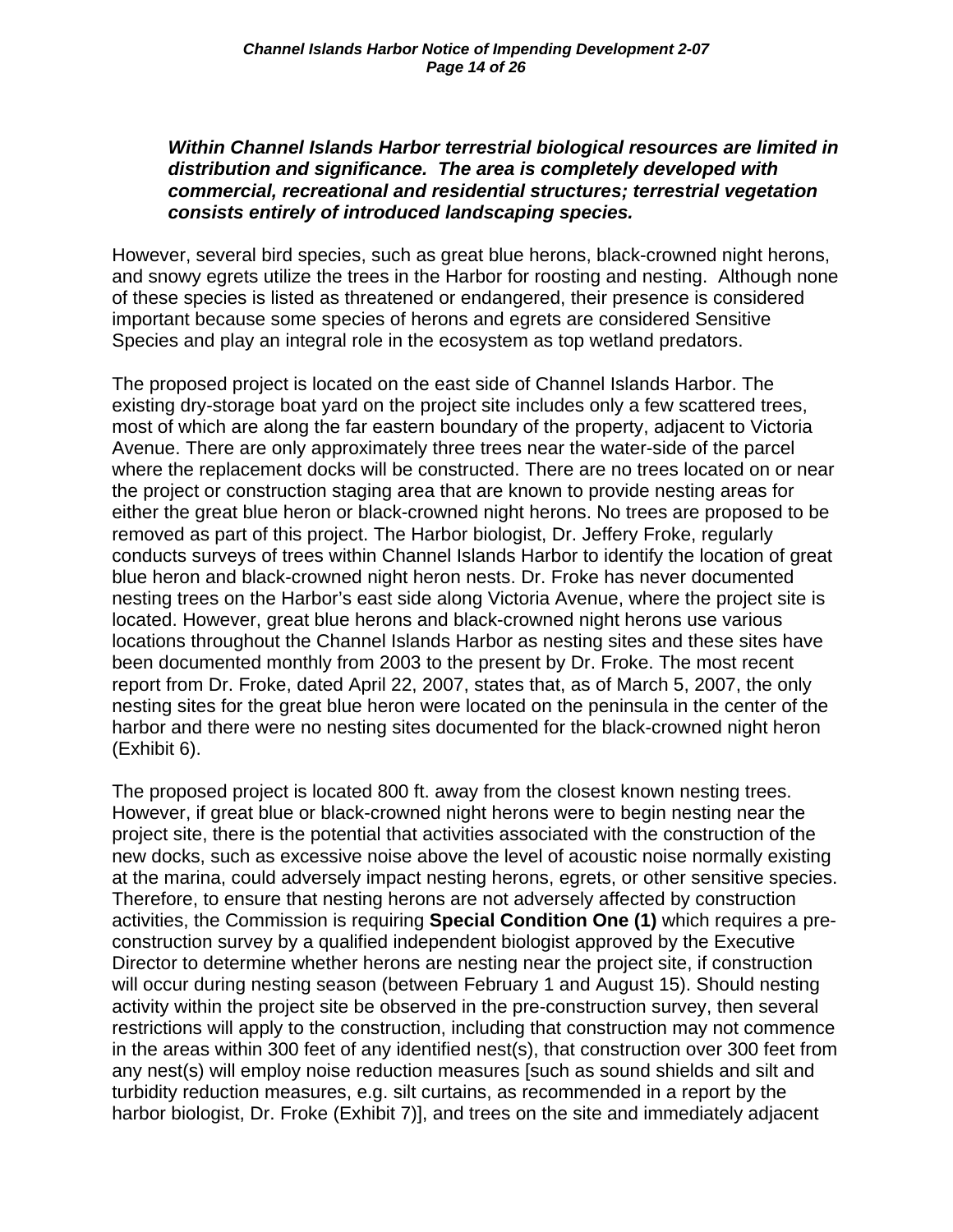will be surveyed weekly during construction. Finally, the designated biologist is required to submit written documentation of the pre-construction survey and any required weekly survey(s) regarding the status of heron or egret nesting and foraging in the immediate vicinity of the construction site.

#### 2. Aquatic Plants and Seabird Foraging Habitat

#### Caulerpa Taxifolia

The Commission further finds that the demolition and driving of piles on the sea floor could disturb and cause the spread of non-native and invasive species, such as *Caulerpa taxifolia* and Japanese kelp (*Undria pinnatifida*). *Caulerpa taxifolia* is a tropical green marine alga that spreads asexually from fragments and creates a dense monoculture displacing native plant and animal species. Because of toxins in its tissues, *Caulerpa taxifolia* is not eaten by herbivores in areas where it has invaded. The infestation of *Caulerpa taxifolia* has had serious negative economic and social consequences because of impacts to tourism, recreational diving, and commercial fishing in places such as the Mediterranean<sup>1</sup>. Because of the grave risk to native habitats, in 1999 Caulerpa taxifolia was designated a prohibited species in the United States under the Federal Noxious Weed Act. In addition, in September 2001 the Governor signed into law AB 1334 which made it illegal in California for any person to sell, possess, import, transport, transfer, release alive in the state, or give away without consideration various Caulerpa species.

In June 2000, C. taxifolia was discovered in Aqua Hedionda Lagoon in San Diego County, and in August of that year an infestation was discovered in Huntington Harbor in Orange County. Genetic studies show that this is the same clone as that released in the Mediterranean. Other infestations are likely. Although a tropical species, C. taxifolia has been shown to tolerate water temperatures down to at least 50ºF. Although warmer southern California habitats are most vulnerable, until better information if

Smith C.M. and L.J. Walters. 1999. Fragmentation as a strategy for Caulerpa species: Fates of fragments and implications for management of an invasive weed. Marine Ecology 20:307-319.

Jousson, O., J. Pawlowski, L. Zaninetti, A. Meinesz, and C.F. Boudouresque. 1998. Molecular evidence for the aquarium origin of the green alga Caulerpa taxifolia introduced to the Mediterranean Sea. Marine Ecology Progress Series 172:275-280.

Komatsu, T. A. Meinesz, and D. Buckles. 1997. Temperature and light responses of the alga Caulerpa taxifolia introduced into the Mediterranean Sea. Marine Ecology Progress Series 146:145-153.

Gacia, E. C. Rodriquez-Prieto, O. Delgado, and E. Ballesteros. 1996. Seasonal light and temperature responses of Caulerpa taxifolia from the northwestern Mediterranean. Aquatic Botany 53:215-225.

Belsher, T. and A. Meinesz. 1995. Deep-water dispersal of the tropical alga Caulerpa taxifolia introduced into the Mediterranean. Aquatic Botany 51:163-169.

 $\overline{a}$ <sup>1</sup> References:

Meinesz, A. (Translated by D. Simberloff) 1999. Killer Algae. University of Chicago Press

Chisholm, J.R.M., M. Marchioretti, and J.M. Jaubert. Effect of low water temperature on metabolism and growth of a subtropical strain of Caulerpa taxifolia (Chlorophyta). Marine Ecology Progress Series 201:189-198

Ceccherelli, G. and F. Cinelli. 1999. The role of vegetative fragmentation in dispersal of the invasive alga Caulerpa taxifolia in the Mediterranean. Marine Ecology Progress Series 182:299-303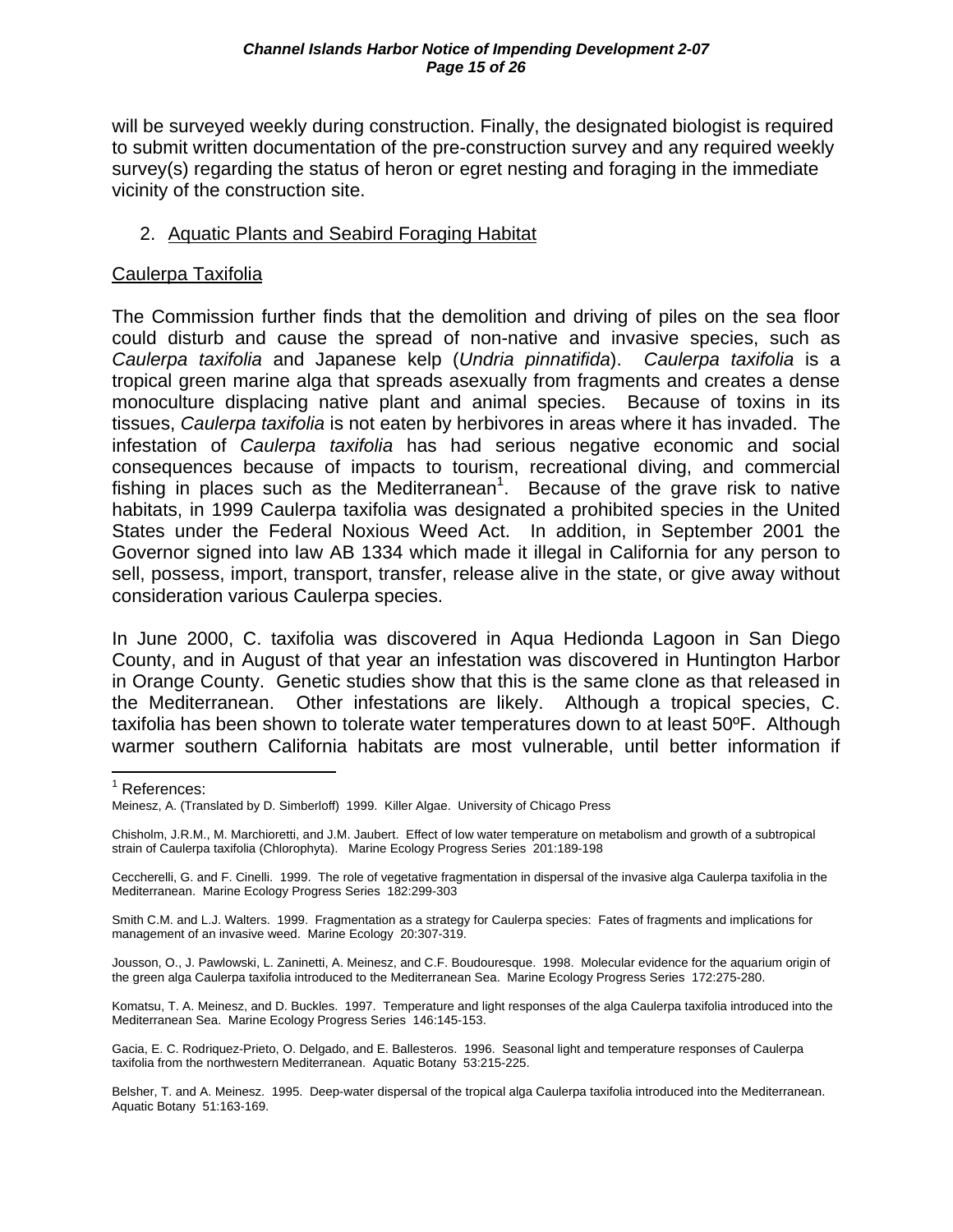available, it must be assumed that the whole California coast is at risk. All shallow marine habitats could be impacted.

In response to the threat that C. taxifolia poses to California's marine environment, the Southern California Caulerpa Action Team, SCCAT, was established to respond quickly and effectively to the discovery of C. taxifolia infestations in Southern California. The group consists of representatives from several States, federal, local and private entities. The goal of SCCAT is to completely eradicate all C. taxifolia infestations.

If C. taxifolia, Japanese kelp, or other non-native invasive aquatic species is present, any project that disturbs the bottom could cause its spread by dispersing viable tissue fragments. In order to assure that the proposed project does not cause the dispersal of C. taxifolia and other non-native species, the Commission imposes **Special Condition Three (3)**. Special Condition Three (3) requires the applicant, prior to commencement of development, to survey the project area for the presence of C. taxifolia, or other nonnative invasive aquatic species such as Japanese kelp. If C. taxifolia, Japanese kelp, or other non-native invasive aquatic species is present in the project area, no work may commence and the applicants shall immediately notify the Executive Director.

#### Eelgrass

The project has the potential to directly impact sensitive resources, including eelgrass that may be present in the project area. Installation and driving of piles can directly remove and disturb eelgrass. In addition, vessels moored above these resources can reduce the light available to eelgrass and kelp by shading portions of the ocean floor. It is possible that eelgrass has established in portions of the project area not shaded by vessels. Therefore, **Special Condition Two (2)** requires, prior to construction, the Harbor Department to conduct a survey of the project area for eelgrass. If the survey identifies any eelgrass within the project area which would be impacted by the proposed project, the Executive Director must be notified prior to construction. If any eelgrass is identified in the project area prior to construction, the applicant shall also conduct a second eelgrass survey one month after the conclusion of construction to determine if any eelgrass was adversely impacted. All impacts to eelgrass habitat shall be mitigated at a minimum ratio of 1.2:1. Implementation of mitigation shall require a new Notice of Impending Development.

#### 3. Fill of Coastal Waters

The proposed project includes the complete reconstruction of 91 boat slips, including the installation of new concrete piles in the marina. The new piles constitute fill of open coastal waters. Under Section 30233 of the Coastal Act, fill of open coastal waters is only allowed when several criteria are met, including: a) the project must fall within one of the allowable use categories specified; b) the proposed project must be the least environmentally damaging alternative; and c) feasible mitigation measures to minimize adverse environmental effects must be provided. The proposed project meets the first criteria (allowable use) because it is for a public boating facility. Fill of open coastal waters for the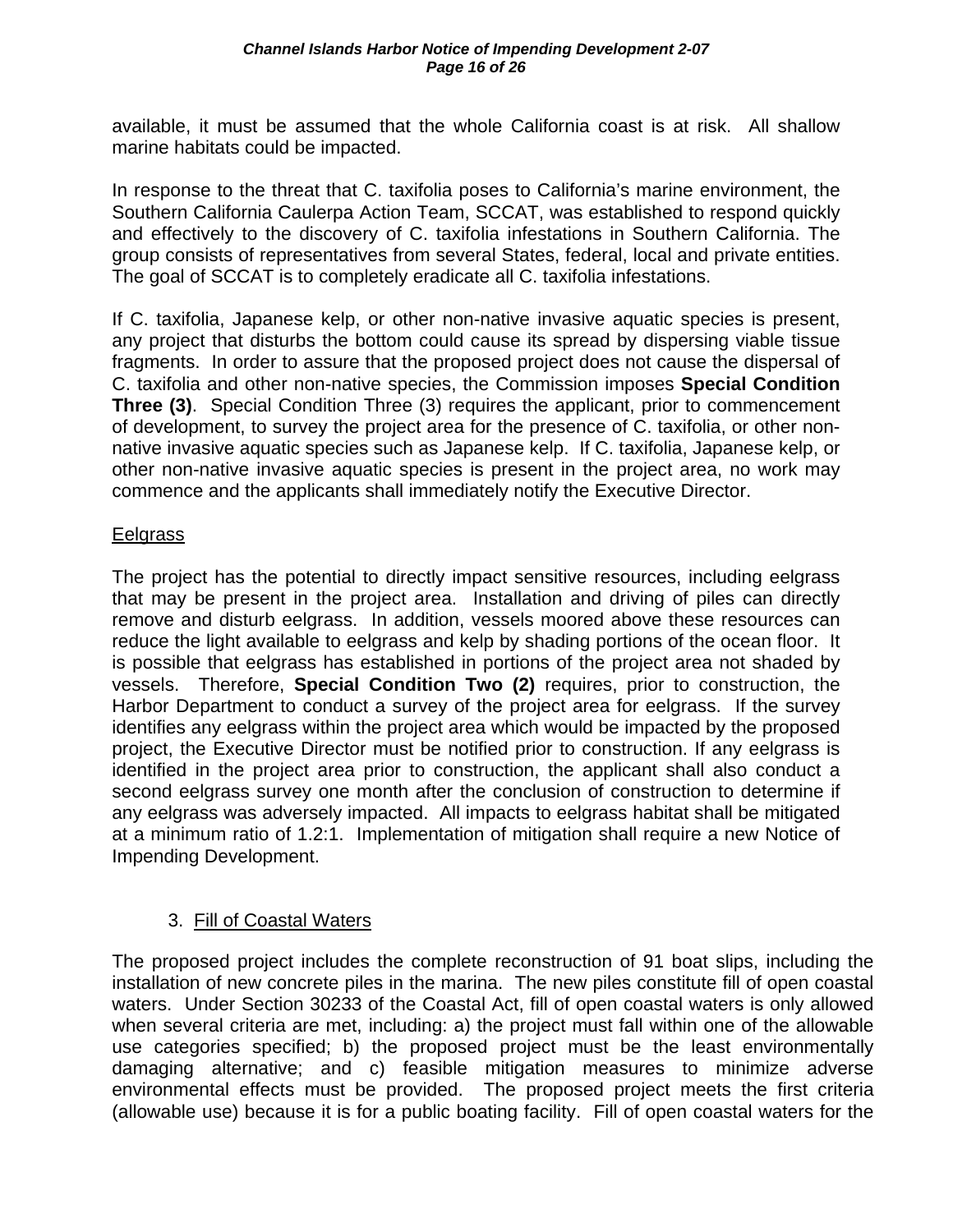construction of a public boating facility is an allowable use under Section 30233(a)(4) of the Coastal Act.

Next, the proposed project must be the least environmentally damaging alternative. The proposed project is the replacement of docks in substantially the same configuration of the previously demolished docks. Alternatives to the proposed project include no project or a change to the proposed configuration. Under the no project alternative, no boater serving facilities would exist because the previous docks were demolished pursuant to an emergency permit. The second alternative, a change to the proposed configuration, would result in either a loss of dock space or a more fill of open waters for more dock space. The proposed project is the least environmentally damaging alternative because it will stay within the existing lease line of the previously demolished facility and will result in the same number of docks as the previous facility. As such, no additional impacts will result in any areas outside of the pre-existing developed marina area.

The proposed project is the least environmentally damaging, feasible alternative, and includes feasible mitigation measures, such as the use of silt curtains during pile removal and driving to limit turbidity and to minimize adverse environmental effects. **Special Condition Five (5)** requires the Harbor Department to incorporate Best Management Practices during construction, including measures for erosion and sediment control and debris removal, such as use of silt curtains and turbidity reduction measures. Therefore, the Commission finds the proposed Notice of Impending Development is consistent with the applicable policies of the Public Works Plan relating to fill of coastal waters.

#### 4. Resources Agencies

In addition, in order to ensure that the proposed project is consistent with all California Department of Fish and Game and other agency regulations, **Special Condition Ten (10)** requires the applicant to agree to comply with all requirements and mitigation measures from the California Department of Fish and Game, United States Army Corps of Engineers, US Fish and Wildlife Service, and the Regional Water Quality Control Board prior to commencement of construction.

The proposed reconstruction of the Channel Islands Landing/Boatyard has the potential to impact marine and biological resources. Special conditions relating to nesting birds, aquatic plants, and foraging habitat that will minimize these impacts have been required. Thus, for the reasons discussed above, the Commission finds that the proposed Notice of Impending Development, subject to the recommended special conditions, is consistent with the PWP relative to marine and biological resources.

The Commission, therefore, finds that the Notice of Impending Development is consistent, as conditioned, with the biological policies of the certified PWP.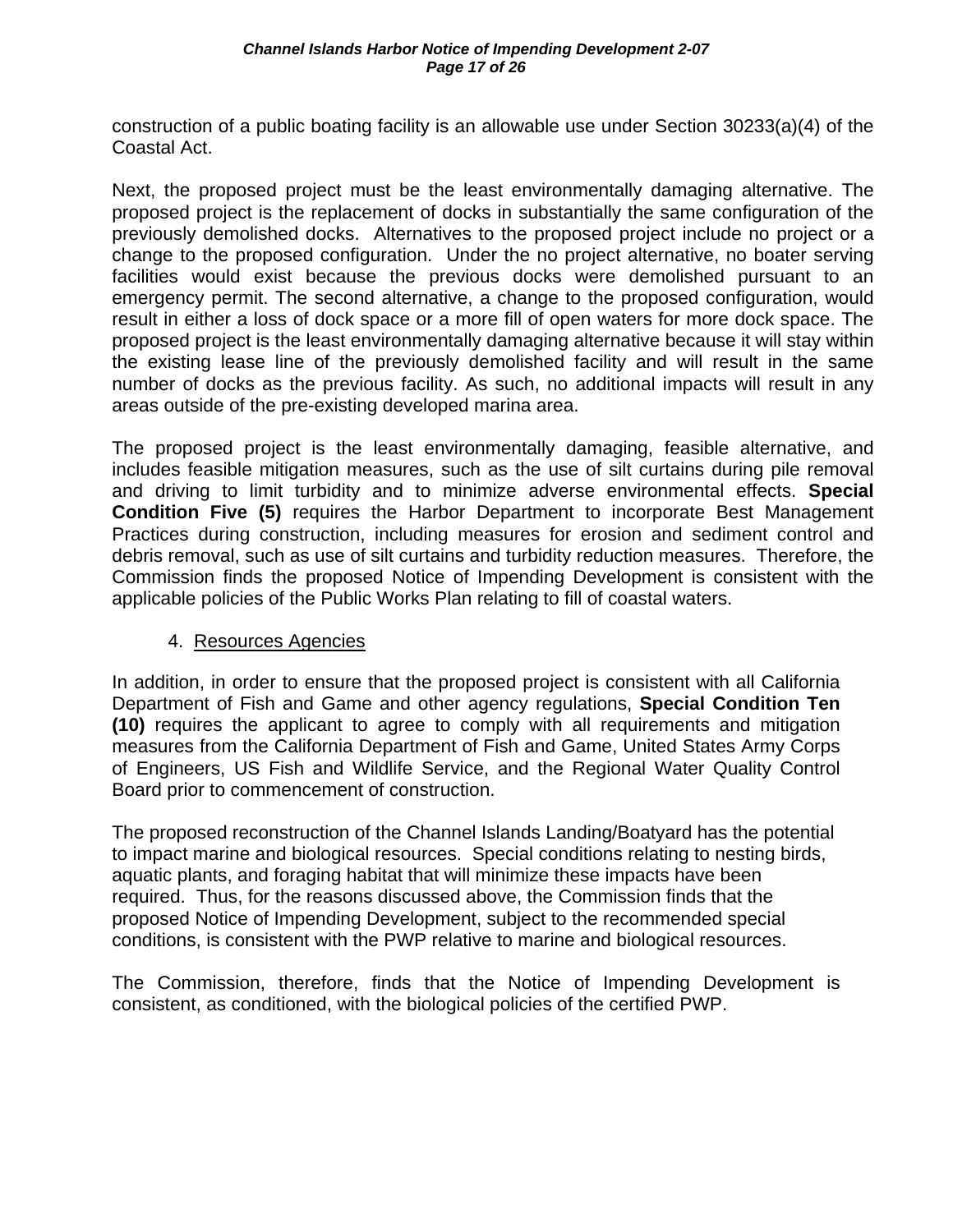## **C. RECREATIONAL BOATING**

The certified Channel Islands Harbor PWP incorporates by reference Coastal Act Sections 30213, 30220, 30224, and 30234, to protect and promote recreational boating and commercial fishing facilities in the Harbor.

Section 30213 states (in part):

*Lower cost visitor and recreational facilities shall be protected, encouraged, and, where feasible, provided. Developments providing public recreational opportunities are preferred.* 

Section 30220 states:

*Coastal areas suited for water-oriented recreational activities that cannot readily be provided at inland water areas shall be protected for such uses.* 

Section 30224 states:

*Increased recreational boating use of coastal waters shall be encouraged, in accordance with this division, by developing dry storage areas, increasing public launching facilities, providing additional berthing space in existing harbors, limiting non-water-dependent land uses that congest access corridors and preclude boating support facilities, providing harbors of refuge, and by providing for new boating facilities in natural harbors, new protected water areas, and in areas dredged from dry land.* 

Section 30234 states:

*Facilities serving the commercial fishing and recreational boating industries shall be protected and, where feasible, upgraded. Existing commercial fishing and recreational boating harbor space shall not be reduced unless the demand for those facilities no longer exists or adequate substitute space has been provided. Proposed recreational boating facilities shall, where feasible, be designed and located in such a fashion as not to interfere with the needs of the commercial fishing industry.* 

In addition, Policy 3 under Recreational Boating in the Public Works Plan states:

*To provide for, protect and encourage increased recreational boating use of coastal waters, the following policies shall be implemented:* 

*a. Harbor recreational boating facilities shall be protected, and where possible upgraded in order to provide further opportunity to the recreational boater;*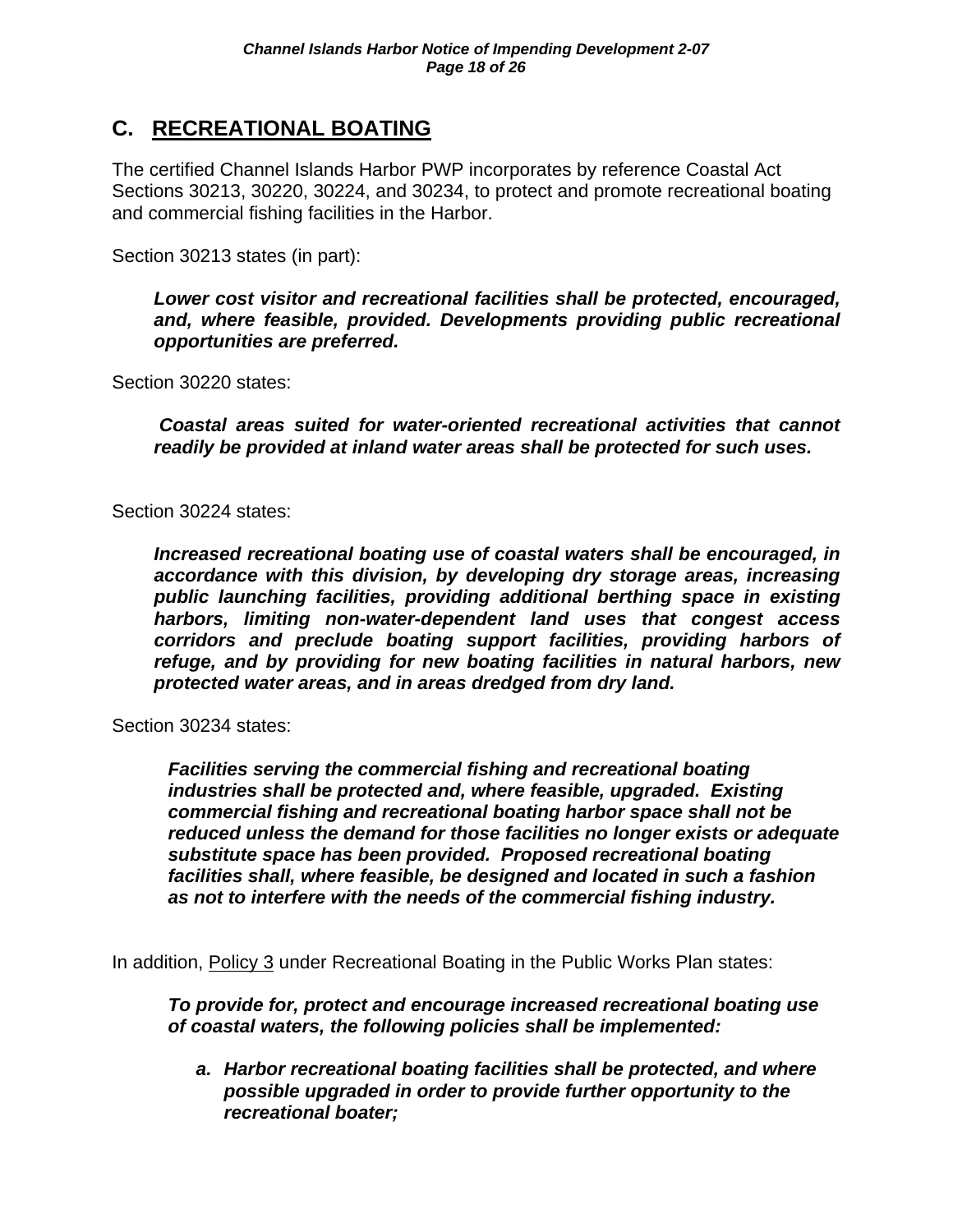- *b. dry boat storage spaces shall be provided at or adjacent to the Harbor to accommodate a minimum of 300 vessels;*
- *c. water storage space shall be provided for at least 2,500 recreational boat slips*
- *d. no more than 30% of the Harbor land area shall be developed for visitor serving uses not directly related to boating;*
- *e. a target number of 5% of the recreational boat slips shall be available as guest slips*
- *f. to protect the recreational character of the Harbor areas, no more than 5% of the boating supply shall be provided for live-aboard use;*
- *g. the existing open water areas in the inner Harbor, as depicted on the Land Use Map as "Waterways" and as defined by existing pier head lines at the time of original approval of the California Coastal Commission of the Harbor's Public Works Plan, shall not be developed with surface structures of any kind, floating or otherwise, except in cases of emergency where temporary structures are required.*

As proposed, the Channel Islands Landing/Boatyard project consists of rebuilding 91 previously demolished boat slips with 91 new upgraded boat slips of substantially the same configuration to be used primarily by recreational boaters. A boat brokerage and occasional commercial vessels also use the slips. The certified PWP designates the water portion and the southern portion of the landside portion of the Channel Islands Landing/Boatyard to be developed as visitor serving boating. The purpose of the visitor serving boating designation is to provide "access to and storage of boats, and where launch facilities exist, to provide for the entry and removal of boats from (or to) the waters of the Inner Harbor." The waterside permitted uses of this designation are "boat storage, boat and boating equipment rental, sales, display, brokerage, and minor repair services." The landside visitor serving boating designation is for "dry storage of boats, the parking of vehicles, and boat trailers and, where launching facilities exist, the washing of boats and flushing of saltwater engine cooling systems, boat and boat equipment sales, rentals, display, brokerage, storage and minor repair and packaged (carry-out) food or beverage sales." The northern portion of the property is designated for boating dependent industrial uses. The purpose of this designation is "to provide for uses which are necessary for the repair and construction of vessels and the movement of vessels and Harbor maintenance operation equipment to and from the water." Permitted uses in the boating dependent industrial zone are "boat haul-out, building, maintenance, repair, inspection, and storage and Harbor maintenance operations."

The reconstruction of the Channel Islands Landing/Boatyard meets the stated purpose in the certified PWP to provide visitor serving boating facilities. The proposed restroom facility and other upgrades are needed to serve the existing use designation. Additionally, the restroom facility will not impact any viewshed existing within the harbor or shown on the Land Use Plan within the PWP. The building will be surrounded by parking facilities and a dry boat storage yard. Therefore, as proposed, the Notice of Impending Development is consistent with the recreational boating policies of the certified Public Works Plan.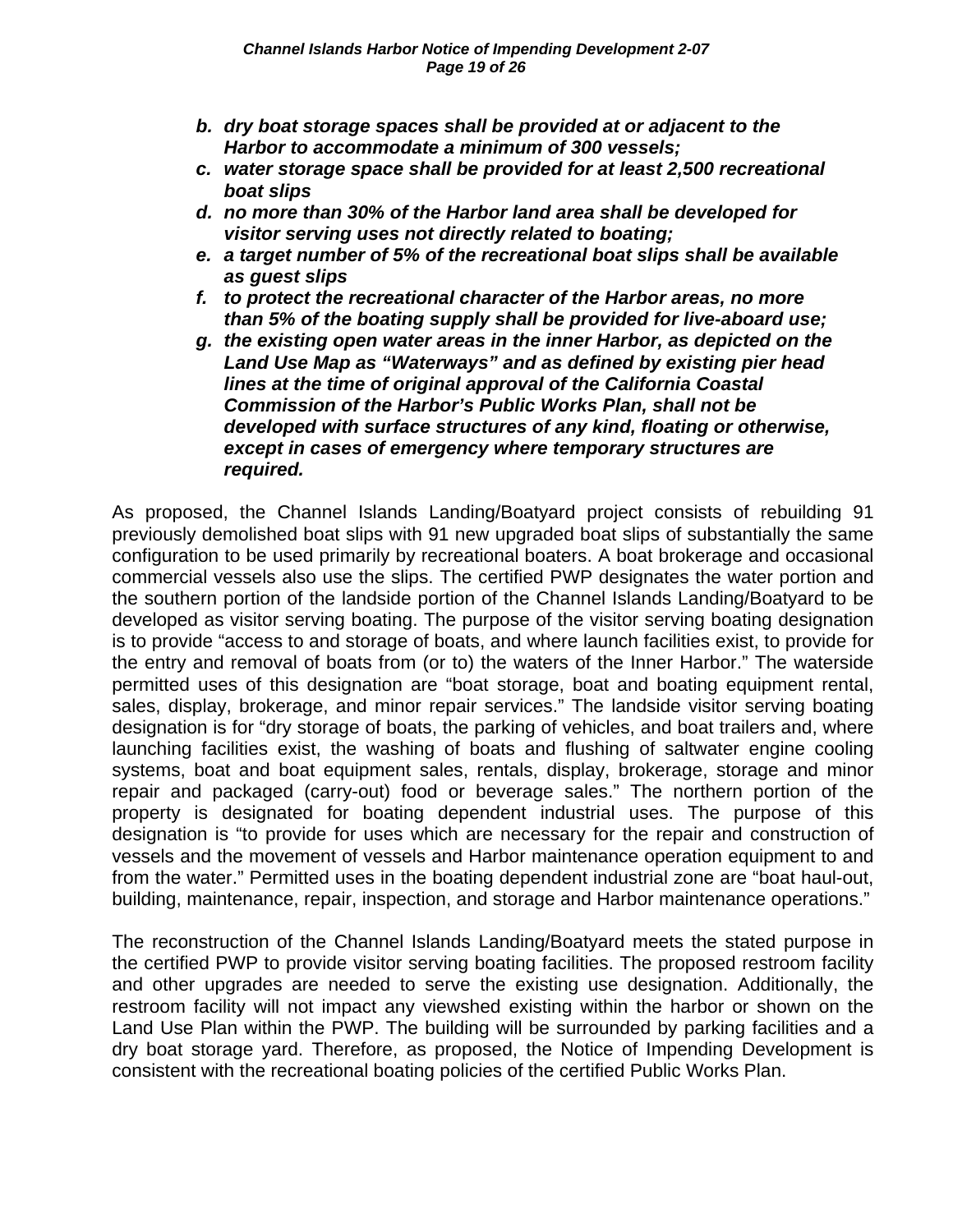#### **D. COASTAL ACCESS**

In addition to the recreational provisions mentioned above, the certified Channel Islands Harbor PWP incorporates by reference Coastal Act Sections 30211 and 30212 to ensure that maximum public access and recreational opportunities be provided to allow use of dry sand and rocky coastal beaches and that development not interfere with the public's right to access the water, consistent with the need to protect public safety, private property and natural resources.

Coastal Act Section 30211 states:

*Development shall not interfere with the public's right of access to the sea where acquired through use or legislative authorization, including, but not limited to, the use of dry sand and rocky coastal beaches to the first line of terrestrial vegetation.* 

Coastal Act Section 30212(a) provides that in new shoreline development projects, access to the shoreline and along the coast shall be provided except where:

*(1) it is inconsistent with public safety, military security needs, or the protection of fragile coastal resources,* 

- *(2) adequate access exists nearby, or,*
- *(3) agriculture would be adversely affected.*

*Dedicated access shall not be required to be opened to public use until a public agency or private association agrees to accept responsibility for maintenance and liability of the accessway.* 

Further, Policy 5 in the Public Access Chapter of the PWP states that:

*Maximum pedestrian waterfront access shall be provided by incorporating waterfront pedestrian walkways into all redevelopment projects. Where existing structures are found to interfere with lateral shoreline access, walkways shall be located as close as possible to the water. All walkways shall be linked with adjacent walkways in order to insure uninterrupted pedestrian movement. A promenade walkway shall be provided along the Harbor frontage for all new development.* 

The proposed project involves reconstruction of the waterside portion of the Channel Islands Landing/Boatyard. Current access to the water exists via a pedestrian walkway through the existing parking lot. This walkway will be maintained in the proposed project. Additionally, a new pedestrian walkway is proposed to parallel the water along the western portion of the project site.

With regard to the provision of adequate off-street parking, which is an important component of public coastal access where, as here, public transportation options are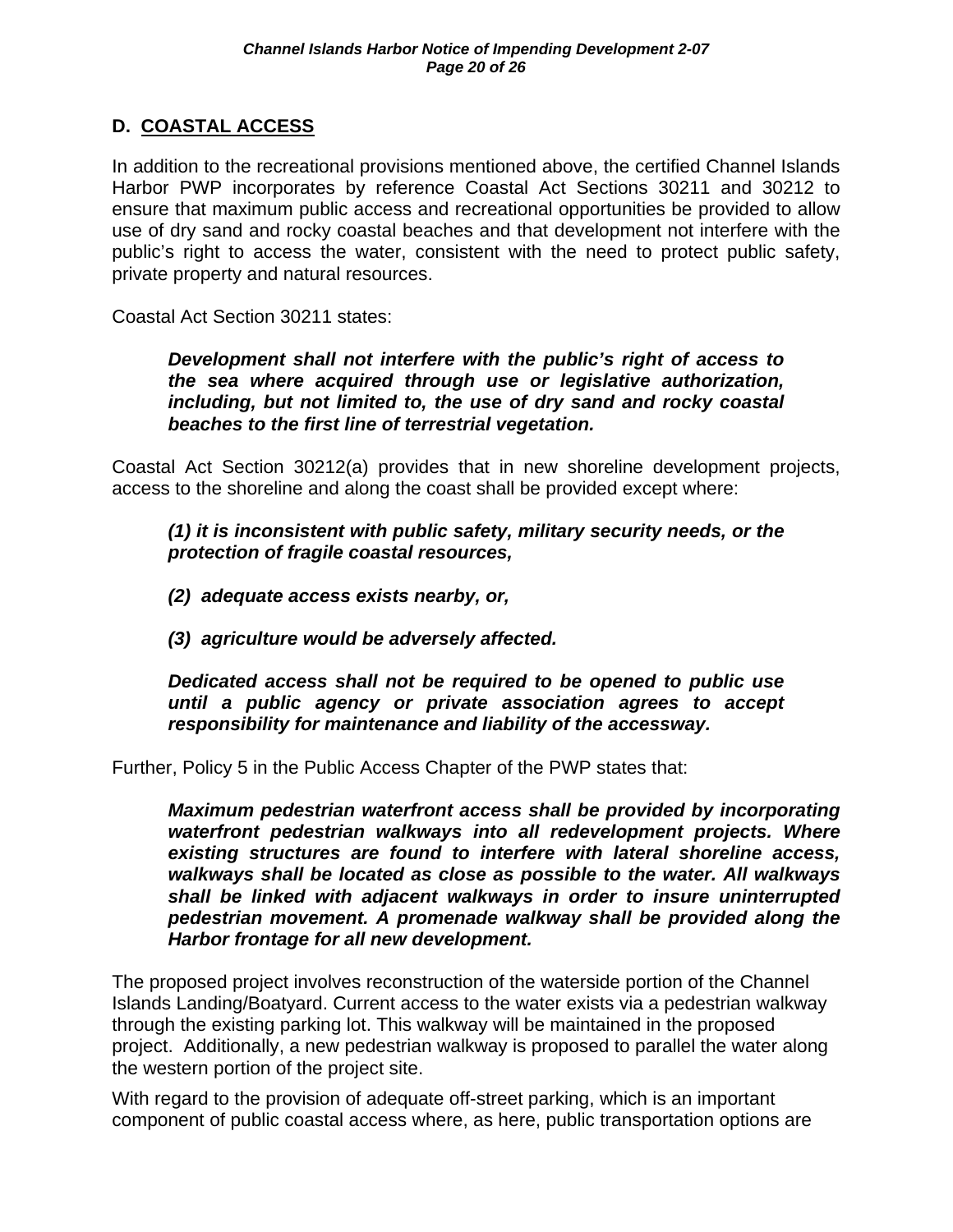limited, the proposed project will result in an increase of available parking by 58 spaces. Although a small fenced staging area will be set up to the south of the proposed development project in a parking lot area, the proposed staging area may occupy only a few public parking spaces and only on a temporary basis. **Condition Eight (8)** requires that the temporary construction trailer be removed when construction is completed. Further, a large number of parking spaces in this lot are routinely vacant. Therefore, the proposed temporary staging area in the parking lot will not result in any significant adverse impacts to public parking.

Commission finds that the proposed project will not result in any adverse impacts to public access to and along the waterways in the Harbor. In fact, the project will enhance access by providing a new public pedestrian walkway along the water. Therefore, the Commission finds that the Notice of Impending Development is consistent with applicable public access policies of the Channel Islands PWP.

#### **E. WATER QUALITY**

As previously explained in the Biological Resources section above, the certified Channel Islands Harbor PWP incorporates by reference Coastal Act Sections 30230 and 30231, mandating that marine resources and coastal water quality shall be maintained and where feasible restored. Additionally, Coastal Act Section 30232, also incorporated by reference into the certified PWP, requires protection against spillage of hazardous substances into the marine environment relating to any new development.

Section 30232 of the Coastal Act states:

*Protection against the spillage of crude oil, gas, petroleum products, or hazardous substances shall be provided in relation to any development or transportation of such materials. Effective containment and cleanup facilities and procedures shall be provided for accidental spills that do occur.* 

In addition, Policy 2 under Biological Resources in the Public Works Plan states:

*Use of the marine environment shall be permitted to the extent that it does not adversely impact the biological productivity of Harbor and coastal waters.* 

Further, Policy 3 under Biological Resources states:

*Activities which produce, handle or transport petroleum products or hazardous substances within Harbor water areas shall be discouraged unless it can be proven beyond reasonable doubt that such activity will not result in any significant environmental impact. This policy does not apply to retail fuel sales/operations for boaters and commercial fishermen in the Harbor.*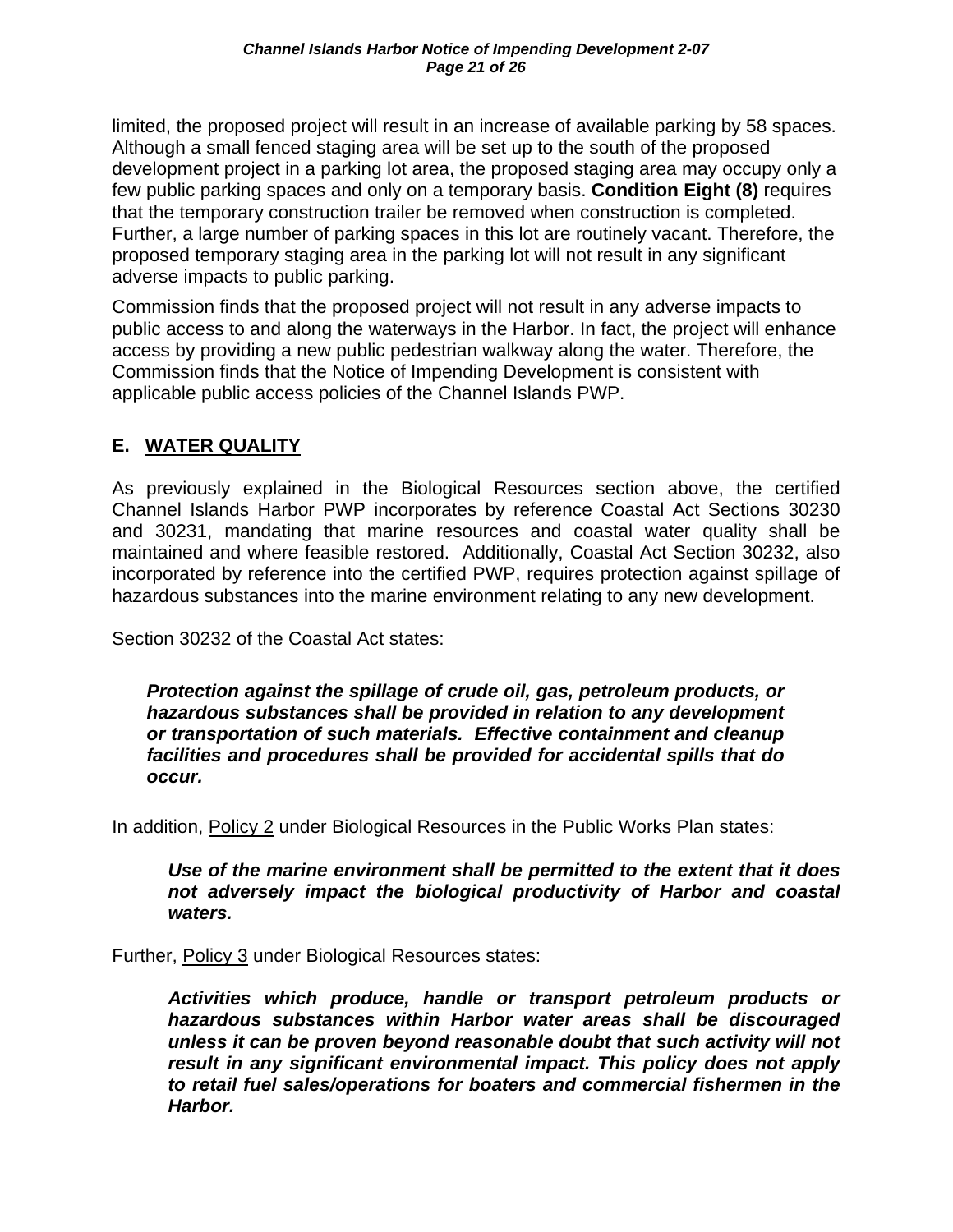Policy 4 under Biological Resources states:

#### *Adequate cleanup procedures and containment equipment shall be provided by the Harbor for all hazardous materials stored in the Harbor.*

#### Boating Activities

The proposed reconstruction of the docks at Channel Islands Landing/Boatyard Marina has the potential to adversely impact coastal water quality through introduction of pollutants associated with boating activities.

Potential sources of pollutants associated with boating activities such as chemicals, petroleum, cleaning agents and sewage result in potential adverse impacts to water quality in the Harbor and surrounding coastal waters. The discharge of these pollutants to coastal waters can cause cumulative impacts such as: eutrophication and anoxic conditions resulting in fish kills and diseases and the alteration of aquatic habitat, including adverse changes to species composition and size; excess nutrients causing algae blooms and sedimentation increasing turbidity which both reduce the penetration of sunlight needed by aquatic vegetation which provide food and cover for aquatic species; disruptions to the reproductive cycle of aquatic species; and acute and sublethal toxicity in marine organisms leading to adverse changes in reproduction and feeding behavior. These impacts reduce the biological productivity and the quality of coastal waters, streams, wetlands, estuaries, and lakes and reduce optimum populations of marine organisms and have adverse impacts on human health. Such cumulative impacts can be minimized through the implementation of boating BMPs. Therefore, **Special Condition Five (5)** requires the Harbor Department to submit a Water Quality Best Management Practices (BMPs) Program that demonstrates that boating activity in the project area will be managed in a manner that protects water quality.

In addition, there is the potential for the materials used in the marina to degrade over time. Piles and fenders use plastic and other materials for protection and are constantly subject to abrasive forces from boats and ships. If the plastics were to become brittle, they may splinter or chip upon impact and would introduce plastic debris into the coastal waters, and thus would adversely affect water quality resources. Because of the potential for pieces of unattached plastic or other materials to enter into the marine environment due to damage or degradation, the docks must be routinely inspected to ensure that the facility is being maintained in an environmentally safe operating condition and so that any damaged or degraded pieces are replaced in a timely manner. To minimize the potential of plastics and other debris from entering the water due to damage or deterioration of the docks, **Special Condition Six (6)** requires that all docks must be inspected at least every five years. If monitoring confirms that the use of plastic or other materials in the marina is damaging marine resources, the use of such materials shall be stopped, as more environmentally friendly products are developed.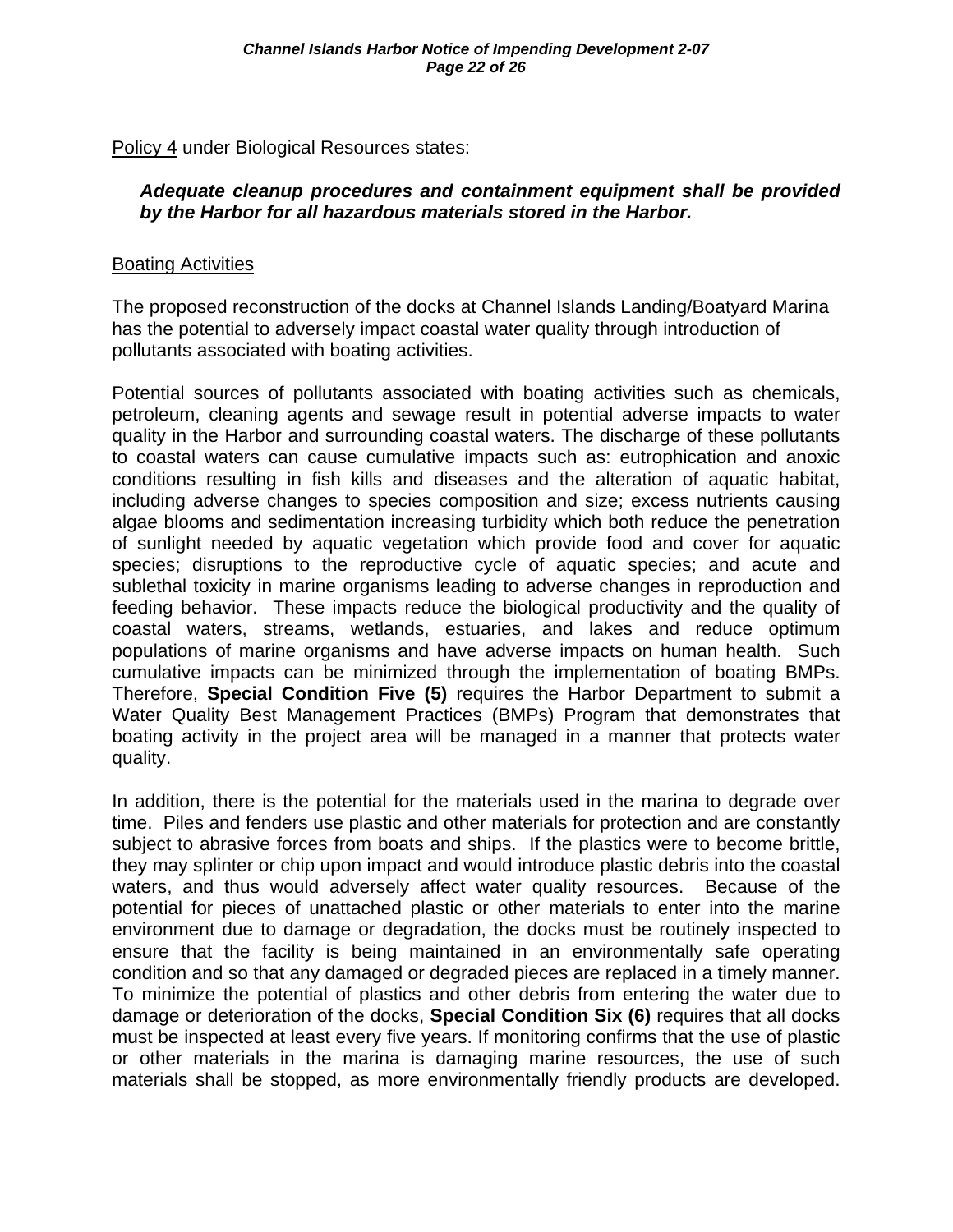Future repair work may require a new Notice of Impending Development if the Executive Director determines that one is required.

#### Construction Activities

The proposed reconstruction of the docks at Channel Islands Landing/Boatyard Marina has the potential to adversely impact coastal water quality through introduction of pollutants associated with construction.

Construction, debris removal and erosion and sediment control measures implemented during construction will serve to minimize the potential for adverse impacts to water quality resulting from the use of construction materials and methods. To ensure that these measures are properly implemented and in order to ensure that adverse effects to coastal water quality do not result from the proposed project, the Commission finds it necessary to require the Harbor Department, as required by **Special Condition Four (4)**, to submit a final Construction, Debris Removal and Erosion and Sediment Control Plan. This plan will include measures such as the use of turbidity screens/siltation curtains to isolate work area during pile removal and installation, floating booms to contain debris or spills, minimization of bottom disturbance, removal of bottom debris following demolition and prior to construction, recovery of any non-buoyant debris by divers as soon as possible after loss, storage of all construction materials or waste in a manner which prevents their movement via runoff, or any other means, into coastal waters, the removal of any and all construction equipment, materials and debris from the project site at the conclusion of construction, the disposal of all demolition and construction debris at an appropriate site, and the implementation of appropriate erosion and sediment control BMPs.

#### Restroom Facilities

Additionally, runoff from the proposed restroom facilities has the potential to impact water quality in the Harbor. Therefore, **Special Condition Seven (7)** requires the Harbor Department to submit drainage and polluted runoff control plans. The proposed development will result in an increase in hard surface areas. As described above, the proposed restroom facilities include a 1,026 sq. ft. handicapped accessible restroom and shower facility with a storage area, laundry room, and electrical room. The site is adjacent to harbor waters and runoff associated with the impervious surface on the site may impact water quality in the harbor.

The proposed restroom development will result in an intensification of use in the parking lot area which in turn decreases the infiltrative function and capacity of existing permeable land on site. The intensification in use in the restroom area can therefore lead to an increase in the volume and velocity of stormwater runoff that can be expected to leave the site. Further, pollutants commonly found in runoff include petroleum hydrocarbons including oil and grease from vehicles; heavy metals; synthetic organic chemicals including paint an cleaners; soap and dirt; litter; and bacteria and pathogens from waste. The discharge of these pollutants to coastal waters can cause cumulative impacts such as: eutrophication and anoxic conditions resulting in fish kills and diseases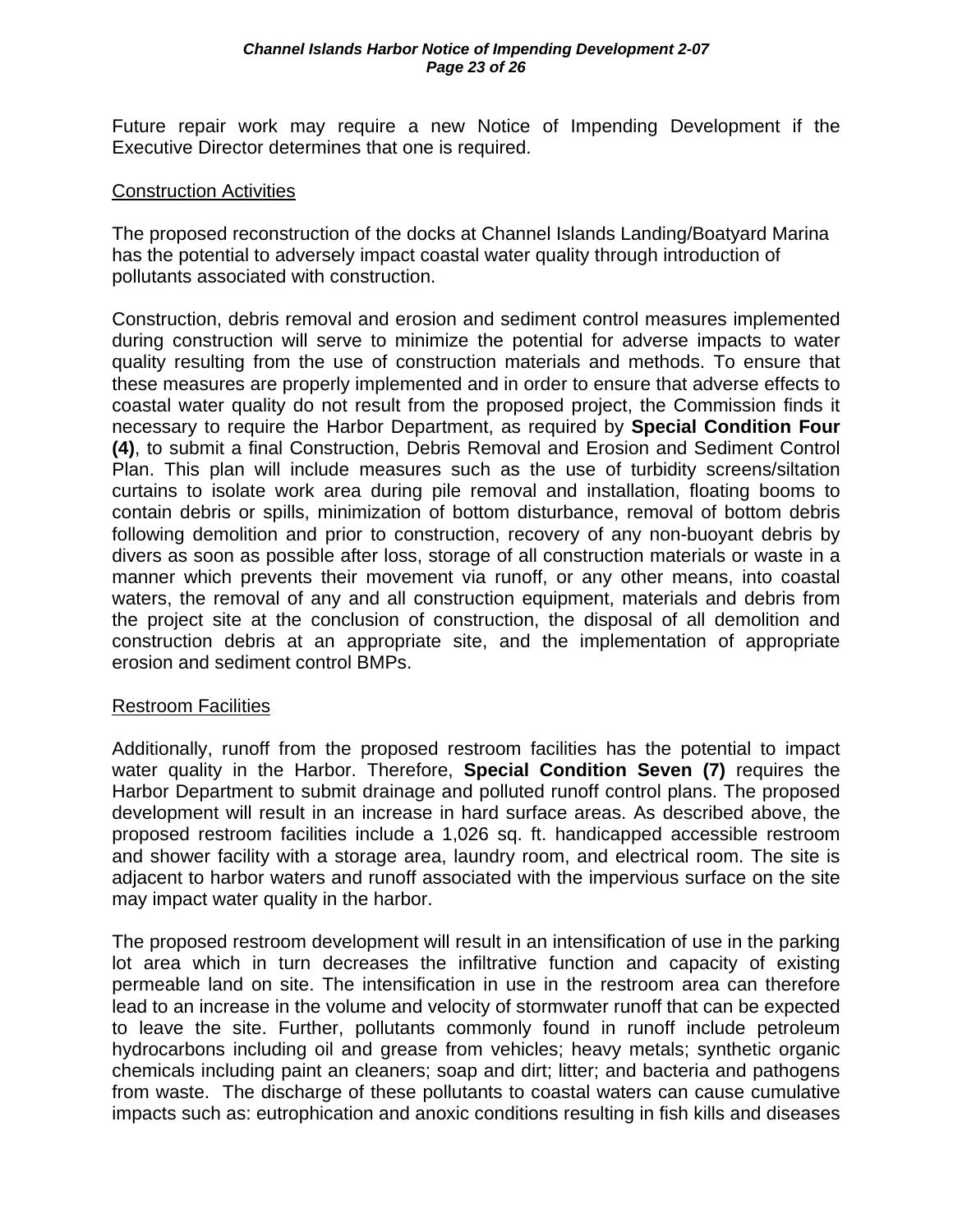and the alteration of aquatic habitat, including adverse changes to species composition and size; excess nutrients causing algae blooms and sedimentation increasing turbidity which both reduce the penetration of sunlight needed by aquatic vegetation which provide food and cover for aquatic species; disruptions to the reproductive cycle of aquatic species; and acute and sublethal toxicity in marine organisms leading to adverse changes in reproduction and feeding behavior. These impacts reduce the biological productivity and the quality of coastal waters, streams, wetlands, estuaries, and lakes and reduce optimum populations of marine organisms and have adverse impacts on human health.

Therefore, in order to find the proposed development consistent with the water and marine resource policies of the Coastal Act and the Public Works Plan, the Commission finds it necessary to require the incorporation of Best Management Practices designed to control the volume, velocity and pollutant load of stormwater leaving the developed site. Critical to the successful function of post-construction structural BMPs in removing pollutants in stormwater to the Maximum Extent Practicable (MEP), is the application of appropriate design standards for sizing BMPs. The majority of runoff is generated from small storms because most storms are small. Additionally, storm water runoff typically conveys a disproportionate amount of pollutants in the initial period that runoff is generated during a storm event. Designing BMPs for the small, more frequent storms, rather than for the large infrequent storms, results in improved BMP performance at lower cost.

The Commission finds that sizing post-construction structural BMPs to accommodate (infiltrate, filter or treat) the amount of stormwater produced by all storms up to and including the  $85<sup>th</sup>$  percentile, 24 hour storm event, in this case, is equivalent to sizing BMPs based on the point of diminishing returns (i.e. the BMP capacity beyond which, insignificant increases in pollutants removal (and hence water quality protection) will occur, relative to the additional costs. Therefore, the Commission requires the selected post-construction structural BMPs be sized based on design criteria specified in **Special Condition Five (5),** and finds this will ensure the proposed development will be designed to minimize adverse impacts to coastal resources, in a manner consistent with the water and marine policies of the Coastal Act.

Therefore, the Commission finds that the proposed Notice of Impending Development for the Channel Islands Landing/Boatyard, as conditioned to incorporate and maintain a drainage and polluted runoff control plan and to incorporate best management practices during construction, is consistent with the applicable water quality protection policies of the certified Public Works Plan.

#### **F. VISUAL RESOURCES**

The certified Channel Islands Harbor PWP incorporates by reference Coastal Act Section 30251, which seeks to protect the visual and scenic qualities of coastal areas as a resource of public importance.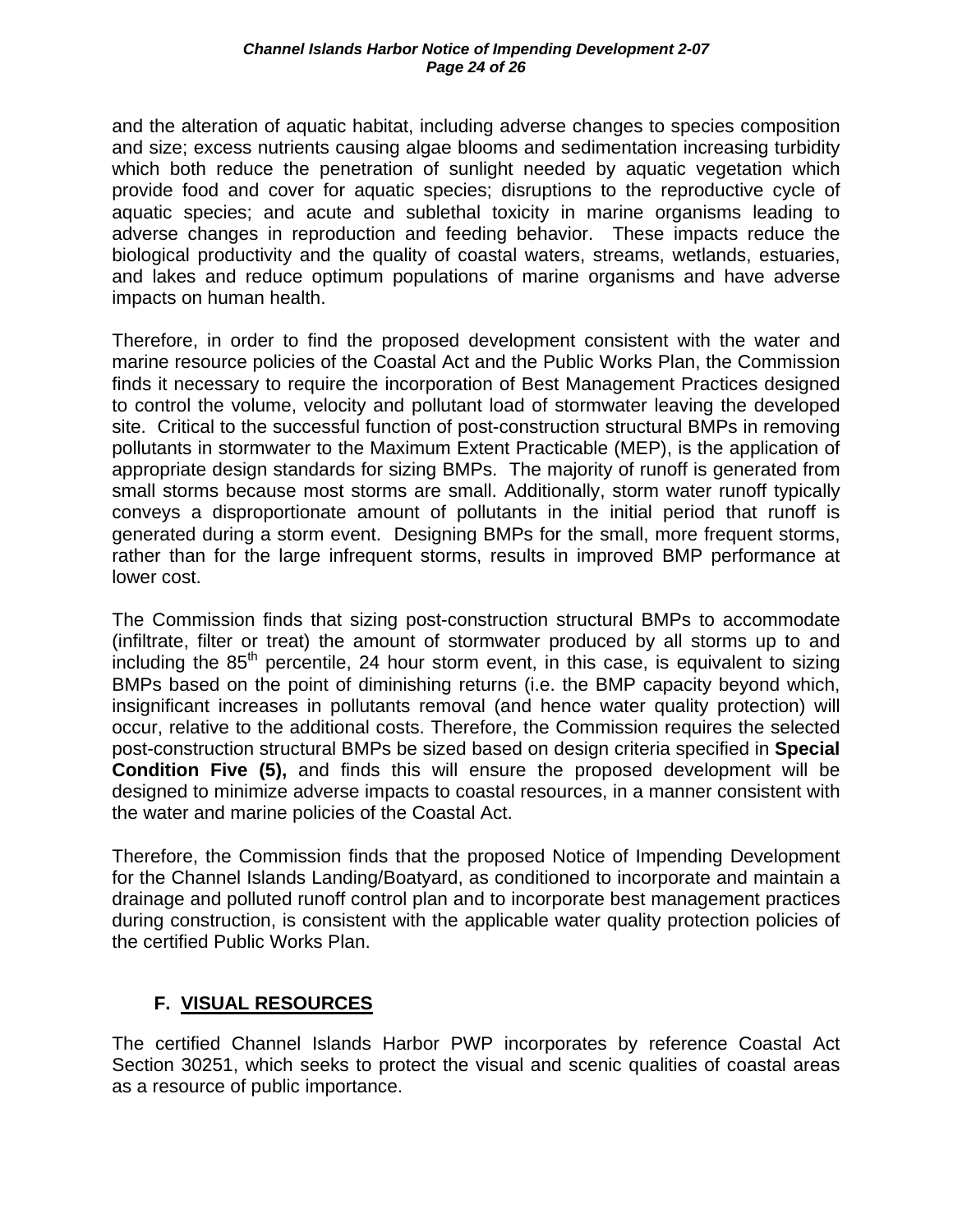Coastal Act Section 30251 states:

*The scenic and visual qualities of coastal areas shall be considered and protected as a resource of public importance. Permitted development shall be sited and designed to protect views to and along the ocean and scenic coastal areas, to minimize the alteration of natural land forms, to be visually compatible with the character of surrounding areas, and, where feasible, to restore and enhance visual quality in visually degraded areas. New development in highly scenic areas such as those designated in the California Coastline Preservation and Recreation Plan prepared by the Department of Parks and Recreation and by local government shall be subordinate to the character of its setting.* 

In addition, Policy 2a under Public Access and Recreation in the certified PWP states (in part):

*View corridors shall be landscaped in a manner that screen and softens the view across any parking and pavement areas in the corridor. This landscaping, however, shall be designed to frame and accentuate the view,*  and shall not significantly block the view corridor. All redevelopment shall  *provide maximum views.* 

Policy 2d states:

#### *Future building or redevelopment in the Harbor shall not exceed 2 stories or 25 feet in height…Height shall be measured from the centerline of the frontage road***.**

The replacement of docks on the water and construction of the restroom facilities will not impact any viewshed existing within the harbor or shown on the Land Use Plan/Access map within the PWP. As previously stated, the structure for the restroom facilities will be 38 ft. by 27 ft. and will be 16 ft. 2 in. in height. Architectural elements include stucco exterior walls and fascia painted an off white stone color, with a slate gray standing seam metal room and powder blue metal louvered vents. The proposed building will not block views from any designated public pathways on the east side of the harbor. The building will be visible from the peninsula and from the west side of the harbor, but will not stand out among other buildings because of the muted colors and modest height. Night lighting on the building has been restricted in **Special Condition Nine (9)** in order to minimize visual impacts to the public and biological resources. As such, the development will have no significant adverse impact on visual resources. Therefore, the Commission finds that the proposed Notice of Impending Development for the Channel Islands Landing/Boatyard, as conditioned to restrict lighting on the restroom structure, is consistent with the applicable visual resource protection policies of the certified Public Works Plan.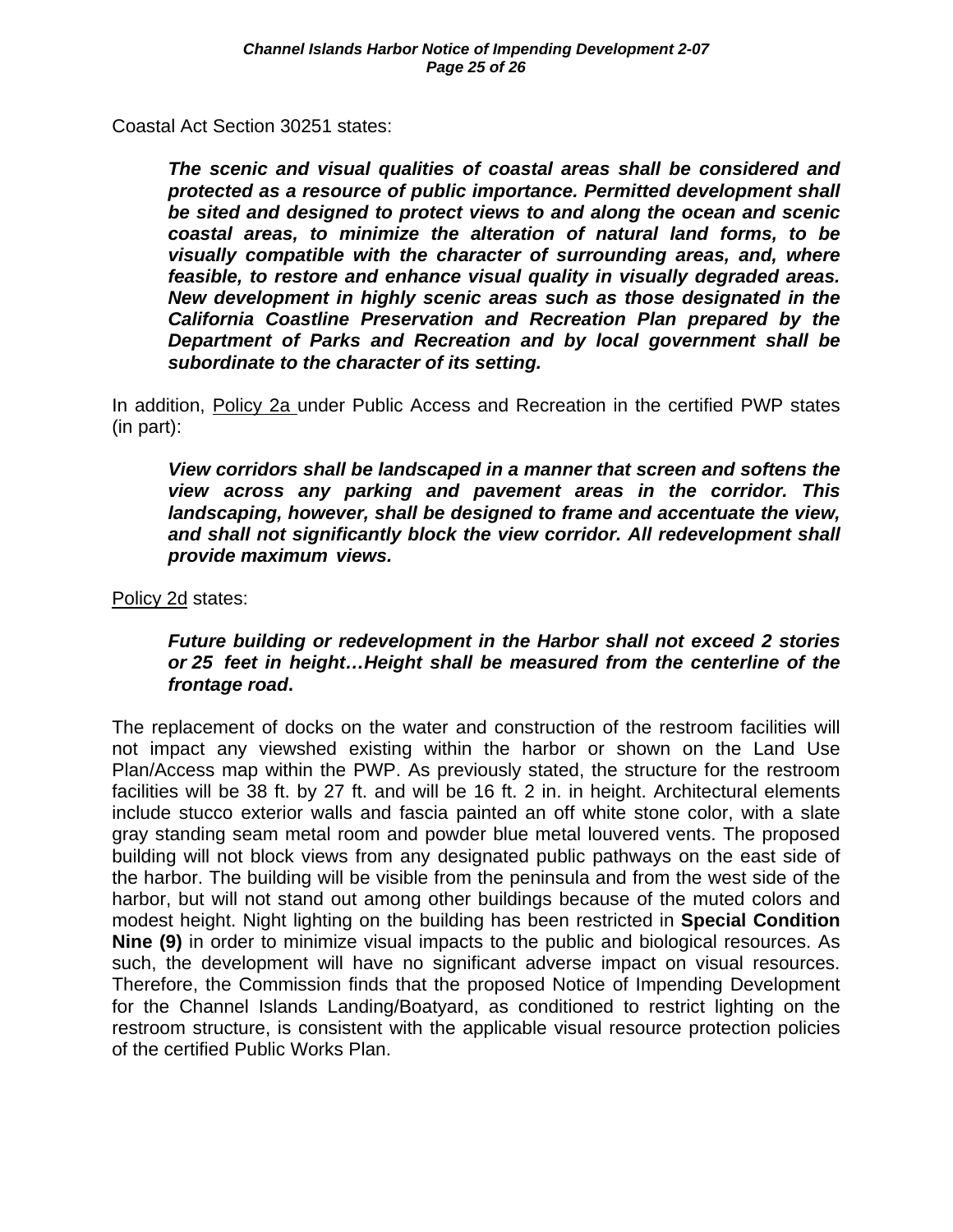#### **G. CALIFORNIA ENVIRONMENTAL QUALITY ACT**

The Harbor Department, in its role as lead agency for the PWP and the NOID for purposes of the California Environmental Quality Act ("CEQA"), $^2$  has determined that the project is categorically exempt from the provisions of CEQA, under CEQA Guidelines Section 15302. 14 C.C.R. § 15302 ("Replacement or Reconstruction"); *see also* CEQA section 21084 (authorizing promulgation of regulations listing categorical exemptions). For CEQA purposes, the Commission's role with respect to this project is that of a responsible agency. Despite the lead agency's determination of categorical exemption for the project, the Commission has separately considered the potential environmental impacts of the project as it would be characterized under both CEQA and the Coastal Act. As an agency with a certified regulatory program under CEQA section 21080.5, the Commission regularly assesses whether its approval of a project, as modified by any conditions of approval, is consistent with the provisions in CEQA Section 21080.5(d)(2)(A) that a proposed project not be approved if there are feasible alternatives or feasible mitigation measures available that would substantially lessen any significant adverse effect the activity may have on the environment. As in other contexts, the Commission has considered that question here.

The Commission has imposed conditions upon the Notice of Impending Development to include such feasible measures as will reduce environmental impacts of new development. The Commission incorporates its findings on Coastal Act and PWP consistency at this point as if set forth in full. These findings address and respond to all public comments regarding potential significant adverse environmental effects of the project that were received prior to preparation of the staff report. As discussed above, the proposed development approved by this NOID, as conditioned, is consistent with the policies of both [?] the certified PWP. Feasible mitigation measures that will minimize all adverse environmental impacts have been required as special conditions. As conditioned, there are no feasible alternatives or feasible mitigation measures available, beyond those required, that would substantially lessen any significant adverse impact that the activity may have on the environment. Therefore, the Commission finds that Notice of Impending Development, as conditioned herein, is consistent with CEQA Section 21080.5(d)(2)(A), and the applicable provisions of the Public Works Plan.

<sup>1</sup> <sup>2</sup> Cal. Pub. Res. Code ("PRC") §§ 21000 *et seq.* All further references to CEQA sections are to sections of the PRC.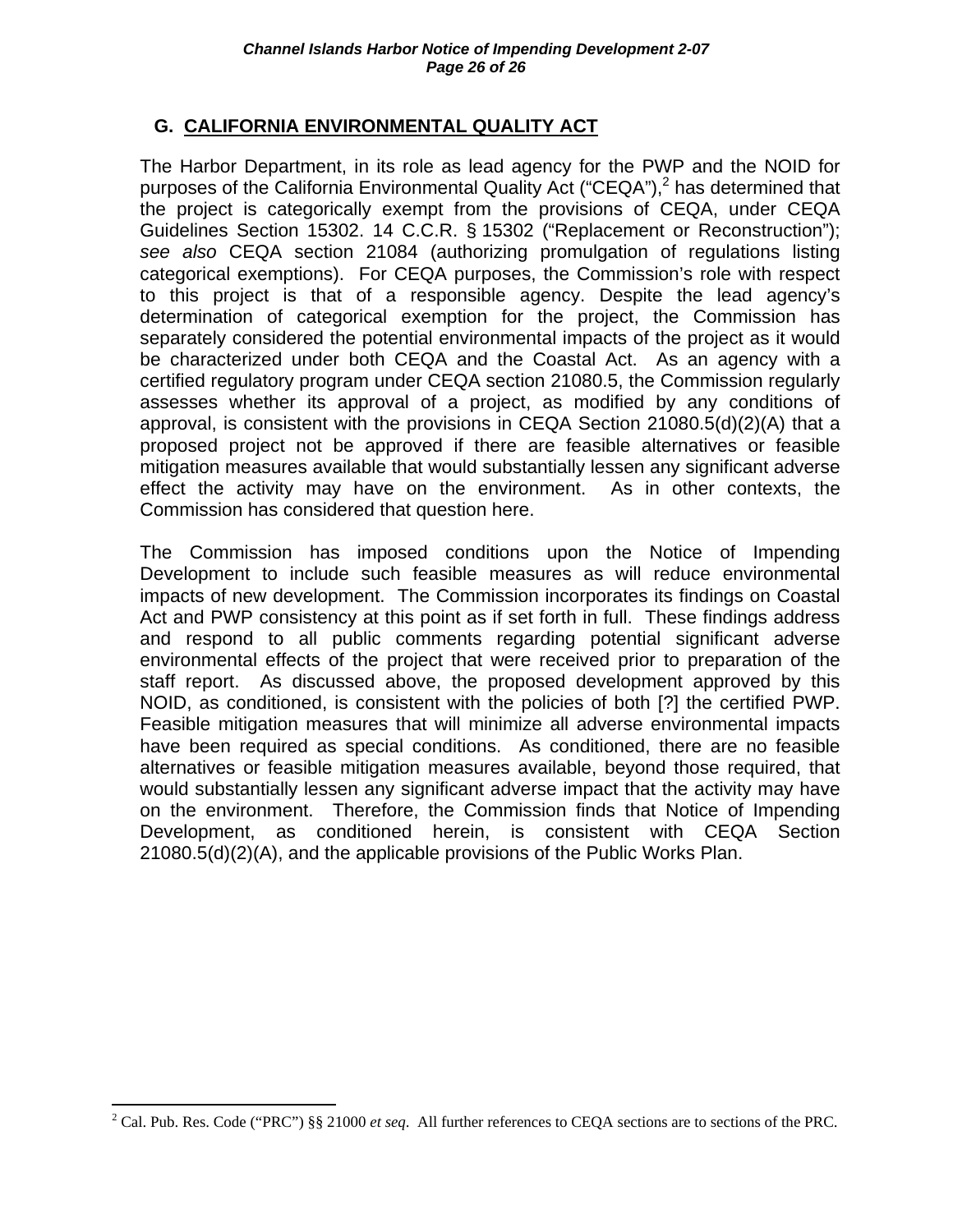#### CHANNEL ISLANDS LANDING/CHANNEL ISLANDS BOATYARD MARINA REPLACEMENT (2007-CIL-3) **COUNTY OF VENTURA HARBOR DEPARTMENT CONDITIONS OF APPROVAL**

- $\mathbf{1}$ . Prior to obtaining a building permit from the City of Oxnard, the Harbor Department shall approve all plans for construction of this development. The plans submitted to the City of Oxnard shall substantially conform to the plans approved as a part of this Notice of Impending Development.
- $2.$ Any modifications to the plans after approval of the Harbor Department shall also be approved by the Harbor Department. Copies of the approved plans shall be provided to the Harbor Department in both paper and electronic format.
- A copy of these conditions shall be reproduced on the initial pages of the plans  $3.$ submitted for approval to the City of Oxnard for building permit issuance.
- Gangway, abutment, security devices, entry gates and other marina-associated  $\overline{4}$ . structures shall be located off of the area intended for the public walkway and the walkway shall be left clear for public access.
- No materials classified as flammable, combustible, radioactive, carcinogenic, or 5. otherwise potentially hazardous to human health shall be handled, stored or used on the project property, except as provided by a permit issued by the City of Oxnard or County of Ventura Fire Departments.
- 6. All Fire Department approvals to ensure access and the availability of water for fire combat operations to all areas of the project shall be obtained prior to final occupancy.
- New trash enclosure structure shall be built to the requirements of the City of Oxnard  $7<sub>1</sub>$ and shall provide room for both trash and recycling receptacles.
- Prior to installation of any lighting, a lighting plan shall be submitted to the Harbor 8. Department showing type of fixtures, heights, and intensity of illumination. Lighting fixtures shall be cut-off type fixtures that divert lighting downward onto the property and shall not cast light onto adjacent property, adjacent roadways or adjacent waterways.
- 9. Lessee's contractor shall ensure that all construction equipment is maintained and tuned to meet applicable Environmental Protection Agency (EPA) and California Air Resources Board (CARB) emission requirements. At such time as new emission control devices or operational modifications are found to be effective, lessee's contractor shall immediately implement such devices or operational modifications on all construction equipment.
- $10.$ Lessee's contractor shall minimize the number of vehicles and equipment operating on site at the same time.
- At all times during construction activities, lessee's contractor shall minimize the area 11. disturbed by clearing, grading, earth moving, or excavation operations to prevent excessive amounts of dust.
- $12.$ Adjacent streets and public access ways shall be kept free from debris and lessee's contractor shall sweep or clear areas daily as necessary.
- Lessee and/or lessee's contractor shall employ current Best Management Practices  $13.$ to protect against storm water runoff into storm drains and the harbor.
- No demolition/construction materials, equipment, debris or waste shall be placed or 14. stored where it may be subject to wave, wind, or rain erosion and dispersion or where it may enter a storm drain.

**EXHIBIT 1** CI Harbor NOID 2-07 **Harbor Department Conditions**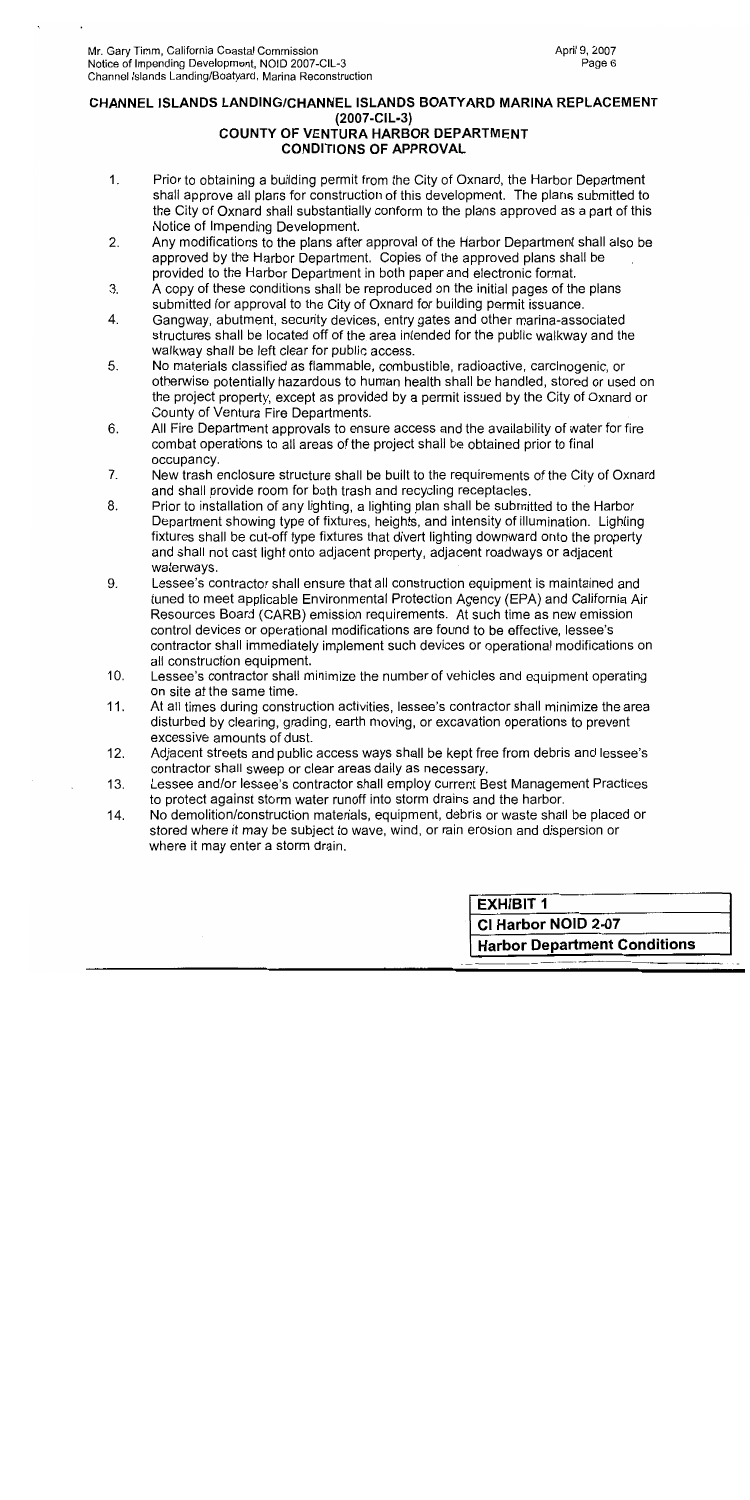- $15.$ Any alteration of rock slope resulting from removal of old gangway support abutments shall be restored to its original footprint and shall not extend further into Harbor waters.
- 16. Any and all debris resulting from demolition/construction activities shall be removed from the project site and disposed of within 24 hours of completion of construction.
- Lessee shall dispose of all demolition and construction debris resulting from the  $17.$ proposed project at an appropriate approved dumping location either outside the coastal zone or at a site within the coastal zone permitted to receive the debris. The lessee shall provide the Harbor Department with the location of the disposal site prior to commencing construction.
- Construction staging areas shall be screened and protected to avoid material being  $18.$ blown or washed into the harbor. Screening material shall be approved by the Harbor Department. Lessee shall limit outdoor storage of materials to the locations shown and all construction material shall be stored within the staging area. Construction staging area shall remain locked and secured when not in use.
- 19. Machinery or demolition/construction materials not essential for the project are prohibited at all times in the subtidal and intertidal zones.
- The use of creosote treated wood piles is prohibited. 20.
- Where permitted, disturbance to the ocean bottom and intertidal areas shall be  $21.$ minimized.
- $22.$ Silt curtains shall be utilized to control turbidity during placement and removal of all piles.
- 23. Existing piles shall be removed as soon as possible after dock removal to reduce hazards to boat traffic in the area.
- 24. Floating booms and silt curtains shall be used to contain debris discharged into coastal waters and any debris discharged will be removed as soon as possible but no later than the end of each day.
- 25. Divers shall recover non-buoyant debris discharged into coastal waters as soon as possible after loss.
- 26. Erosion control/sedimentation BMPs shall be used to control sedimentation impacts to coastal waters during project staging, demolition ad construction. BMPs designed to prevent spillage and/or runoff of construction-related materials, and to contain sediment or contaminants associated with the construction activities shall be implemented prior to the onset of such activity. These BMPs shall include, but are not limited to: storm drain inlets must be protected with sandbags or berms, all stockpiles must be covered, the storage, application and disposal of pesticides, petroleum and other construction chemical materials must be managed and controlled, and adequate sanitary and waste disposal facilities must be provided. BMPs shall include a preconstruction meeting to review procedural and BMP guidelines.
- 27. Temporary erosion control measures shall be implemented should construction or site preparation cease for a period of more than 30 days. These temporary erosion control measures shall be monitored and maintained until demolition or construction operations resume.
- The areas to be disturbed by construction activities, including any temporary access 28. roads, staging areas, and stockpile areas, shall be delineated.
- 29. At the end of the demolition/construction period, the Lessee shall have divers inspect the project area and ensure that no debris, trash or construction material has been left on the shoreline or in the water, and that the project has not created any hazard to navigation. All debris, including old floats, pilings, pieces of docks, boat material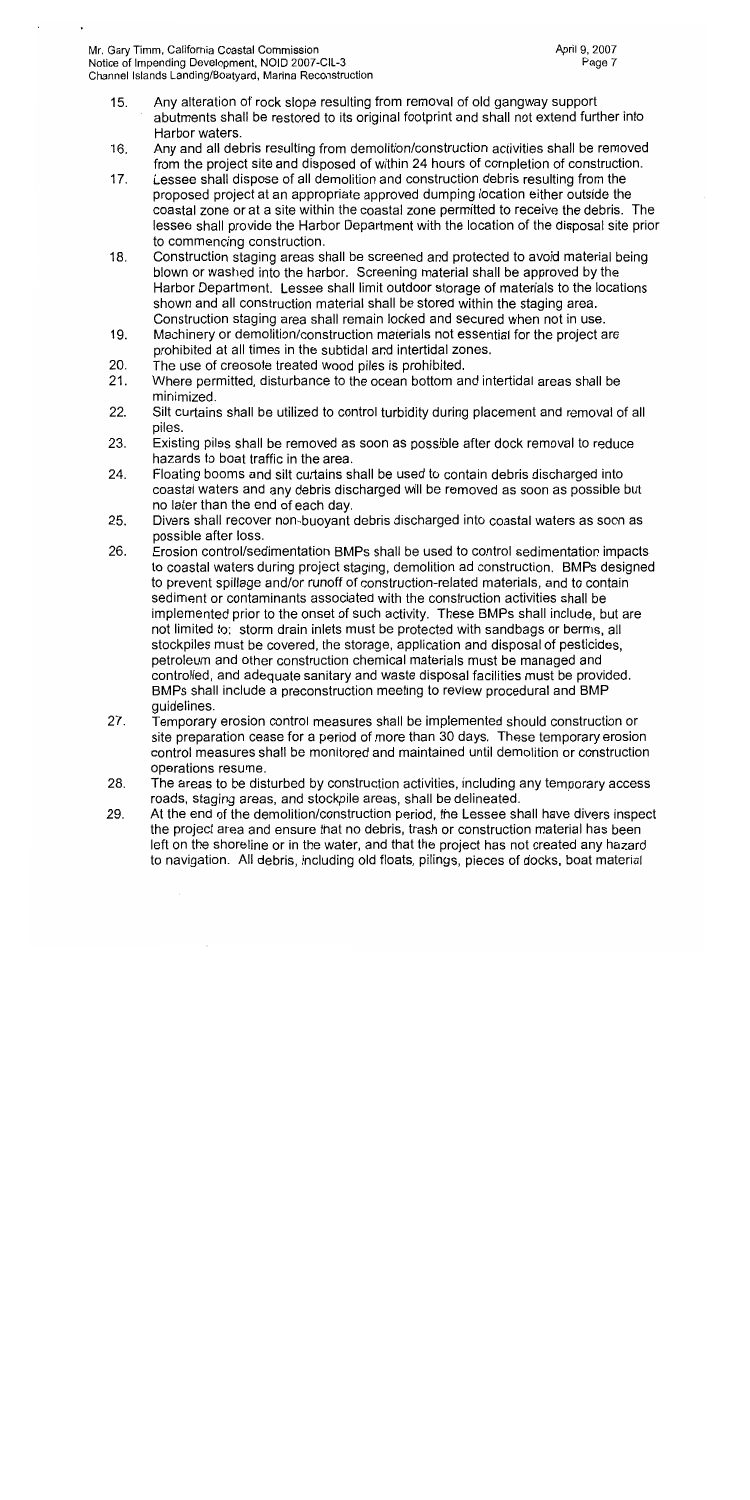and any other debris that has accumulated on the bottom shall be removed prior to final occupancy approval.

- 30. Hours of construction shall be limited to 7:00 a.m. to 7:00 p.m., Monday through Saturday, and not allowed on Sunday or holidays without prior approval of the Harbor Department.
- $31.$ Signage shall be provided to notify the public when access to public sidewalks will be blocked because of construction. Signage will indicate alternate routes.
- $32.$ Lessee is responsible for removing all graffiti from the project site within 24 hours and restoring the surface to match the existing.
- Adequate trash facilities and pick-ups shall be provided to maintain the site free of 33. debris, food waste, and to minimize scavenger birds.
- 34. Preconstruction Eelgrass Survey: A valid pre-construction eelgrass (Zostera marina) survey shall be completed during the period of active growth of eelgrass (typically March through October). The preconstruction survey shall be completed prior to the commencement of construction and shall be valid until the next period of active growth. The survey shall be prepared in full compliance with the latest revision of the "Southern California Eelgrass Mitigation Policy" adopted by the national Marine Fisheries Service and shall be prepared in accordance with the protocol acceptable to the California Department of Fish and Game. The Lessee shall submit the eelgrass survey within five business days of completion to the Harbor Department. If the survey identifies any eelgrass within the project area that would be impacted by the proposed project, the development may be subject to additional permitting and mitigation requirements.
- 35. Post Construction Eelgrass Survey: If any eelgrass is identified in the project area by the survey required in condition 30, within one month after the conclusion of construction, the Lessee shall survey the project site to determine if any eelgrass was adversely impacted. The survey shall be prepared in compliance with the National Marine Fisheries Policy quoted above. Lessee shall submit the survey to the Harbor Department within 30 days after completion. If any eelgrass has been impacted, the Lessee shall replace the impacted eelgrass at a minimum of 1.2:1 ratio onsite, or at another location, in accordance with the Southern California Eelgrass Mitigation Policy.
- 36. Caulerpa Taxifolia Preconstruction Survey: No earlier than ninety (90) days, nor later than thirty (30) days prior to commencement or recommencement of any construction authorized under this exemption, the Lessee shall undertake a survey of the project area and a buffer area at least ten (10) meters beyond the project area to determine the presence of the invasive alga Caulerpa taxifolia. The survey shall include a visual examination of the substrate. The survey protocol shall be prepared according to the requirements of the Regional Water Quality Control Board, the California Department of Fish and Game, and the National Marine Fisheries Service. Within five (5) business days of completion of the survey, the Lessee shall submit the survey to the Harbor Department and to the Surveillance Subcommittee of the Southern California Caulerpa Action Team (SCCAT). If Caulerpa taxifolia is found within the project buffer areas, the Lessee shall not proceed with the project until 1) the Lessee submits a plan proposing measures formulated to avoid, minimize and otherwise mitigate impacts that the proposed development might have resulting from the dispersal of Caulerpa taxifolia in the project area and that further provides evidence that all the C. taxifolia discovered within the project and/or buffer area will be eliminated in a manner that complies with all applicable governmental approved requirements, including but not limited to those of the California Coastal Act, or 2) the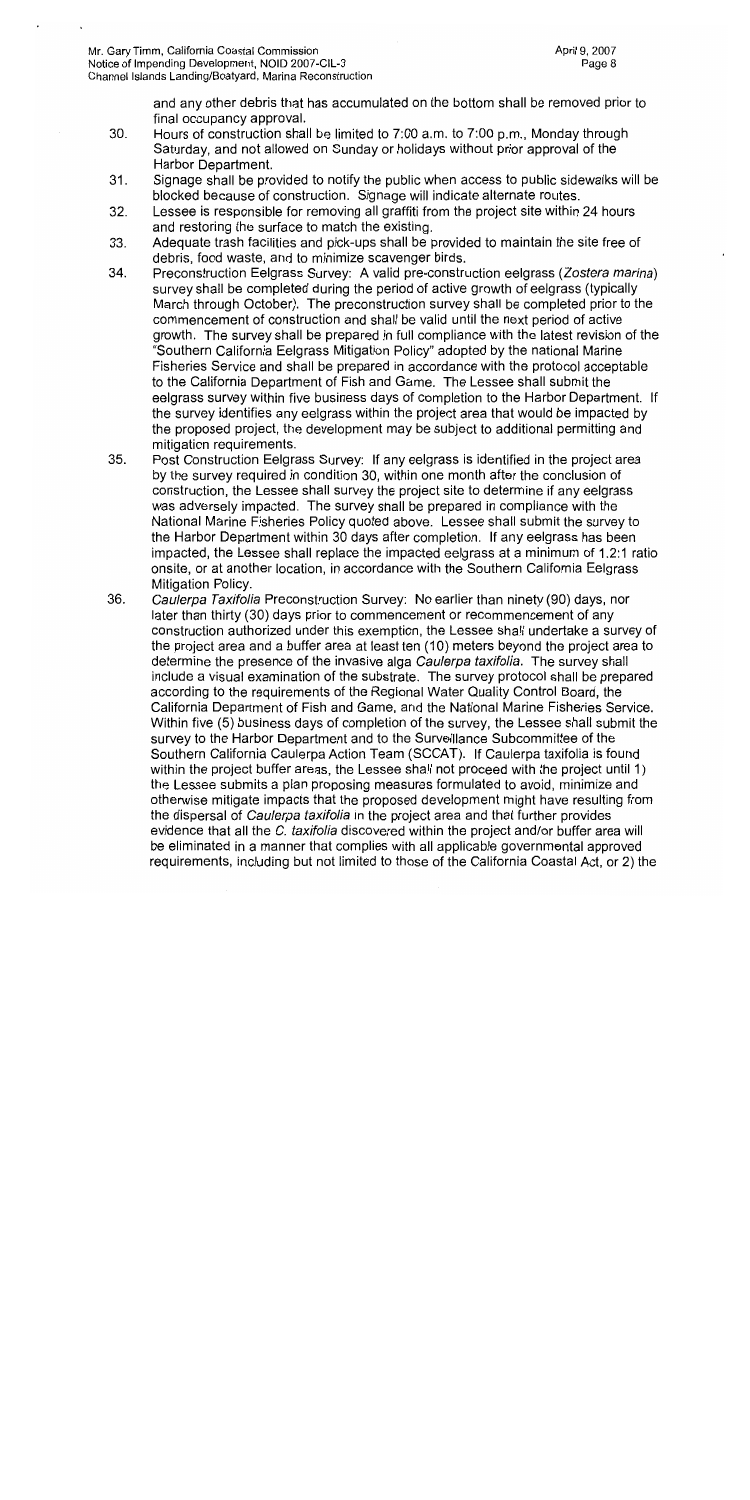Lessee has revised the project to avoid contact with C. taxifolia. No revisions to the project shall occur without approval from the Harbor Department.

- Water Quality/Best Management Practices Program: Prior to final approval of the 37. project construction, Lessee shall develop and submit for approval by the Harbor Department, a detailed Water Quality/Best Management Practices (BMP) Program for controlling adverse impacts to water quality resulting from operation of the public boating facilities. The plan shall demonstrate that boating in the project area will be managed in a manner that protects water quality and that persons or employees maintaining boats in slips or using slips on a transient basis are made aware of water quality provisions. The plan shall include, at a minimum, the following provisions:
	- Boat Maintenance Best Management Practices a)
		- i. Clean boat hulls above the water line and by hand. Where feasible, remove the boats from the water and perform cleaning at a location where debris can be captured and disposed of properly.
		- ii. Detergents and cleaning products used for washing boats shall be phosphate-free and biodegradable, and amounts used shall be kept to a minimum.
		- iii. Detergents containing ammonia, sodium hypochlorite, chlorinated solvents, petroleum distillates or lye shall not be used.
		- iv. In-the-water hull scraping or any process that occurs underwater to remove paint from the boat hull shall be minimized to the maximum extent possible.
	- b) Solid Waste Best Management Practices Related to Boat Maintenance
		- i. Boat maintenance and cleaning shall be performed above the water line in such a way that no debris falls into the water.
		- ii. Clearly marked designated work areas for boat repair and maintenance shall be provided. Work outside of designated areas shall not be permitted.
		- iii. Hull maintenance areas, if provided, shall be cleaned regularly to remove trash, sanding dust, paint chips and other debris.
		- iv. Public boat facility patrons shall be provided with property disposal facilities, such as covered dumpsters or other covered receptacles.
		- v. Receptacles shall be provided for the recycling of appropriate waste materials.
	- $\mathsf{C}$ ) Hazardous Waste Best Management Practices
		- Storage areas for hazardous wastes, including old gasoline or gasoline i. with water, oil absorbent materials, used oil, oil filters, antifreeze, lead acid batteries, paints, and solvents shall be provided, or, information shall be provided to public boat owners on where and how such materials may be disposed of.
		- ii. Containers for used anti-freeze, lead acid batteries, used oil, used oil filters, used gasoline, and waste diesel, kerosene, and mineral spirits which will be collected separately for recycling shall be provided in compliance with local hazardous waste storage regulations and shall be clearly labeled.
		- iii. Signage shall be placed on all regular trash containers to indicate that hazardous wastes may not be disposed of in the container. The containers shall notify boaters as to how to dispose of hazardous wastes and where to recycle certain recyclable wastes.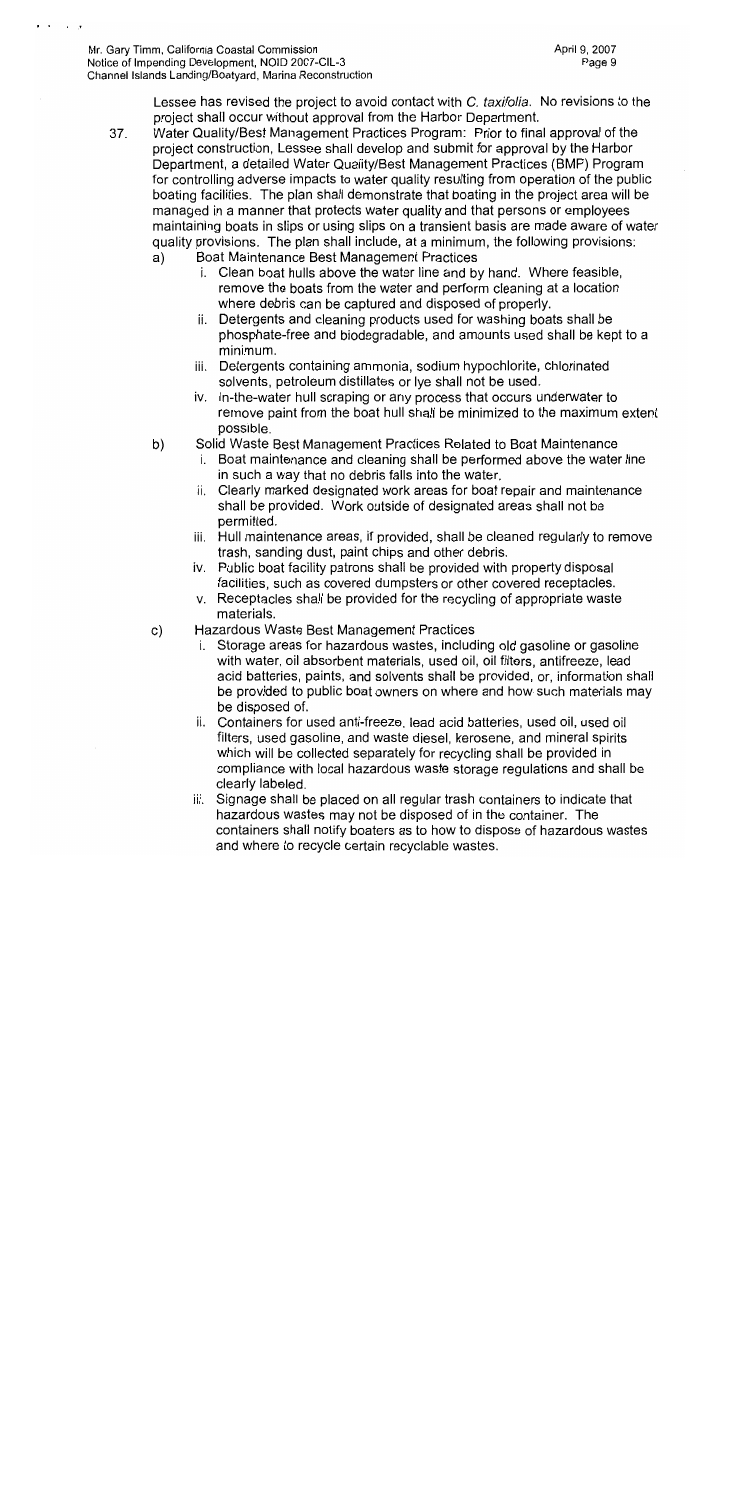Mr. Gary Timm, California Coastal Commission Notice of Impending Development, NOID 2007-CIL-3 Channel Islands Landing/Boatyard, Marina Reconstruction

- Sewage Pump Out System Best Management Practices: Adequate sewage  $\mathsf{d}$ pump out facilities to serve the proposed development shall be provided to prevent the overboard disposal of untreated sewage within the project area and surrounding waters.
- Public Education Measures: The Lessee shall distribute the Water Quality  $e)$ Management Plan to all users of the boat docks. Informative signage describing and/or depicting Best Management Practices for maintenance of boats and boating facilities consistent with those specified herein shall be posted conspicuously.
- Marina Inspection and Maintenance Program: Lessee shall cooperate in periodic 38. and regular inspections of the marina facilities that are the subject of this NOID. The Lessee will be immediately required to undertake any repairs necessary to maintain the structural integrity of the docks, pilings and utility connections, and to ensure that pieces of debris do not enter the marine environment. On a revolving five year basis, following the date that the first dock is installed, the Harbor department shall conduct an inspection of the marina to ensure the integrity of the docks, pilings and utility connections, and to ensure that all corrective actions have or will immediately be undertaken to maintain the integrity of the facility. Lessee shall cooperate with all inspections and repairs.
- 39. The Lessee shall comply with all requirements, requests and mitigation measures from the California Department of Fish and Game, Regional Water Quality Control Board, U.S. Army Corps of Engineers, and the U.S. Fish and wildlife Service with respect to preservation and protection of water quality and the marine environment including nesting and foraging activities. Any change in the approved project that may be required by the above-stated agencies shall be submitted to the Harbor Department in order to determine if the proposed change will require a new permit.

###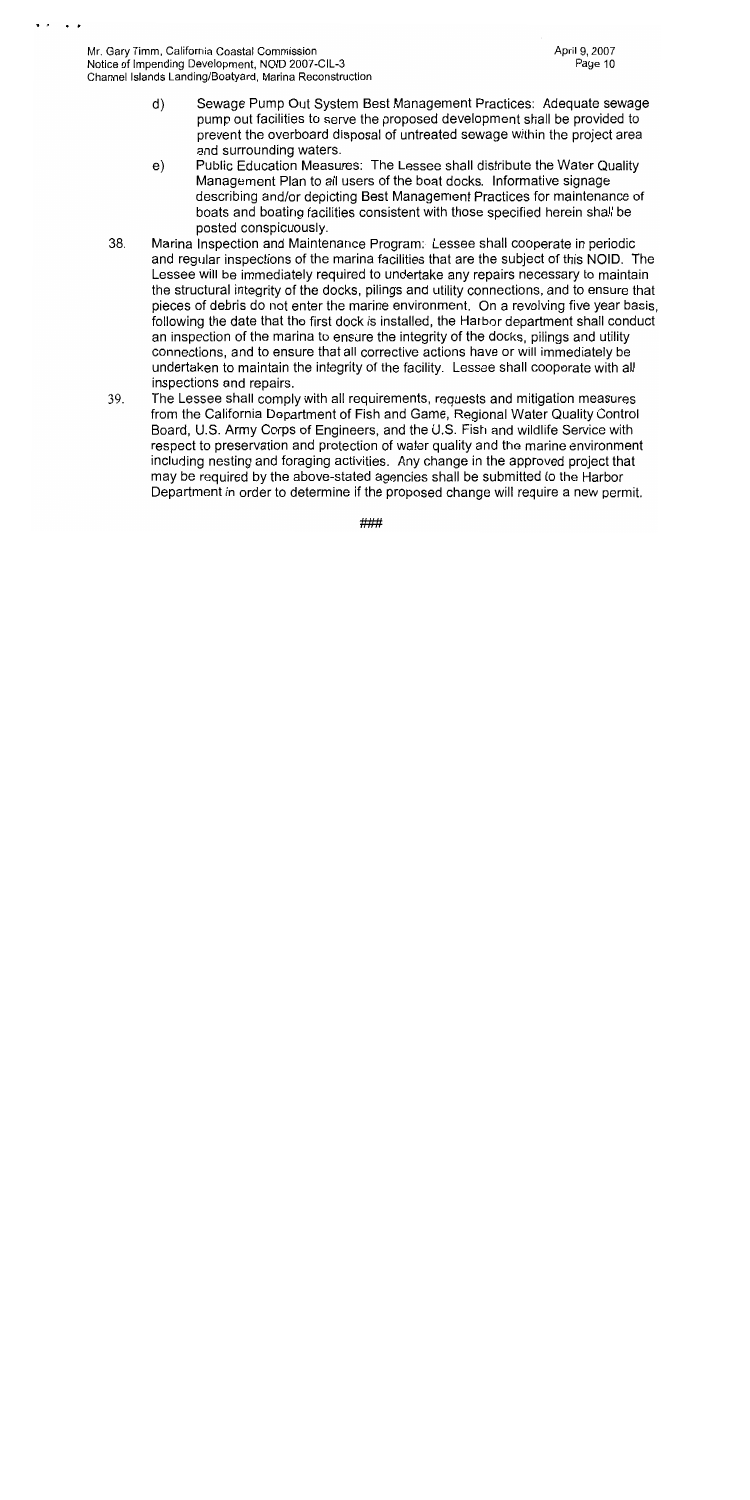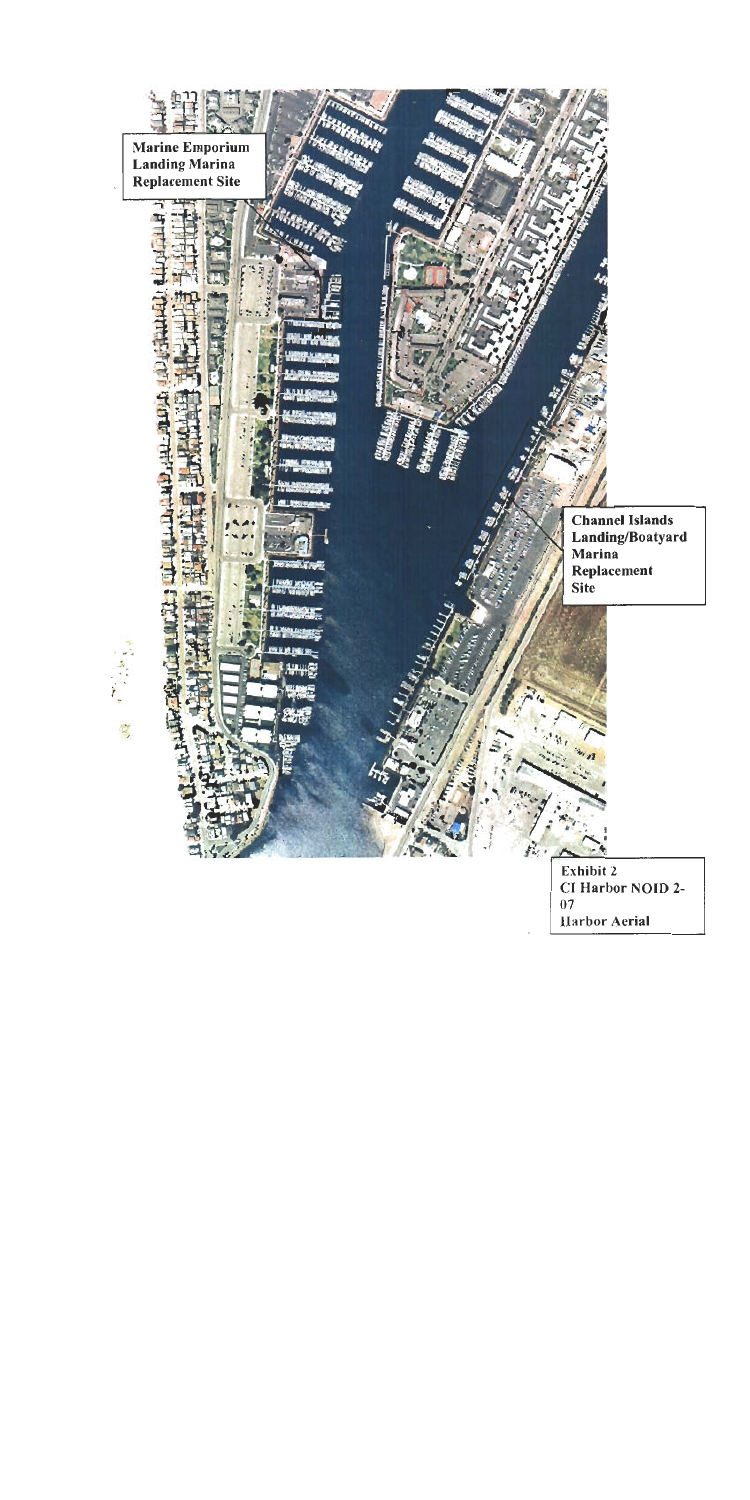

Exhibit 3 CI Harbor NOID 2-07 CI Landing/Boatyard Aerial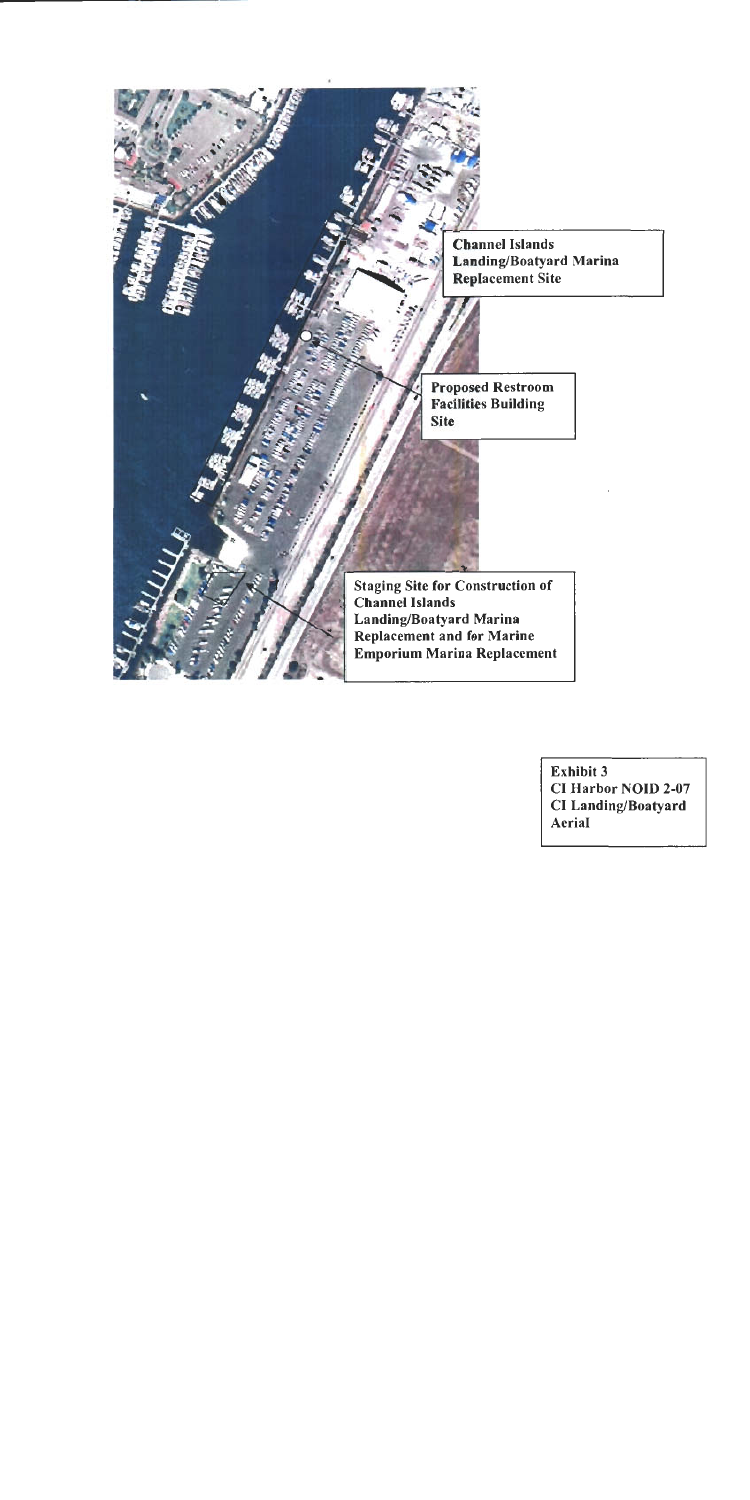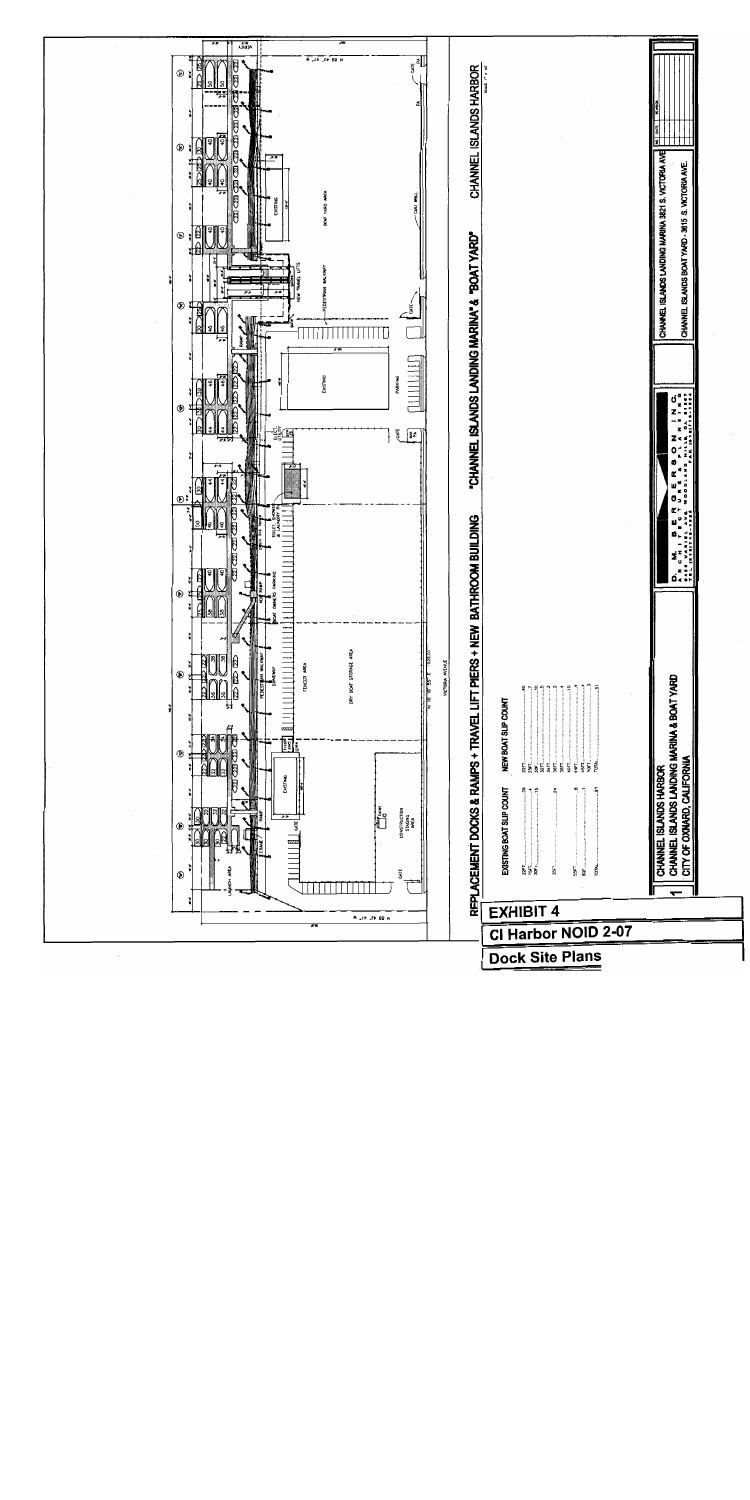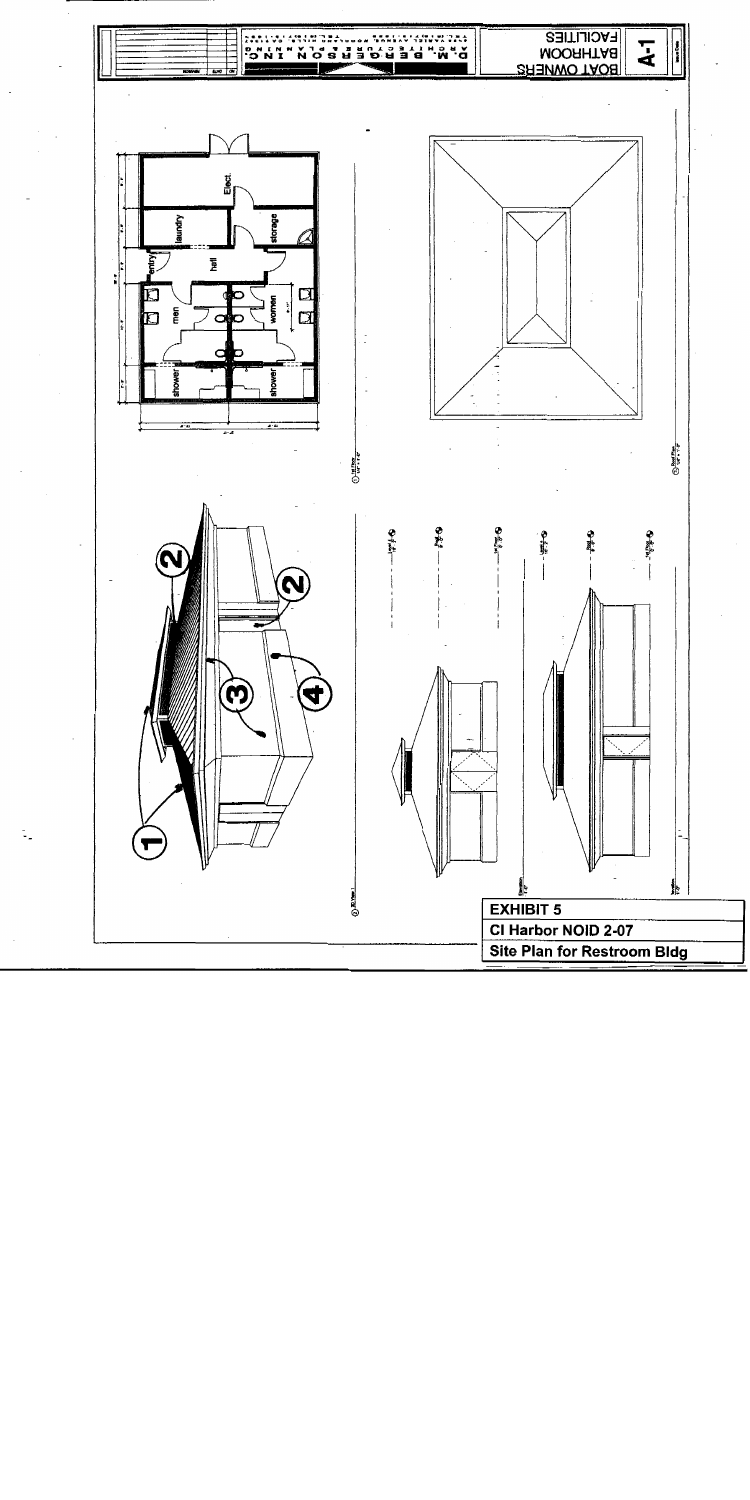

#### Jeffrey B. Froke, Ph.D. CALIFORNIA WILDLIFE ECOLOGY Survey Design Menitor & Manage 3158 Bird Rock Road / Pebble Beach CA 93953 TEL (831) 224-8595 / FAX (831) 649-3764

jbfroke@mac.com

#### **CHANNEL ISLANDS HARBOR FIELD REPORT**

DATE: 22 April 2007

TO:

Lyn Krieger **Ventura County Harbor Department** 

CC: Andi Culbertson **Culbertson Adams & Associates** 

This report of all herons' nesting status at Channel Islands Harbor is as of 15 Mar 07, the date of my most recent onsite inspection. The previously submitted report (05 Mar 07) gave the status of the CIH colony per 22 Feb 07. My next scheduled field inspections will be this week, on 23 and 26 Apr 07.

#### Black-crowned Night-Heron -

There were no BCNH pairs nesting or starting to nest in the harbor study area. My information consisted of direct observations plus those of Greg Ainsworth (Impact Sciences). By mutual agreement, Greg and I will notify one another whenever we detect or suspect BCNH to be nesting or displaying serious nesting behavior in the harbor environment.

#### **Great Blue Heron -**

Westside. There were no GBH nesting on the Westside of CIH, including the two large cypresses at Barracuda Way. [running total: 0 GBH prs]

Peninsula/Peninsula Park. There were no nesting herons at Peninsula Park or its vicinity. [O GBH]

Peninsula/Casa Sirena. Three pairs of GBH were nesting on the grounds of Casa Sirena, two of which were in the well-established Monterey Pine in the central portion of the (3-story) hotel complex (stairwell pine). It is likely these are the same birds observed by our tour group in February. A third Casa pair was nesting in an adjacent palm, 25 ft distant from the pine in the parking lot; this is one of the palms that was first used by a nesting pair last year (2006). [running total: 3 GBH prs]

Peninsula/Boat Lot. Five pairs of GBH were nesting in as many palms on the north edge of the Boat Anchorage Parking Lot, along its border with the adjacent apartment complex. See attached figure. At the time of observation (3.5 hrs, midday), no evidence of hatched eggs or nestlings was observed; and either single or both adults were attending the nests. The pair at nest site Pen-PG-

| <b>EXHIBIT 6</b>               |  |
|--------------------------------|--|
| CI Harbor NOID 2-07            |  |
| <b>Froke April 2007 Report</b> |  |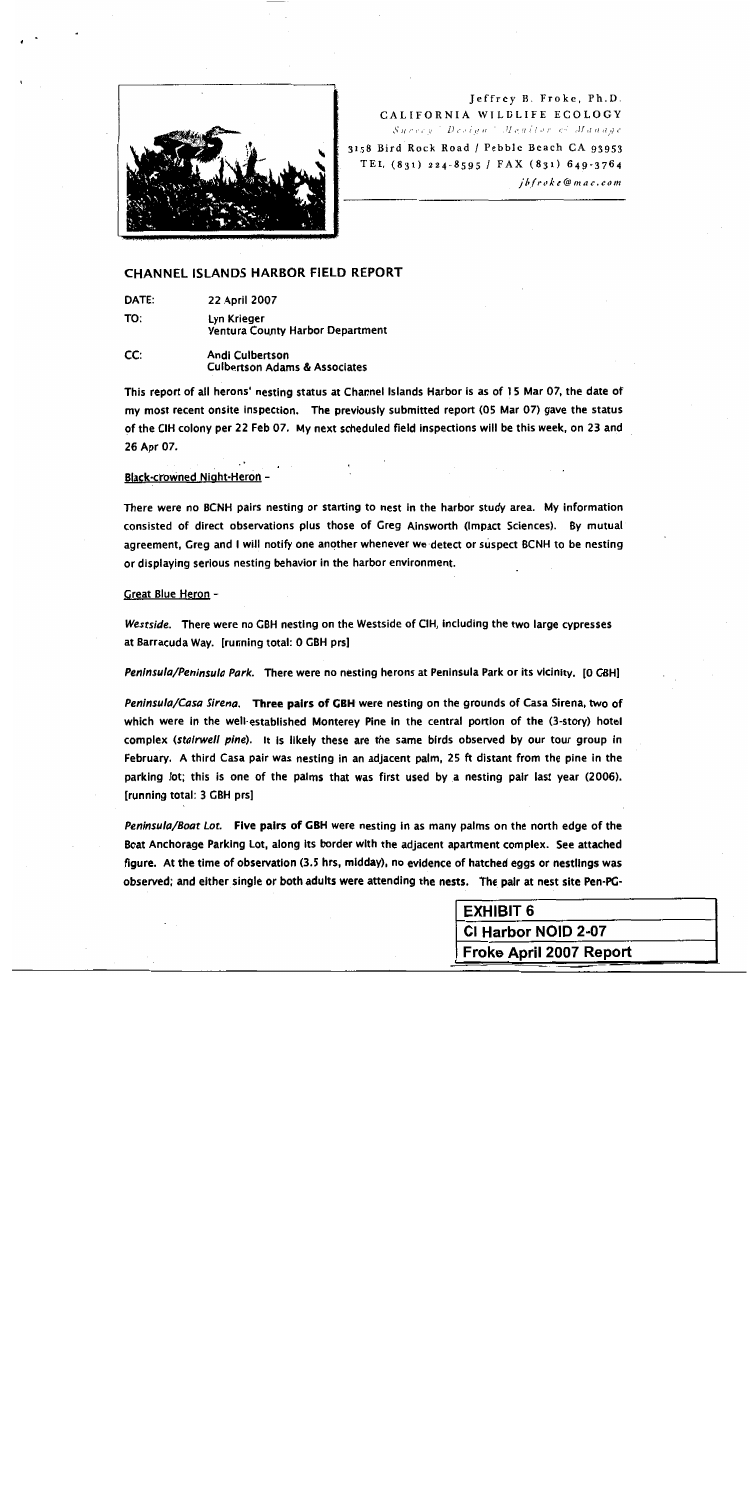03 (see figure) was building or rebuilding their nest, and the collecting adult (likely the male) was making its circuit  $\emptyset$  ± 7-minute intervals. [running total: 8 GBH prs]



CIH Peninsula Boat Anchorage Parking Lot. Linear grouping of Mexican Fan Palms along the border of the parking lot and adjacent apartment complex (right): Single trees in Palm Groups 02-05<sup>0</sup> are occupied by nesting pairs of Great Blue Heron, 22 March 2007. Two trees in Palm Group 04 are occupied.

#### Notes:

- $(1)$ Three palms occupied by nesting GBH on 22 Feb 07 were in PGs 02, 03, and 04.
- $(2)$ AP07 Photographs of the nesting herons and the palm nest sites are on file and available.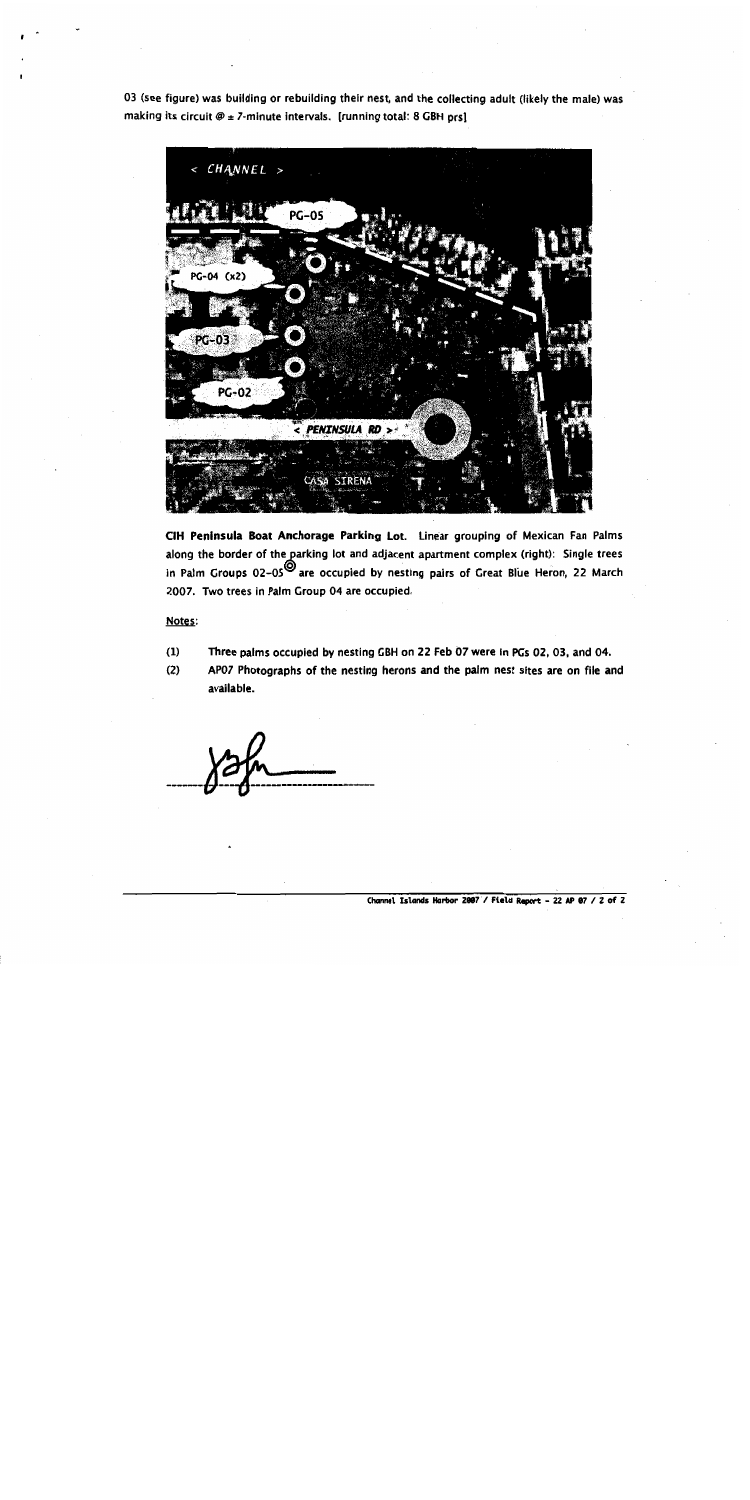

JEFFREY B. FROKE, PH.D. 3158 BIRD ROCK ROAD | PEBBLE BEACH CA 93953 TEL (831) 224-8595 | FAX (831) 649-3764 jbfroke@msn.com

Revised 29 March 2006

#### **MEMORANDUM**

TO Ms Lyn Krieger, Director **Ventura County Harbor Department** 

Channel Islands Harbor | Basins D & E **SUBJECT** Dock Construction and Heron Protection

#### **BACKGROUND**

Construction of a replacement maring is proposed for Basins D and E, which are located south and adjacent to the future Boating Instruction and Safety Center (BISC) on the West Side of Channel Islands Harbor.

In past years (previous to and including 2002-2003), there existed both a nesting colony and day roost of Black-crowned Night-Herons scattered over the West Side area, particularly adjacent to the E Basin, and across the channel on the mid-harbor Peninsula. Effective in 2004 and to the present, however, the majority of the night-heron population relocated to a larger dual-species heronry in Port Hueneme, leaving the sites of the former West Side colony mostly quiet of herons. The Port Hueneme heronry consisted of nearly 100 pairs of Snowy Egrets and Black-crowned Night-Herons in 2005. On the other hand, Great Blue Herons (at least 3 pairs in early 2006) remain attached to the West Side (1 pair) and Peninsula (at least 2 pairs) colony locations for at least another nesting season.

Despite the limited presence of Black-crowned Night-Herons in the vicinity of the proposed construction area, special consideration of the

| <b>EXHIBIT 7</b>        |  |
|-------------------------|--|
| CI Harbor NOID 2-07     |  |
| Froke March 2006 Report |  |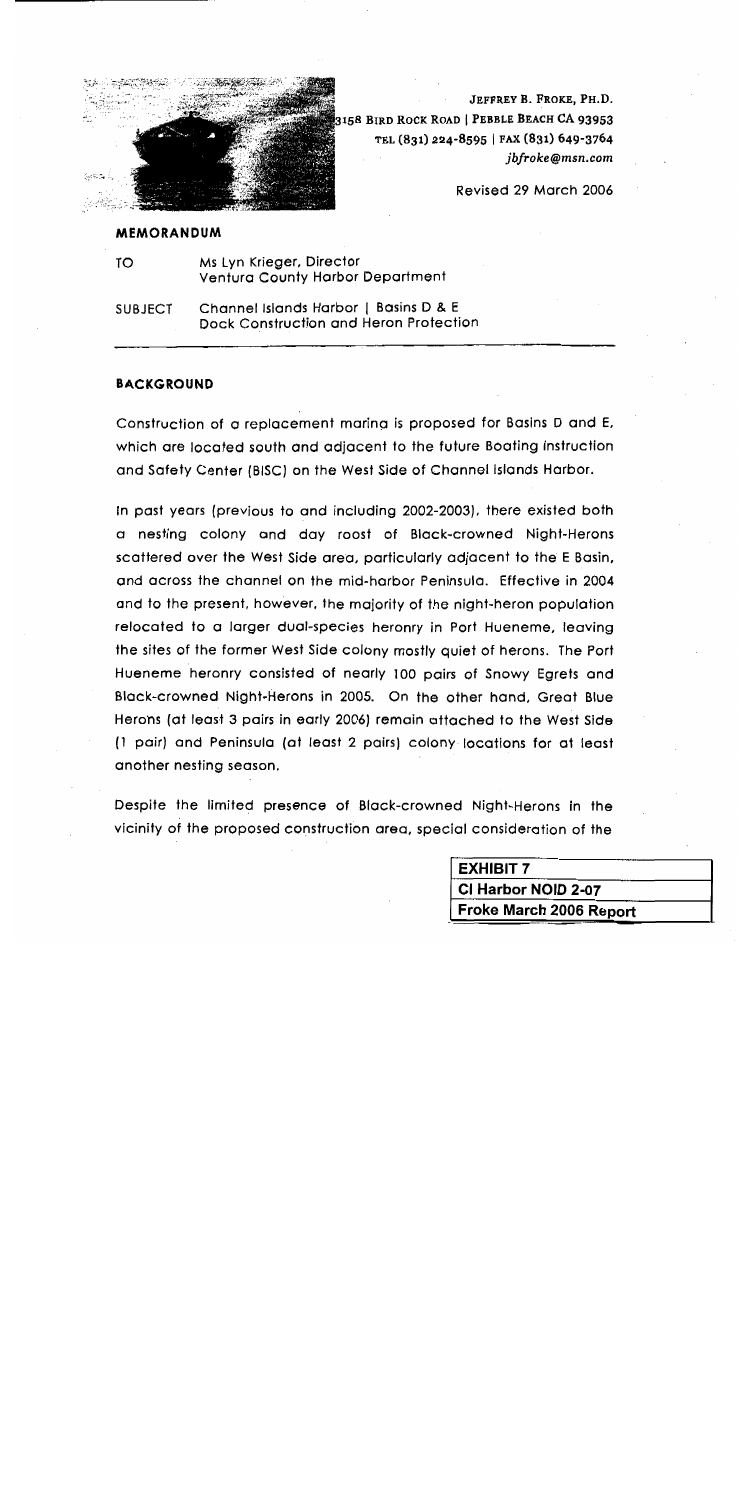birds and conservative actions to assure that the birds will not be harmed or adversely affected by proposed construction activities are essential. A conservative approach would be called for to avoid even mildly disrupting the birds. It is possible that individuals or small groups of night-herons might return to the West Side to day roost or nest; and in fact three pairs were present on nests in adjacent trees on 24 March 2006. Therefore, the conservation objective of this project is to avoid disrupting or causing harm to night-herons, especially breeding nightherons.

#### **Arrival of Adults Birds**

The following statement addresses when Black-crowned-Night-Herons may arrive to breed at the West Side of Channel Islands Harbor:

Adult Black-crowned Night-Herons arrive where they will nest to then pair-up and initiate breeding activities as early as January and February, but more typically during March; and some early nesting may be underway as early as March. Nesting can be expected to be in fullswing by mid-April, then as a colony - if there are numerous pairs - to continue as long as August. The latest it is reasonable to expect arriving new birds is mid-late April.

#### **IMMEDIATE OBJECTIVE**

To protect Black-crowned Night-Herons and Great Blue Herons from disturbance during the construction phase of the maring, each construction activity capable of such disturbance should be evaluated to determine if precautions are in order. The types of activities that may disturb or discourage herons may be characterized as sudden and exceptionally loud noise generation, bright upward shining lights, and at least in the case of night-herons - both leashed and unleashed dogs and cats that are left to harass birdlife in the park trees. The following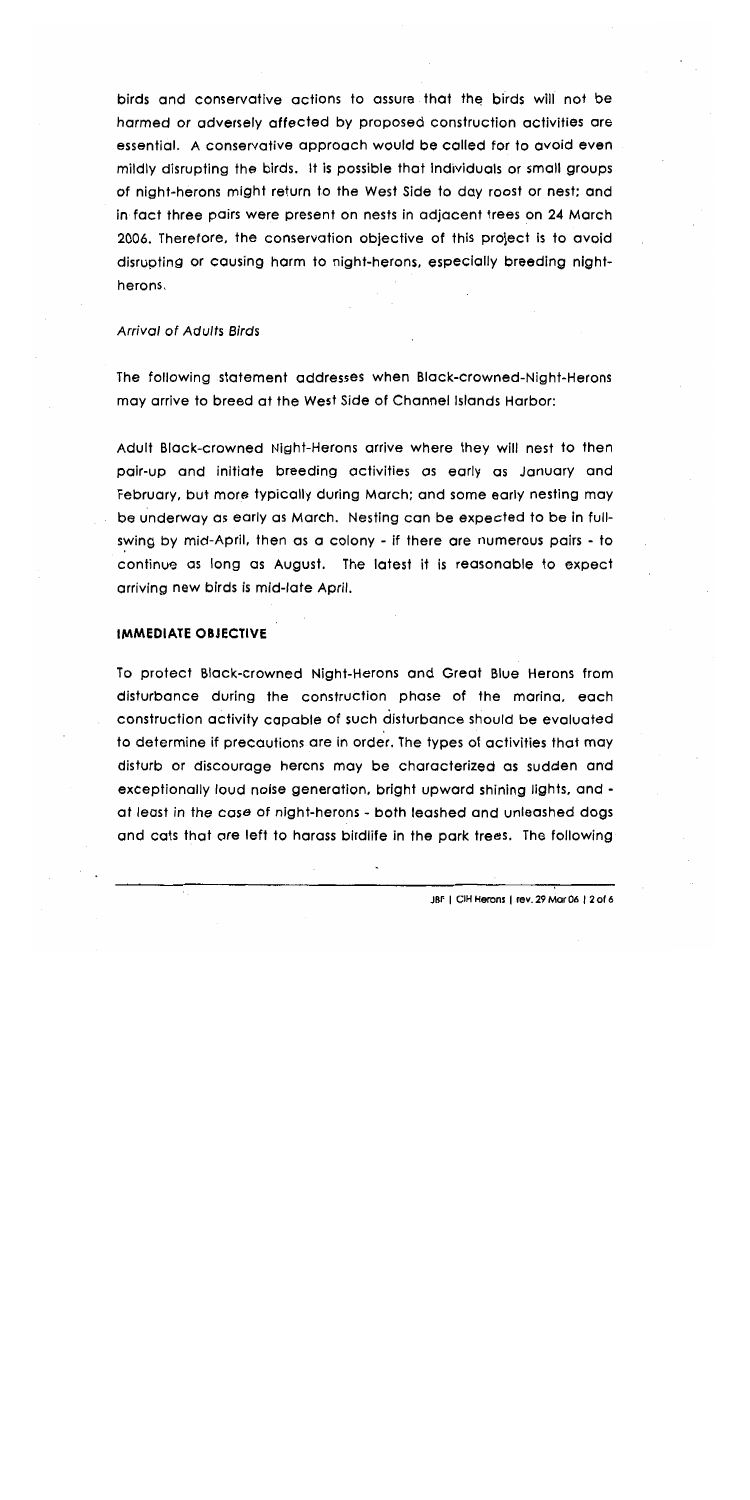set of responsible construction and management practices should be administered whenever and wherever the birds may be nesting. Nesting boundaries, including nesting location and fimeline, should be carefully identified and monitored by a qualified heron ecologist.

It is noted that the Project Owner has committed to employ certain silt and turbidity reduction measures, these including silt curtains and partially-set piles. Whether nesting herons are present to benefit from these environmental protection allowances, the sum effects will be positive for all waterbirds and the total marine environment of the harbor.

#### **Prescriptive Measures**

#### **Construction Noise & Setbacks**

Setbacks and buffer distances. Although there is usually discussion about whether and how extensive to make linear setbacks or buffers from, e.g., present or even former but presently vacant heron nests to active machinery or other sources of industrial noise, the argument in support of setbacks lacks data. In fact, all real evidence points to the species' tolerance of noise and source activity, especially in the realm of outdoor recreation and human and mechanical sounds that have a repetitive and predictably broad pattern, e.g., marine and auto traffic.

In the present case, the distance from the noise source (assumed to be an on-ground compressed-air pump (diesel) operating at the work site) to the protected resource (active heron nests) can be accurately measured. With respect to Basin D, the measured distances from the proximal nest tree to the respective bulkhead for each of the first six docks, starting from the Whale's Tale and headed south range from 128 – 651 feet. By contrast, the same nest tree is located 34 ft. from the adjacent parking lot, which includes not only the general public and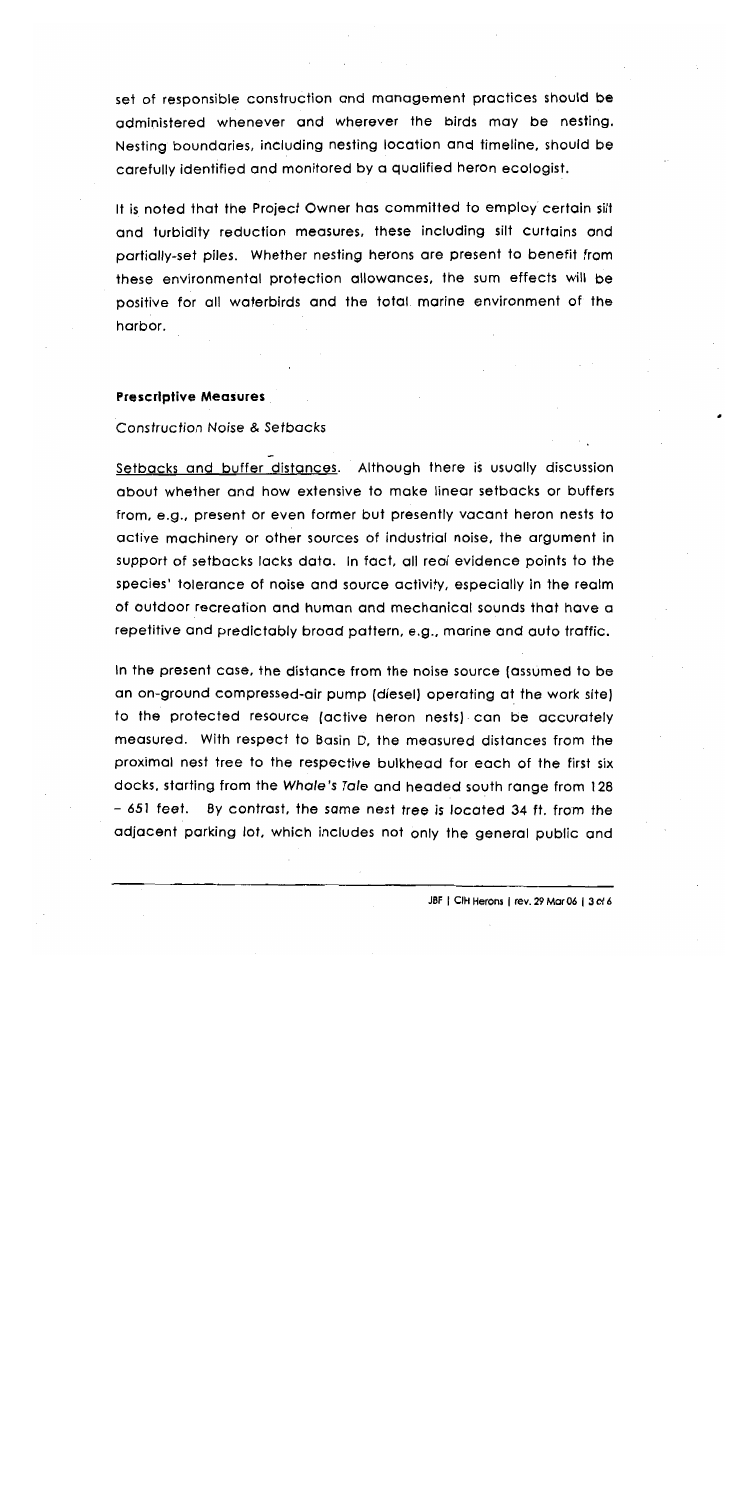Yacht Club members' autos but also the neighborhood dumpster, which occupies the parking stall closest to the tree.

Distance to known nest trees from 2006. A reasonable use of the current data is to identify the distance from the only West Side heron nest trees (four active in 2006) to the closest respective construction sites. As stated, the proximal of three contiguous night-heron nest trees is 128 ft from the closest possible construction point, a dock bulkhead in The only Great Blue Heron nest, in a 60-ft cypress at Basin D. Barracuda, is located more than 132 ft (ground distance) to the closest construction point, a dock bulkhead in Basin E.

#### **CONCLUSION**

A specific setback of hundreds of feet from construction activity to heron nesting spaces is already in-play. In fact, available data and observations of contemporary Southern California heronries surely illustrate that Black-crowned Night-Herons, Great Blue Herons, and Snowy Egrets not only tolerate presence of humans and structures associated with urban-waterscape settings, but under certain circumstances the species may also be attracted to such settings. (See findings of my ongoing studies of herons in human settings at both Channel Islands Harbor (2004) and Marina del Rey (2005)). The dualspecies heronry of Black-crowned Night-Herons and Snowy Egrets at Dana Point Harbor is yet another interesting case where nearly 100 pairs nest directly above a popular bait hut and roadway turnout.

#### **Positive Prescriptions for Environmental Management**

Sound Prescription. The power systems that will be employed for the jack-hammers and pile-drivers (etc.), will be driven by compressed air, and it is reasonable that the engine and compression unit would be shielded from the external environment for the purpose of reducing sound emissions. Shields made from ordinary heavy plywood or soundN.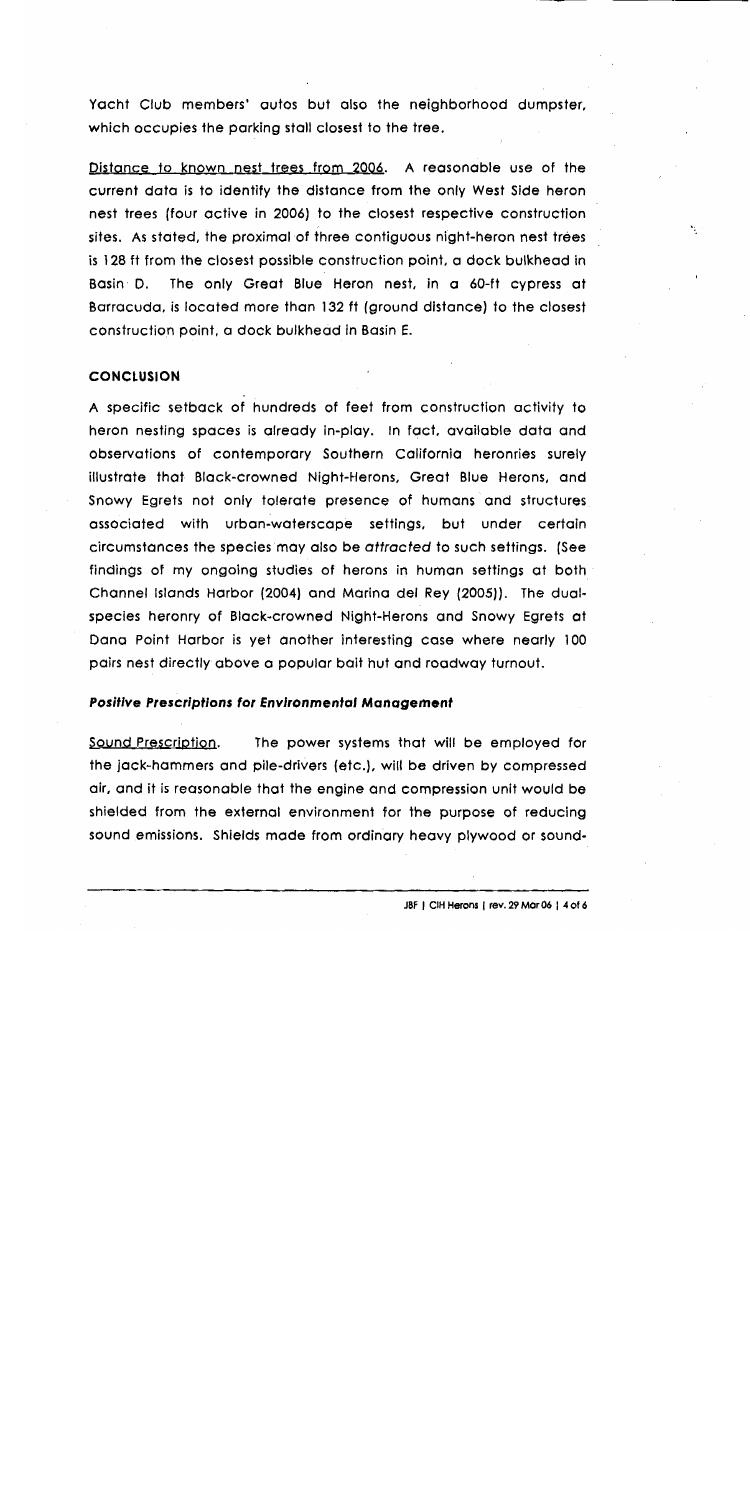board, or molded sound shields that are custom-made for the compression unit would be suitable if property managed, and monitored throughout the work day.

During the heron nesting period, when this protection Dog-Free Parks. plan is in effect, construction employees must abstain from bringing their pets (dogs and cats) to the job site. Workers should not be permitted to lunch under nesting trees.

No Loud Music. During the heron nesting period, when this protection plan is in effect, construction employees must abstain from playing loud music or other programs in and around the job site.

Throughout the construction period, when it **Overall Connection.** intersects with the active nesting period for herons within Channel Islands Harbor, an ornithologist who is familiar with the local heronry shall make the rounds of the project area and all known nesting neighborhoods, on a twice-a-month basis for the following monitoring and protective purposes:

- To ensure that approved measures are taken to shield  $(1)$ generated noise from designated construction power systems;
- $(2)$ To ensure that construction crews have left their pets at home and are not playing loud music in or around the job site; and,
- $(3)$ To locate and reconfirm the presence and status of nesting heron pairs and their eggs/young in the harbor environment.

Through work sponsored by the Ventura County Harbor Department over the last 3-4 years, we have learned a great deal about three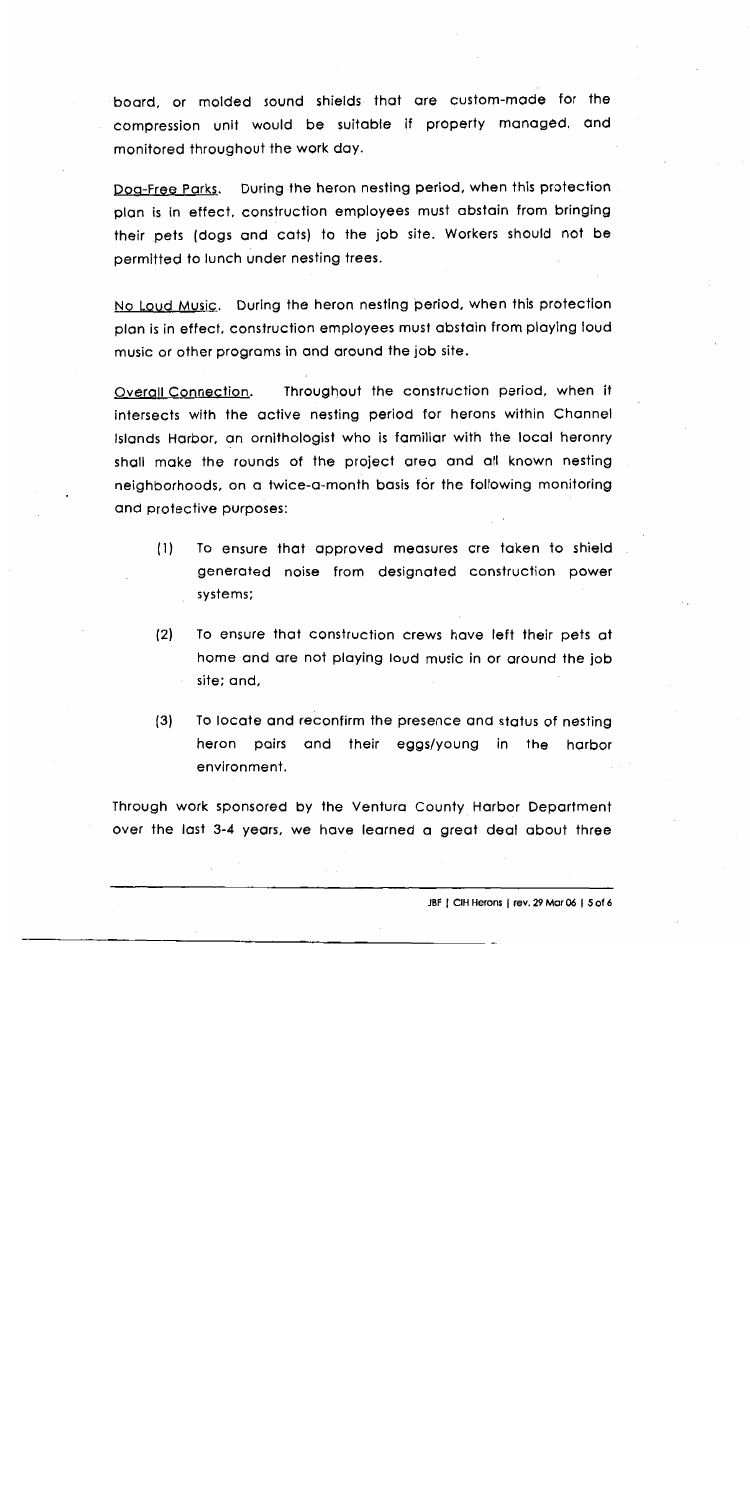species of breeding herons in coastal Ventura County. The best news of all is that the herons' numbers appear to be growing, their geographic range is advancing, and their adaptability to live in human occupied settings is assured.

Respectfully,